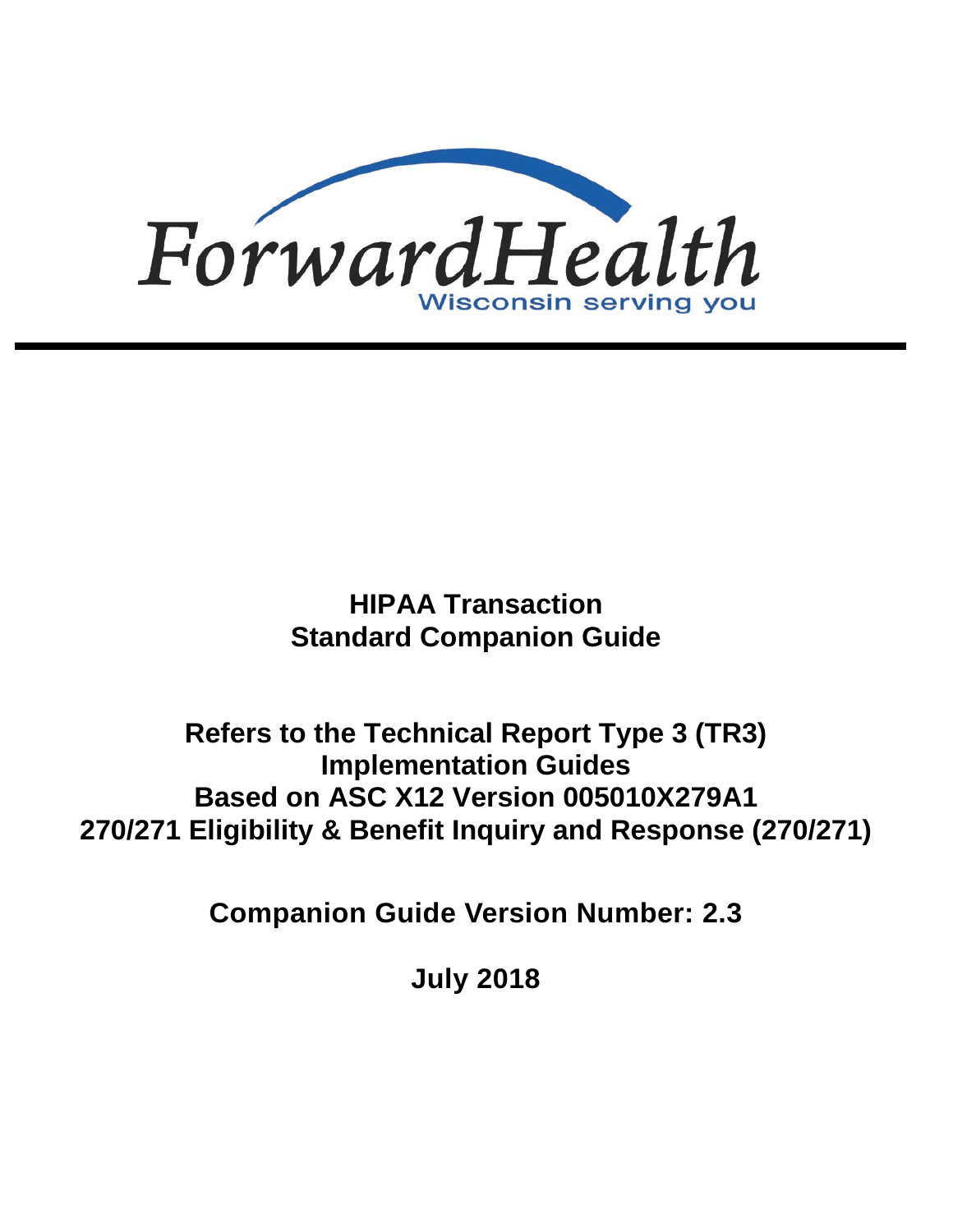# **Disclosure Statement**

This template is Copyright © 2010 by the Workgroup for Electronic Data Interchange (WEDI) and the Data Interchange Standards Association (DISA), on behalf of the Accredited Standards Committee (ASC) X12. All rights reserved. It may be freely redistributed in its entirety provided that this copyright notice is not removed. It may not be sold for profit or used in commercial documents without the written permission of the copyright holder. This guide is provided "as is" without any express or implied warranty. Note that the copyright on the underlying ASC X12 Standards is held by DISA on behalf of ASC X12.

This document can be reproduced and/or distributed however its ownership by ForwardHealth must be acknowledged and the contents must not be modified.

Companion guides may contain two types of data, instructions for electronic communications with the publishing entity (communications/connectivity instructions), and supplemental information for creating transactions for the publishing entity while ensuring compliance with the associated ASC X12 implementation guide (transaction instructions). Either the communications/connectivity component or the transaction instruction component must be included in every companion guide. The components may be published as separate documents or as a single document.

The communications/connectivity component is included in the companion guide when the publishing entity wants to convey the information needed to commence and maintain communication exchange.

The transaction instruction component is included in the companion guide when the publishing entity wants to clarify the implementation guide instructions for submission of specific electronic transactions. The transaction instruction component content is limited by ASC X12's copyrights and Fair Use statement.

#### **2018 © Wisconsin Department of Health Services**

All rights reserved. This document may be copied.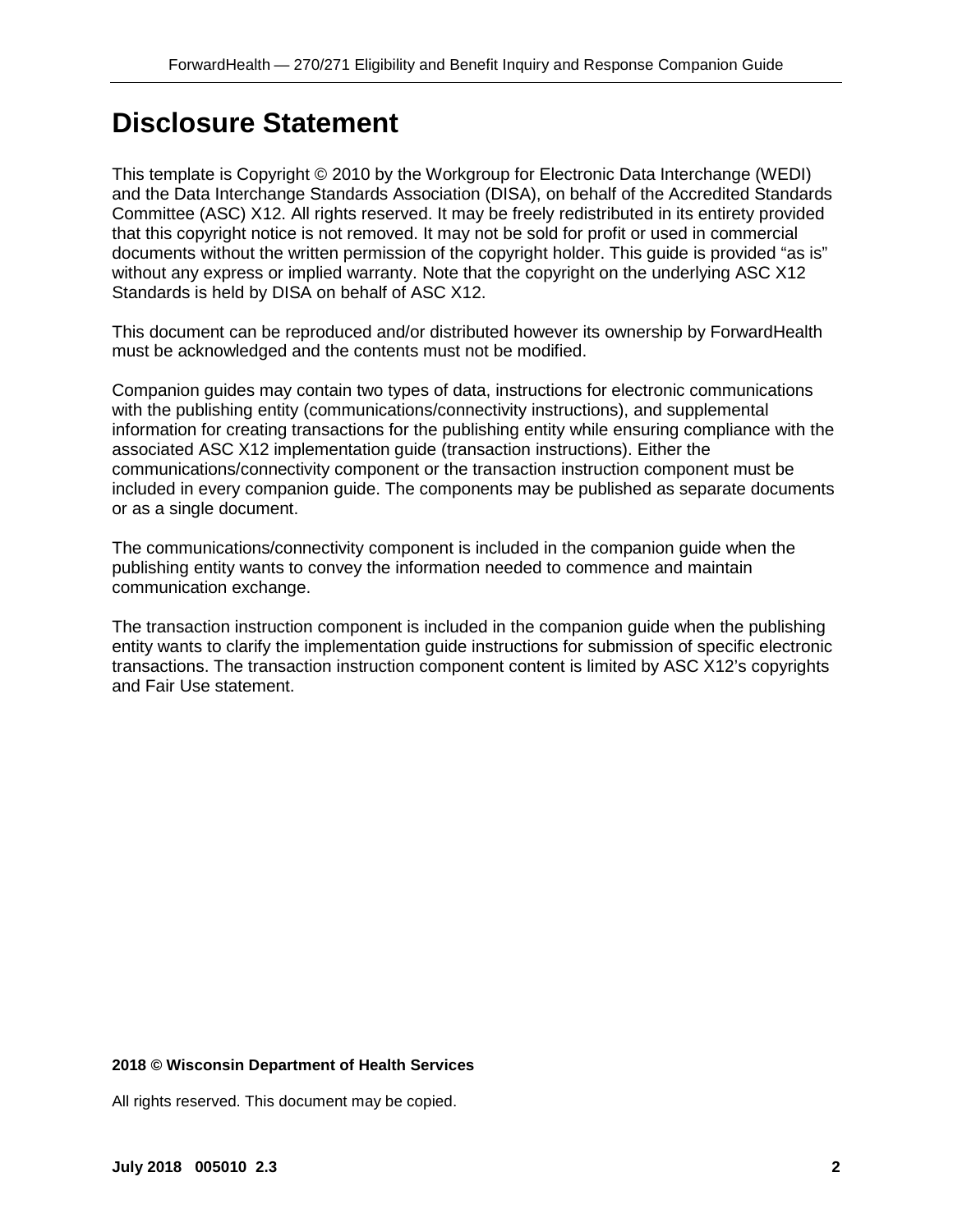## **Preface**

This companion guide to the v5010 ASC X12N Technical Report Type 3 (TR3) adopted under the Health Insurance Portability and Accountability Act of 1996 (HIPAA) clarifies and specifies the data content when exchanging transactions electronically with ForwardHealth. Transmissions based on this companion guide, used in tandem with the TR3, also called the 270/271 Health Care Eligibility and Benefit Inquiry and Response (270/271) ASC X12N (version 005010X279A1), are compliant with both ASC X12 syntax and those guides. This companion guide is intended to convey information that is within the framework of the ASC X12N TR3 adopted for use under HIPAA. The companion guide is not intended to convey information that in any way exceeds the requirements or usages of data expressed in the TR3.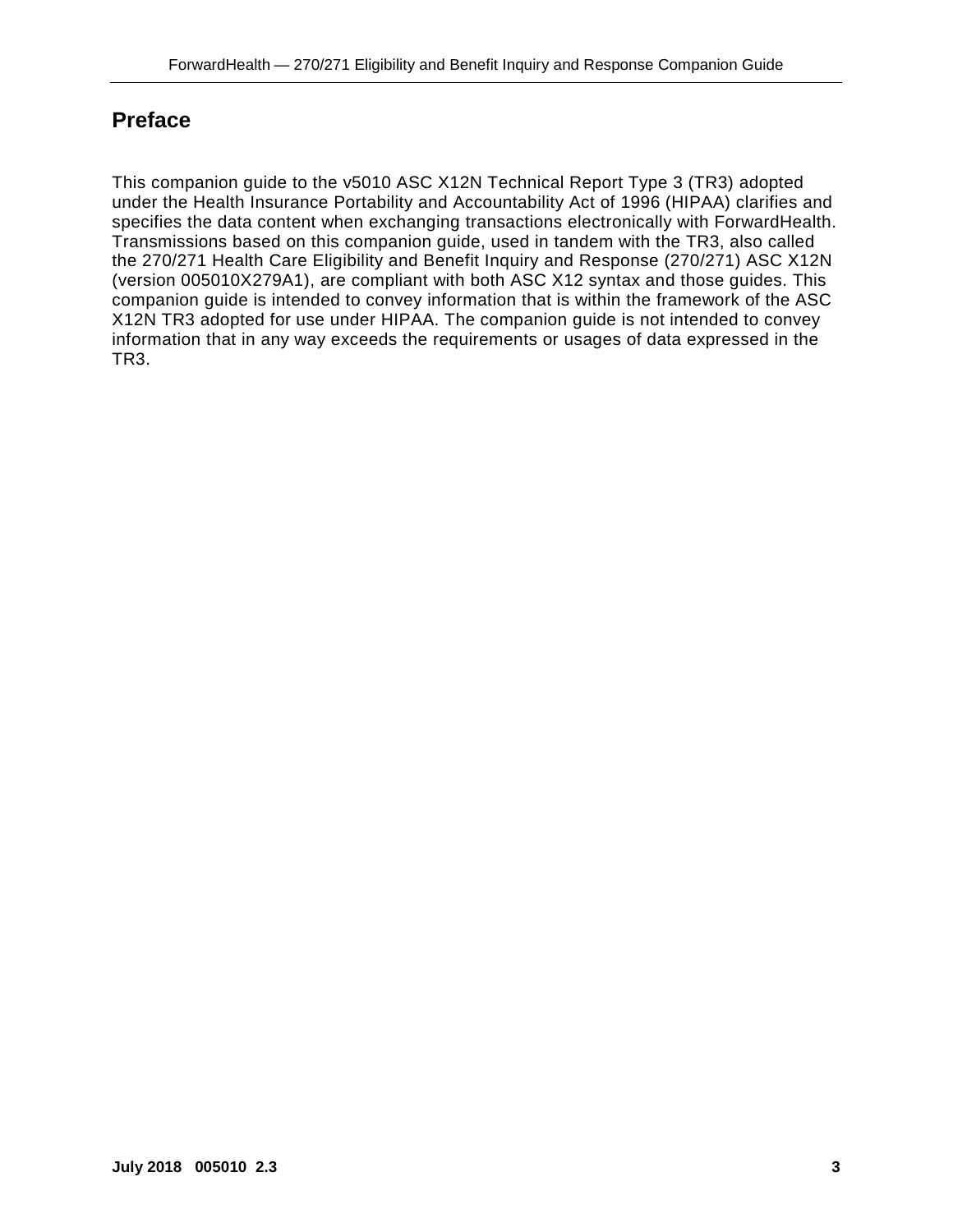(This page was intentionally left blank.)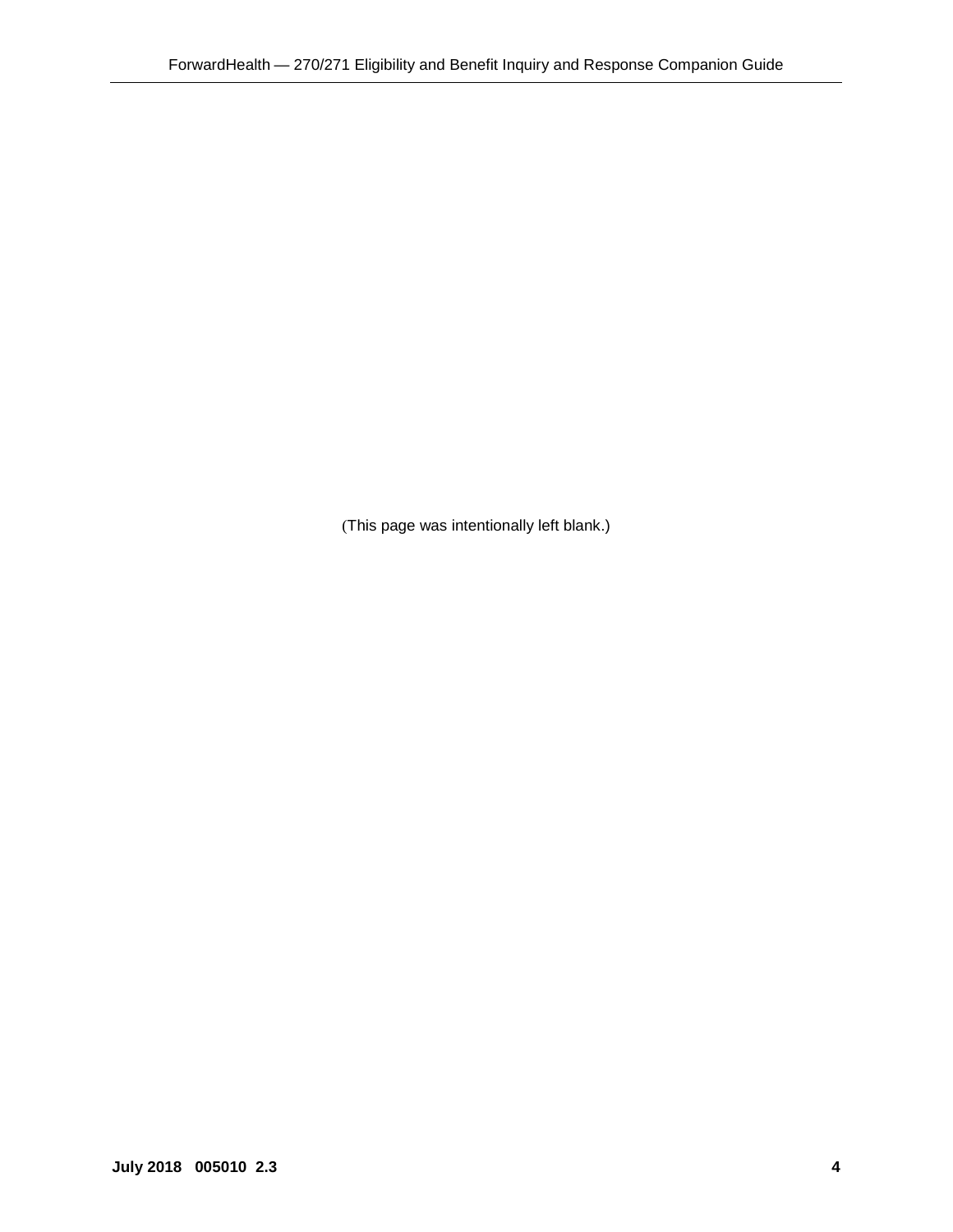# **Table of Contents**

|                         | 1.1        |                                                                     |  |
|-------------------------|------------|---------------------------------------------------------------------|--|
|                         | 1.2<br>1.3 |                                                                     |  |
|                         | 1.4        |                                                                     |  |
|                         |            |                                                                     |  |
|                         |            |                                                                     |  |
|                         |            |                                                                     |  |
| $\overline{\mathbf{2}}$ |            |                                                                     |  |
|                         | 2.1        |                                                                     |  |
|                         | 2.2        |                                                                     |  |
|                         | 2.3        |                                                                     |  |
| 3                       |            |                                                                     |  |
| 4                       |            |                                                                     |  |
|                         | 4.1        |                                                                     |  |
|                         |            |                                                                     |  |
|                         |            |                                                                     |  |
|                         | 4.2        |                                                                     |  |
|                         | 4.3        |                                                                     |  |
|                         | 4.4        |                                                                     |  |
|                         |            |                                                                     |  |
|                         |            |                                                                     |  |
|                         |            |                                                                     |  |
|                         |            |                                                                     |  |
|                         |            | Safe Harbor Connectivity (CAQH CORE Operating Rules 153 and 270) 15 |  |
|                         | 4.5        |                                                                     |  |
| 5                       |            |                                                                     |  |
|                         | 5.1        |                                                                     |  |
|                         | 5.2        |                                                                     |  |
|                         |            |                                                                     |  |
|                         | 5.3        |                                                                     |  |
|                         | 5.4        |                                                                     |  |
| 6                       |            |                                                                     |  |
|                         | 6.1        |                                                                     |  |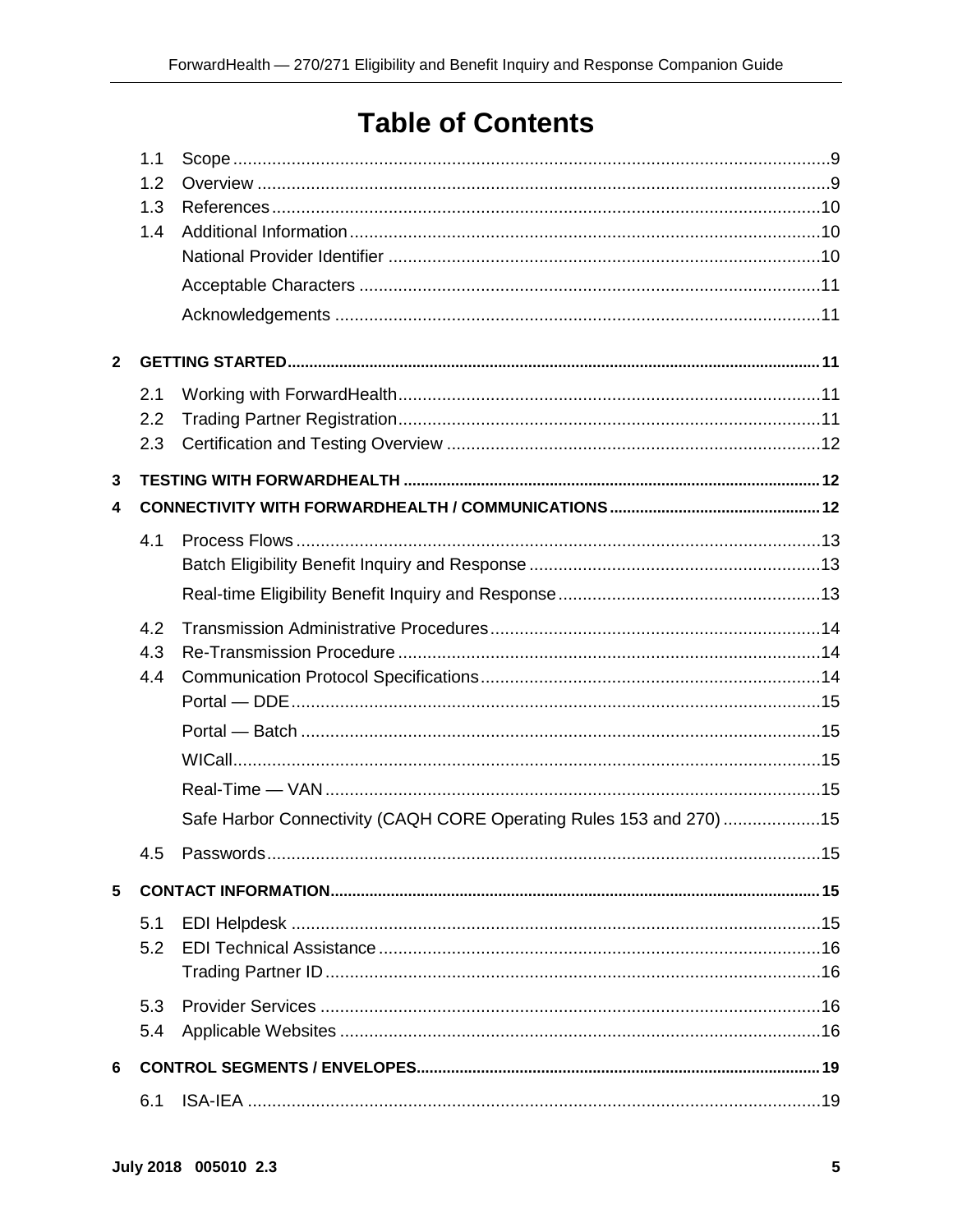|                | 6.2<br>6.3<br>6.4<br>6.5 |                                                                     |    |
|----------------|--------------------------|---------------------------------------------------------------------|----|
| $\overline{7}$ |                          |                                                                     |    |
|                | 7.1                      |                                                                     |    |
|                | 7.2                      |                                                                     |    |
|                | 7.3                      |                                                                     |    |
|                | 7.4                      |                                                                     |    |
|                | 7.5                      |                                                                     |    |
|                | 7.6                      |                                                                     |    |
|                | 7.7                      |                                                                     |    |
|                | 7.8                      |                                                                     |    |
|                | 7.9                      |                                                                     |    |
|                |                          |                                                                     |    |
| 8              |                          |                                                                     |    |
|                | 8.1                      |                                                                     |    |
|                |                          |                                                                     |    |
|                |                          |                                                                     |    |
|                | 8.2                      |                                                                     |    |
| 9              |                          | <b>TRADING PARTNER AGREEMENTS</b>                                   | 25 |
|                | 9.1                      |                                                                     |    |
|                |                          |                                                                     |    |
|                |                          |                                                                     |    |
|                |                          | 10.2 005010X279A1 - 271 Health Care Eligibility Benefit Response 30 |    |
|                |                          |                                                                     |    |
|                | 1.                       |                                                                     |    |
|                | 2.                       |                                                                     |    |
|                | 3.                       |                                                                     |    |
|                | $\overline{4}$ .         |                                                                     |    |
|                | 5.                       |                                                                     |    |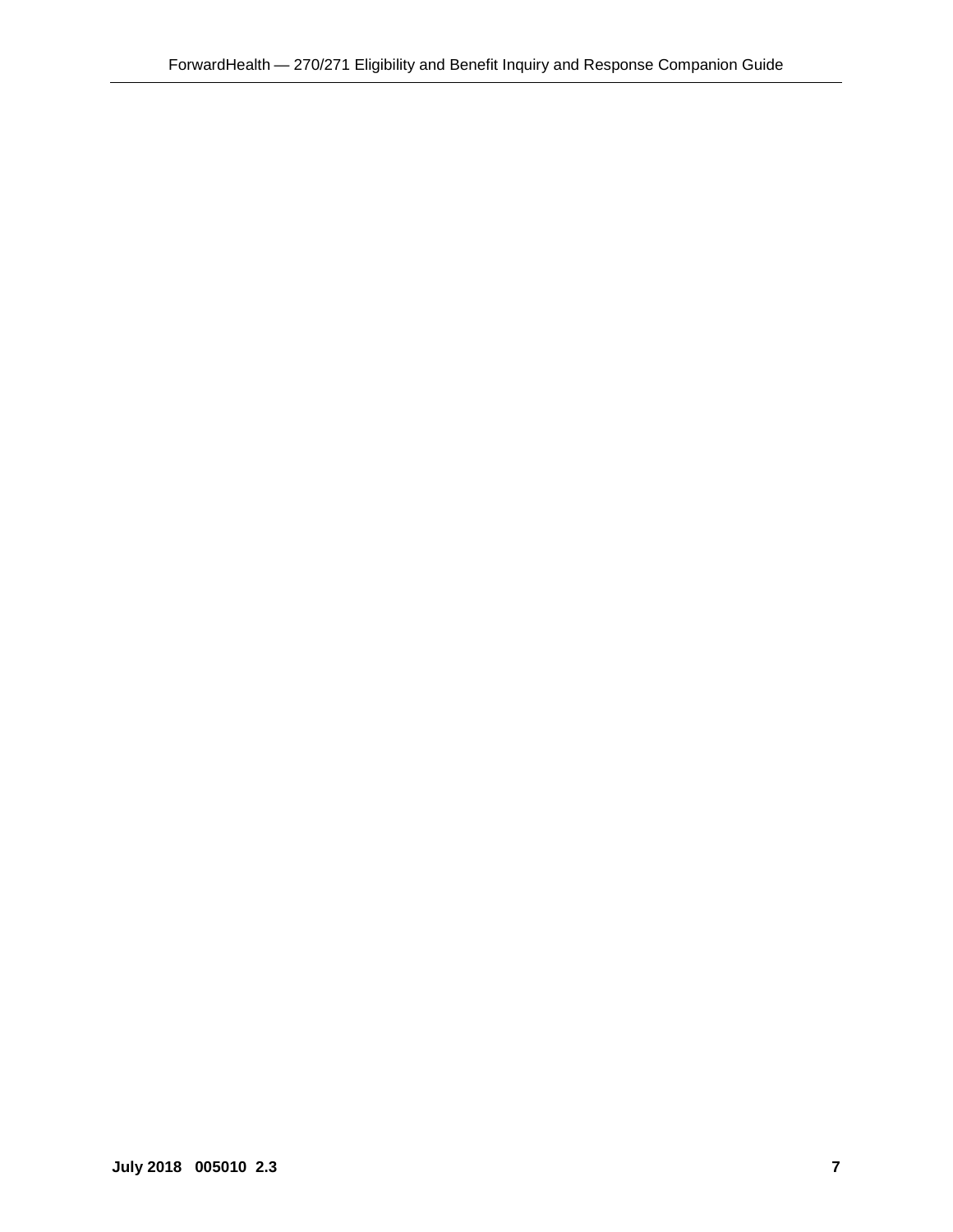## INTRODUCTION

This section describes how TR3, also called 270/271 ASC X12N (version 005010X279A1), adopted under HIPAA, will be detailed with the use of a table. The tables contain a Notes/Comments column for each segment that ForwardHealth has information additional to the TR3. That information can:

- 1. Limit the repeat of loops, or segments.
- 2. Limit the length of a simple data element.
- 3. Specify a sub-set of the implementation guide's internal code listings.
- 4. Clarify the use of loops, segments, composite, and simple data elements.
- 5. Provide any other information tied directly to a loop, segment, composite, or simple data element pertinent to trading electronically with ForwardHealth.

In addition to the row for each segment, one or more additional rows are used to describe ForwardHealth's usage for composite and simple data elements and for any other information. Notes and comments should be placed at the deepest level of detail. For example, a note about a code value should be placed on a row specifically for that code value, not in a general note about the segment.

The following table specifies the columns and suggested use of the rows for the detailed description of the transaction set companion guides. The table contains a Notes/Comments column to provide additional information from ForwardHealth for specific segments provided by the TR3. The following is just an example of the type of information that would be spelled out or elaborated on in Section 9: Transaction Specific Information.

| Page# | <b>Loop ID</b> | <b>Reference</b> | <b>Name</b>                                                | <b>Codes</b>                         | Length | <b>Notes/Comments</b>                                                                                                                                                                                                                                                       |
|-------|----------------|------------------|------------------------------------------------------------|--------------------------------------|--------|-----------------------------------------------------------------------------------------------------------------------------------------------------------------------------------------------------------------------------------------------------------------------------|
| 193   | 2100C          | NM <sub>1</sub>  | <b>Subscriber Name</b>                                     |                                      |        | This type of row always exists to indicate that<br>a new segment has begun. It is always<br>shaded at 10 percent and notes or comments<br>about the segment itself go in this cell.                                                                                         |
| 195   | 2100C          | <b>NM109</b>     | <b>Subscriber Primary</b><br>Identifier                    |                                      | 15     | This type of row exists to limit the length of the<br>specified data element.                                                                                                                                                                                               |
| 196   | 2100C          | <b>REF</b>       | Subscriber<br>Additional<br>Identification                 |                                      |        |                                                                                                                                                                                                                                                                             |
| 197   | 2100C          | REF01            | Reference<br><b>Identification</b><br>Qualifier            | 18, 49,<br>6P, HJ,<br>N <sub>6</sub> |        | These are the only codes transmitted by<br>ForwardHealth.                                                                                                                                                                                                                   |
|       |                |                  | <b>Plan Network</b><br>Identification<br><b>Number</b>     | N <sub>6</sub>                       |        | This type of row exists when a note for a<br>particular code value is required. For<br>example, this note may say that value N6 is<br>the default. Not populating the first three<br>columns makes it clear that the code value<br>belongs to the row immediately above it. |
| 218   | 2110C          | EB               | Subscriber<br><b>Eligibility or Benefit</b><br>Information |                                      |        |                                                                                                                                                                                                                                                                             |
| 231   | 2110C          | EB13-1           | Product/Service ID<br>Qualifier                            | <b>AD</b>                            |        | This row illustrates how to indicate a<br>component data element in the Reference<br>column and also how to specify that only one<br>code value is applicable.                                                                                                              |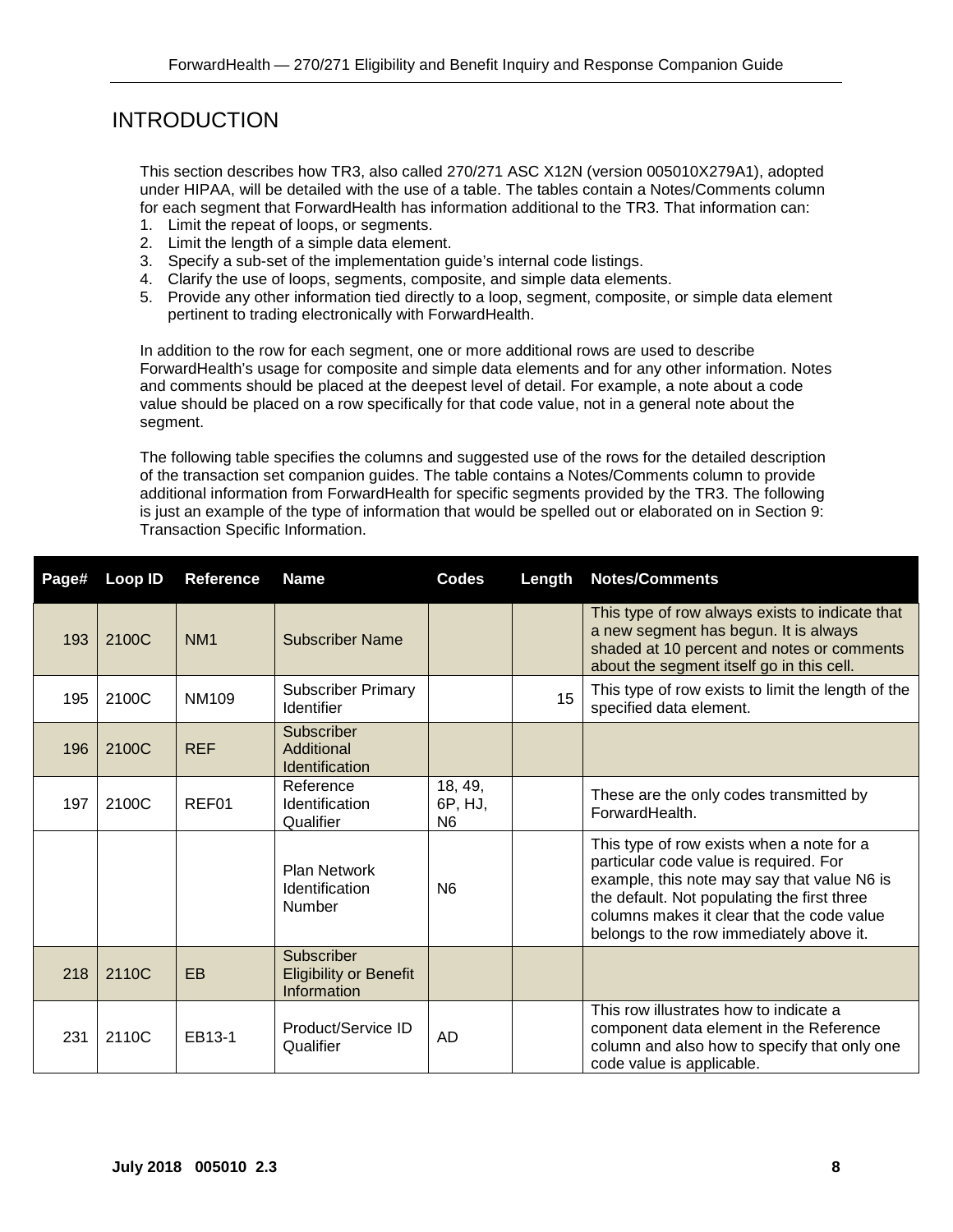## <span id="page-8-0"></span>**1.1 Scope**

This companion guide is intended for trading partner use in conjunction with the TR3 HIPAA 5010 270/271 (referred to as Eligibility and Benefit in the rest of this document) for the purpose of submitting eligibility and benefit inquiries electronically. This companion guide is not intended to replace the TR3. The TR3s define the national data standards, electronic format, and values for each data element within an electronic transaction. The purpose of this companion guide is to provide trading partners with a guide to communicate ForwardHealth-specific information required to successfully exchange transactions electronically with ForwardHealth interChange. The instructions in this companion guide are not intended to be stand-alone requirements documents. This companion guide conforms to all the requirements of any associated ASC X12 Implementation Guide and is in conformance with ASC X12's Fair Use and Copyright statements.

The information contained in this companion guide applies to ForwardHealth, which includes the following programs: BadgerCare Plus, Wisconsin Medicaid, SeniorCare, Wisconsin Chronic Disease Program (WCDP), the Wisconsin Well Woman Program (WWWP), and Medicaid managed care programs. All of these programs use ForwardHealth interChange for processing.

ForwardHealth interChange will accept and process any HIPAA-compliant transaction; however, a compliant transaction that does not contain ForwardHealth-specific information, though processed, may be denied. For example, a compliant 270 inquiry (270) created with an invalid ForwardHealth member ID number will be processed by ForwardHealth but will be denied. For questions regarding appropriate billing procedures, as well as for policy and billing information, providers should refer to their policy-specific area of the ForwardHealth Online Handbook.

Refer to this companion guide first if there is a question about how ForwardHealth processes a HIPAA transaction. For further information, contact the ForwardHealth Electronic Data Interchange (EDI) Department at 866-416-4979. This guide is intended as a resource to assist providers, clearinghouses, service bureaus, and all other trading partners with ForwardHealth interChange in successfully conducting EDI of administrative health care transactions. This document provides instructions for enrolling as a ForwardHealth interChange trading partner, obtaining technical assistance, initiating and maintaining connectivity, sending and receiving files, testing, and other related information. This document does not provide detailed data specifications, which are published separately by the industry committees responsible for their creation and maintenance.

### <span id="page-8-1"></span>**1.2 Overview**

Per HIPAA requirements, ForwardHealth and all other covered entities must comply with the EDI standards for health care as established by the Secretary of the federal Department of Health and Human Services (HHS). The Secretary of the HHS is required under HIPAA to adopt standards to support the electronic exchange of administrative and financial health care transactions primarily between health care providers and plans. Additionally, HIPAA directs the Secretary to adopt standards for transactions to enable health information to be exchanged electronically and to adopt specifications for implementing each standard.

The HIPAA requirements serve to:

- Create better access to health insurance.
- Limit fraud and abuse.
- Reduce administrative costs.

This guide is designed to help those responsible for testing and setting up electronic eligibility transactions. Specifically, it documents and clarifies when situational data elements and segments must be used for reporting and identifies codes and data elements that do not apply to ForwardHealth interChange. This guide supplements (but does not contradict) requirements in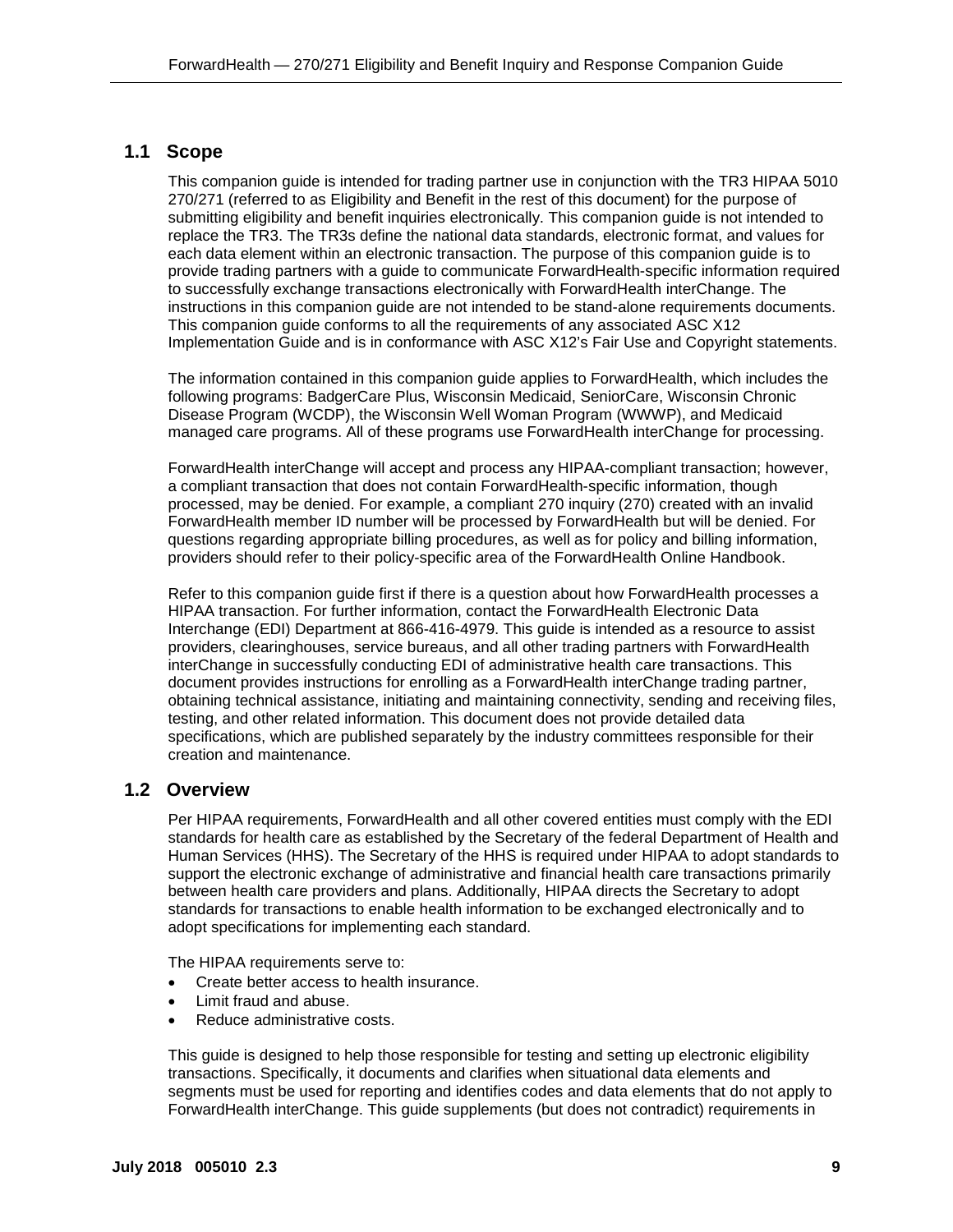the ASC X12N 270/271 (version 005010X279A1) implementation. This information should be given to the provider's business area to ensure that eligibility responses are interpreted correctly. This guide provides communications-related information a trading partner needs to enroll as a trading partner, obtain support, format the interchange control header (ISA) and functional group header (GS) envelopes, and exchange test and production transactions with ForwardHealth interChange.

This companion guide must be used in conjunction with the TR3 instructions. The companion guide is intended to assist trading partners in implementing electronic 270/271 transactions that meet ForwardHealth interChange processing standards by identifying pertinent structural and data-related requirements and recommendations. Updates to this companion guide will occur periodically and new documents will be posted on the Trading Partners area of the ForwardHealth Portal at [www.forwardhealth.wi.gov/.](http://www.forwardhealth.wi.gov/)

## <span id="page-9-0"></span>**1.3 References**

For more information regarding the ASC X12 Standards for Electronic Data Interchange 270/271 Health Care Eligibility and Benefit Inquiry and Response (version 005010X279A1) and to purchase copies of the TR3 documents, consult the Washington Publishing Company (WPC) website at [www.wpc-edi.com/.](file://usmds002.prod.healthcare.wi.local/Control/Provider%20Relations/PUBS/Copy%20Editing/work%20to%20do/www.wpc-edi.com/)

The implementation guide specifies in detail the required formats for transactions exchanged electronically with an insurance company, health care payer, or government agency. The implementation guide contains requirements for the use of specific segments and specific data elements within those segments and applies to all health care providers and their trading partners. It is critical that the provider's information technology (IT) staff or software vendor review this document in its entirety and follow the stated requirements to exchange HIPAA-compliant files with ForwardHealth interChange.

## <span id="page-9-1"></span>**1.4 Additional Information**

The American National Standards Institute (ANSI) is the coordinator for information on national and international standards. In 1979, ANSI chartered the Accredited Standards Committee (ASC) X12 to develop uniform standards for electronic interchange of business transactions and eliminate the problem of non-standard electronic data communication. The objective of the ASC X12 committee is to develop standards to facilitate electronic interchange relating to all types of business transactions. The ANSI X12 standard is recognized by the United States as the standard for North America. EDI adoption has been proved to reduce the administrative burden on providers.

The intended audience for this document is the technical and operational staff responsible for generating, receiving, and reviewing electronic health care transactions.

#### <span id="page-9-2"></span>**National Provider Identifier**

As a result of HIPAA, the federal HHS adopted a standard identifier for health care providers. The Final Rule published by the HHS adopted the National Provider Identifier (NPI) as the standard identifier.

The NPI replaces all payer-specific ID numbers (e.g., Medicaid provider numbers) on nationally recognized electronic transactions (also known as standard transactions); therefore, all health care providers are required to obtain an NPI to identify themselves on these transactions. The NPI is the only ID number that will be allowed on these transactions.

ForwardHealth has determined that all providers, except for personal care only providers, specialized medical vehicle providers, and blood banks, are health care providers (per the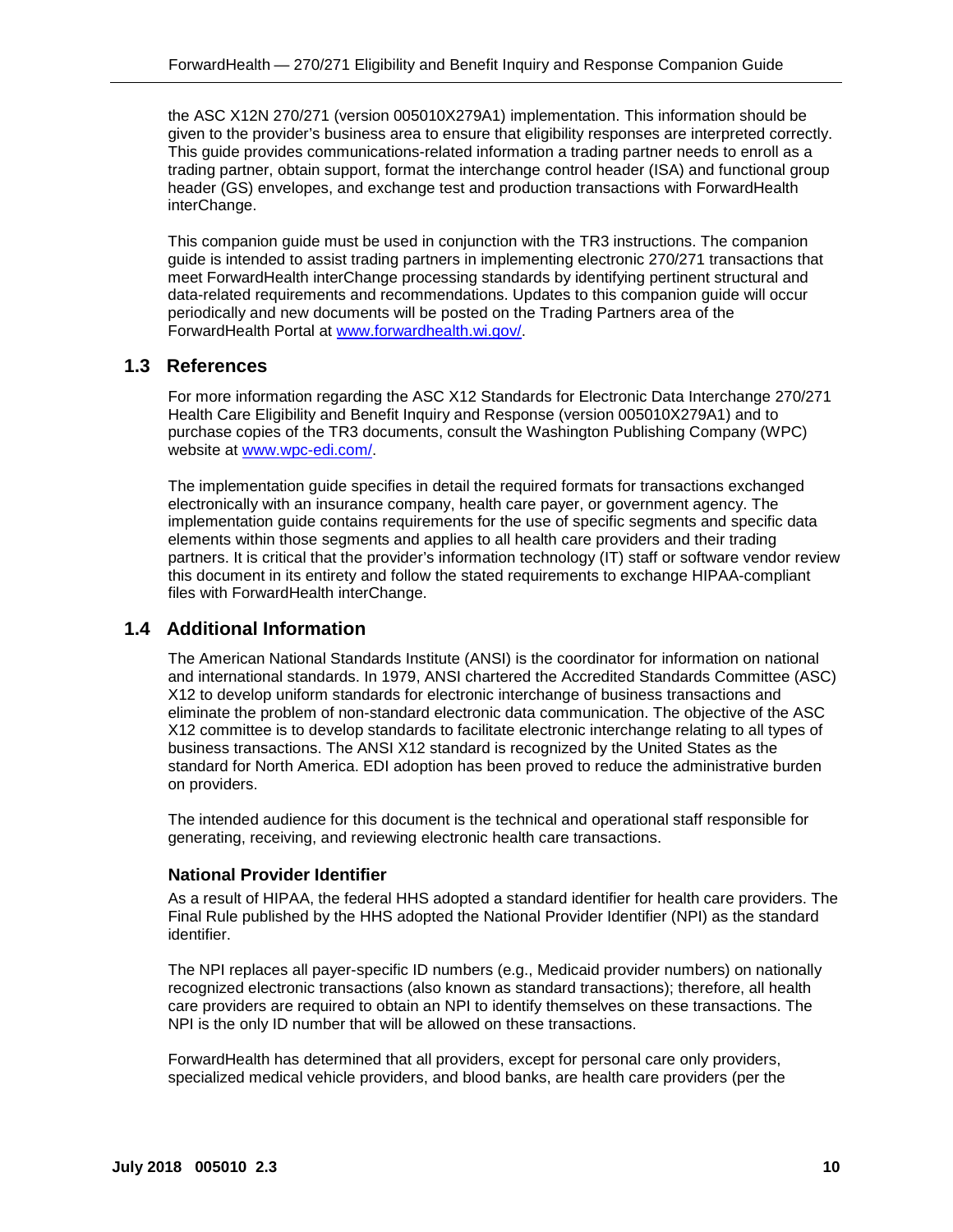definitions within the NPI Final Rule) and, therefore, are required to obtain and use an NPI. ForwardHealth requires all health care providers to submit their NPI on electronic transactions.

#### <span id="page-10-0"></span>**Acceptable Characters**

The HIPAA transactions must not contain any carriage returns nor line feeds; the data must be received in one, continuous stream. ForwardHealth accepts the extended character set. Uppercase characters are recommended.

#### <span id="page-10-1"></span>**Acknowledgements**

An accepted 999 Implementation Acknowledgement, rejected 999 Implementation Acknowledgement, or rejected TA1 InterChange Acknowledgement will be generated in response to all submitted files. Trading partners are responsible for retrieving acknowledgments from the ForwardHealth Portal to determine the status of their files.

## <span id="page-10-2"></span>**2 GETTING STARTED**

### <span id="page-10-3"></span>**2.1 Working with ForwardHealth**

This section describes how to interact with ForwardHealth's EDI Department.

Before ForwardHealth can process transactions, the submitter is required to obtain a trading partner ID, create a Portal user account, and complete Production Authorization testing. Additional information is provided in the next section of this companion guide. Trading partners should exchange electronic health care transactions with ForwardHealth interChange via the Portal or Safe Harbor Connectivity (Council for Affordable Quality Healthcare [CAQH] Committee on Operating Rules for Information Exchange [CORE] Operating Rules 153 & 270). After establishing a transmission method, each trading partner must successfully complete testing. Upon successful completion of testing, production transactions may be exchanged.

## <span id="page-10-4"></span>**2.2 Trading Partner Registration**

This section describes how to register as a trading partner with ForwardHealth.

ForwardHealth maintains a profile for all trading partners. All ForwardHealth trading partners are required to:

- Complete a Trading Partner Profile Go to [https://www.forwardhealth.wi.gov/.](https://www.forwardhealth.wi.gov/)
- Click the **Trading Partner Profile** link on the bottom right side of the screen.
- Download to your desktop the **Trading Partner Profile Testing Packet for ASC X12 transactions**.
- Click **Submit online** at the top of the screen.
- Enter the information requested and select the transaction types you will be exchanging.
- Agree to the Trading Partner Agreement at the end of the Trading Partner Profile process.
- You will be assigned a Trading Partner ID please save this number.
- Create a Portal user account using the PIN that will be mailed to you and the trading partner ID.
- Complete Production Authorization testing (using the Trading Partner Profile **Testing Packet** above as your guide).

If you have already completed this process, you will not be required to complete it again. Contact the ForwardHealth EDI Helpdesk at 866-416-4979 or via email using the Contact link at the bottom of the Portal home page <https://www.forwardhealth.wi.gov/> if you have any questions.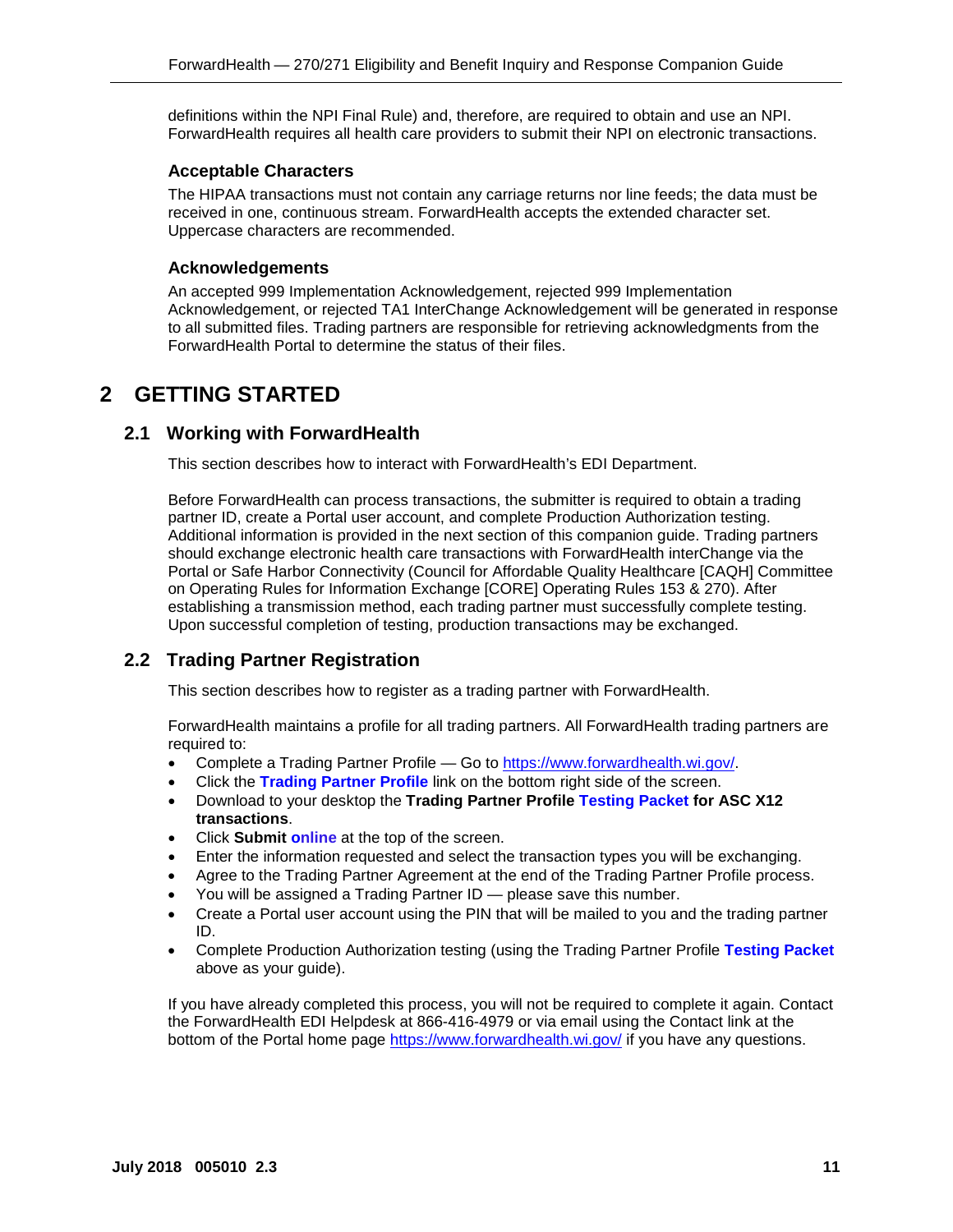## <span id="page-11-0"></span>**2.3 Certification and Testing Overview**

This section provides a general overview of what to expect during any certification and testing phases.

ForwardHealth does not require certification of trading partners and their transactions but does require some minimal transaction testing. All trading partners will be "certified" through the completion of production authorization testing. All trading partners that exchange electronic transactions with ForwardHealth must complete production authorization testing. Completion of the testing process must occur prior to electronic submission of production transactions. Testing is conducted to verify the integrity of the format, not the integrity of the data; however, in order to simulate a production environment, ForwardHealth requests that trading partners send live transmission data. The 270/271 transaction is an inquiry and response transaction and does not result in any data changing upon completion; therefore, test transactions (ISA15 value of "T") with production data can be sent to the production environment without any negative impact. More than one test transmission may be required depending on the number of format errors on a transmission and the relative severity of these errors. Additional testing may be required in the future to verify any changes made to the ForwardHealth interChange system. Also, changes to the ANSI formats may require additional testing.

*Reminder:* Testers are responsible for the preservation, privacy, and security of data in their possession. While using production data that contains personal health information (PHI) to conduct testing, the data must be guarded and disposed of appropriately.

## <span id="page-11-1"></span>**3 TESTING WITH FORWARDHEALTH**

This section contains a detailed description of the testing phase.

Before exchanging production transactions with ForwardHealth, each trading partner must complete production authorization testing. The 270/271 transaction is an inquiry and response transaction and does not result in any data changing upon completion; therefore, test transactions (ISA15 value of "T") with production data can be sent to the production environment without any negative impact.

Trading partner testing includes HIPAA compliance testing as well as validating the use of conditional, optional, and mutually defined components of the transaction.

ForwardHealth recommends that trading partners submit two successful and unique 270 submissions and receive the associated 999 (accepted) acknowledgement in response in order to obtain approval from ForwardHealth to promote to Production.

Production Authorization Testing is detailed in the Trading Partner Profile **Testing Packet** for ASC X12 transactions available on the ForwardHealth Portal [\(https://www.forwardhealth.wi.gov/\)](https://www.forwardhealth.wi.gov/) — click on the **Trading Partner Profile** link in the bottom right corner of the main landing page.

Questions may be directed to the ForwardHealth EDI Helpdesk at 866-416-4979 or via email using the Contact link at the bottom of the Portal home page at [https://www.forwardhealth.wi.gov/.](https://www.forwardhealth.wi.gov/)

## <span id="page-11-2"></span>**4 CONNECTIVITY WITH FORWARDHEALTH / COMMUNICATIONS**

This section describes the process to interactively submit HIPAA 270 transactions, along with various submission methods, security requirements, and exception handling procedures.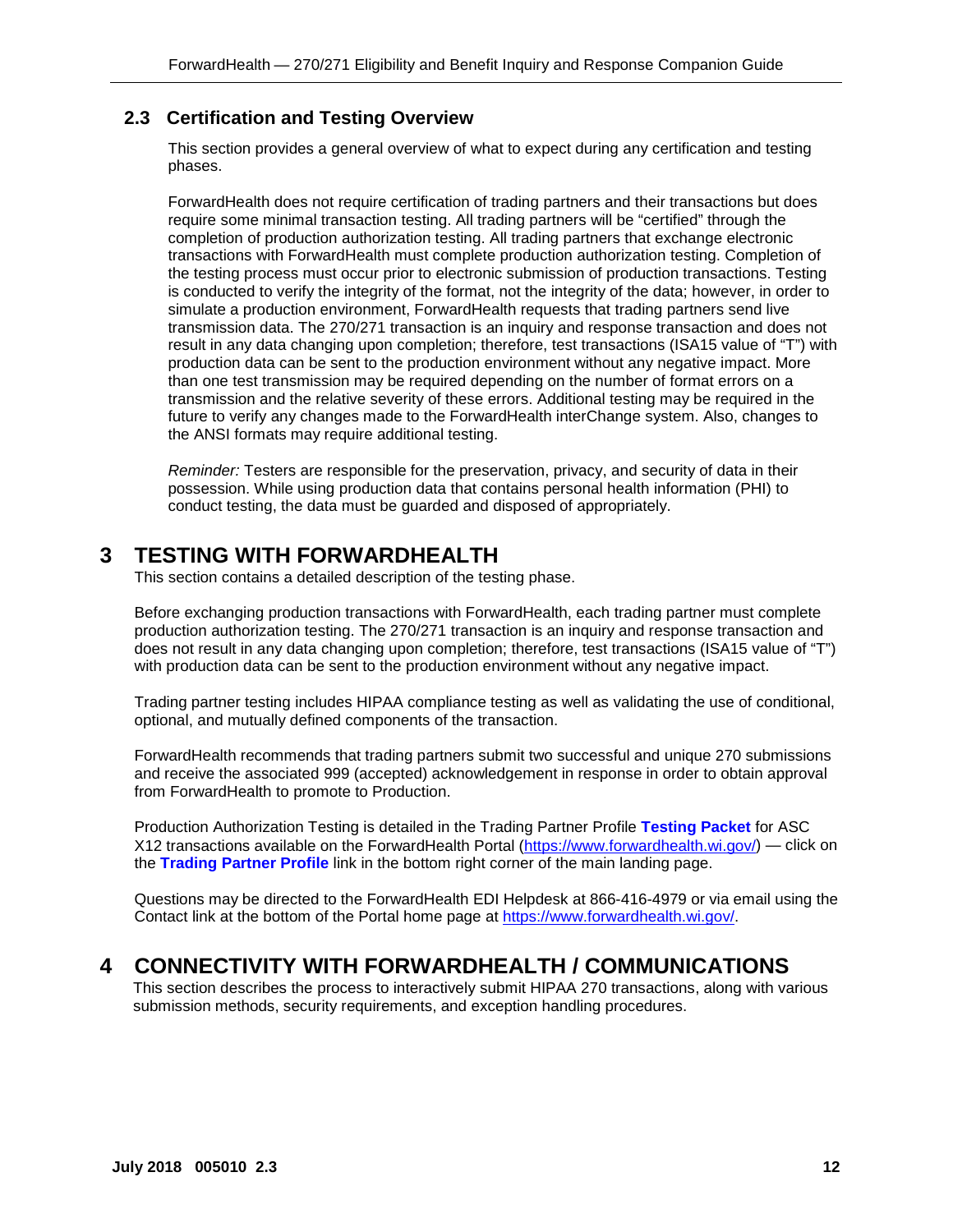## <span id="page-12-1"></span><span id="page-12-0"></span>**4.1 Process Flows**

This section contains process flow diagrams and appropriate text.

#### **Batch Eligibility Benefit Inquiry and Response**

The response to a batch eligibility transaction will consist of the following:

- 1. First-level response TA1 will be generated when errors occur within the outer envelope (no 999 or 271 will be generated).
- 2. Second-level response 999 will be generated "Rejected" 999 when errors occur during 270 compliance validation (no 271 will be generated) or "Accepted" 999 if no errors are detected during the compliance validation).
- 3. Third-level response The Batch Submit Balance Rpt (EDI\_0420) will be generated with a count of the compliant transactions in the file submitted, the number of transactions that passed translation and the number of transactions that were rejected.
- 4. Fourth-level response 271 will be generated indicating either the eligibility and benefits **or** AAA errors within request validation.

Each transaction is validated to ensure that the 270 complies with the 005010X279A1 TR3.

Transactions that fail this compliance check will generate a "Rejected" 999 file back to the sender with an error message indicating the compliance error. Transactions that pass this compliance check will generate an "Accepted" 999 file back to the sender with AK9\*A to indicate that the file passed compliance. Transactions with multiple ST/SE loops that fail this compliance check in some of the ST/SE loops will generate a "Partial" 999 file back to the sender with an error message indicating the compliance error (all inquiries in the ST/SE envelopes that pass compliance will be processed and a 271 will be generated without the ST/SE loop(s) that failed compliance). Transactions that pass compliance checks, but failed to process (e.g., due to member not being found) will generate a 271 response transaction, including an AAA segment indicating the nature of the error. Transactions that pass compliance checks and have not failed to process (e.g., the member was found with enrollment within the requested dates) do not generate AAA segments but will create a 271 using the information in our eligibility and benefit system.



#### <span id="page-12-2"></span>**Real-time Eligibility Benefit Inquiry and Response**

The response to a real-time eligibility transaction will consist of the 271 being generated to indicate the eligibility and benefits **or** AAA errors within request validation.

Each transaction is validated to ensure that the 270 complies with the 005010X279A1 TR3.

Transactions that pass compliance checks but fail to process (e.g., due to the member not being found) will generate a real-time 271 response transaction with the appropriate AAA segment(s) indicating the nature of the error. Transactions that pass compliance checks and have not failed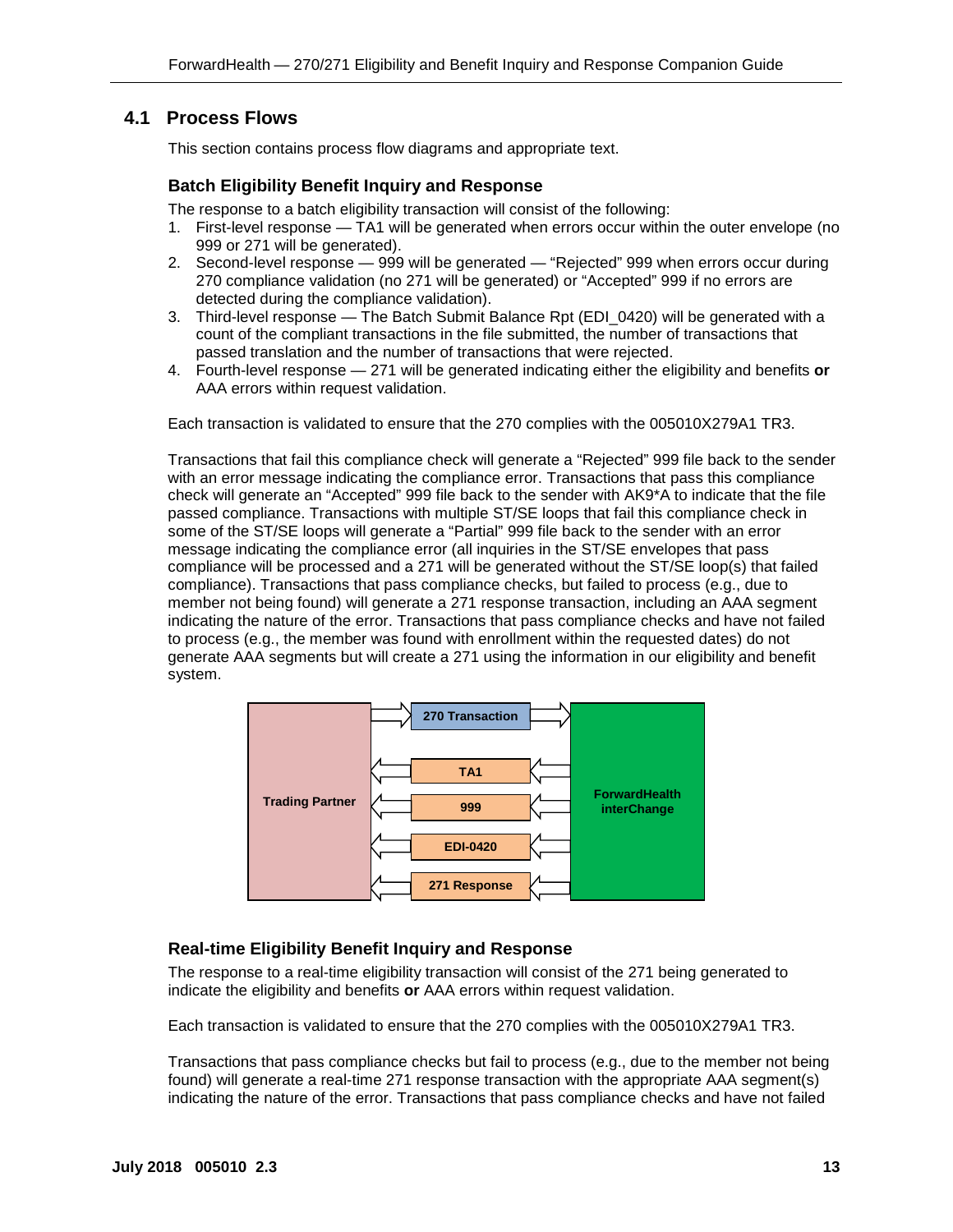to process (e.g., the member was found with eligibility within the requested dates) will generate a real-time 271 using the information in our eligibility and benefit system without AAA segments.



*Note:* Wisconsin has not implemented the TA1 and 999 acknowledgement transactions for realtime submissions. Instead, trading partners will receive the following error messages:

- TA1 Validate payload content is a valid X12 transaction with all required segments.
- 999 System processing error.

### <span id="page-13-0"></span>**4.2 Transmission Administrative Procedures**

This section provides ForwardHealth's specific transmission administrative procedures.

The trading partner must determine if the transmission being sent is Test or Production and is using the appropriate indicator. For details about available ForwardHealth Access Methods, refer to the Communication Protocol Specifications section of this guide.

ForwardHealth is available only to authorized users. Submitters must be ForwardHealth trading partners. A submitter is authenticated using a username and password assigned by the trading partner.

## <span id="page-13-1"></span>**4.3 Re-Transmission Procedure**

This section provides ForwardHealth's specific procedures for re-transmissions.

The instructions within the 271 AAA data segment provide information on whether resubmission is allowed or what data corrections need to be made in order for a successful response.

In the event of an interrupted communications session, trading partners only have to reconnect and initiate the file transfer as they normally do.

If a file fails compliance, errors must be corrected before re-transmission. It is recommended that transmitted files that were rejected be assigned new Interchange, Group, and Transaction Control Numbers.

## <span id="page-13-2"></span>**4.4 Communication Protocol Specifications**

This section describes ForwardHealth's communication protocol(s).

The following communication methods are available to get a member's Eligibility and Benefits from ForwardHealth:

- Portal Direct Data Entry (DDE).
- Portal Batch.
- WICall.
- Real-time value added network (VAN).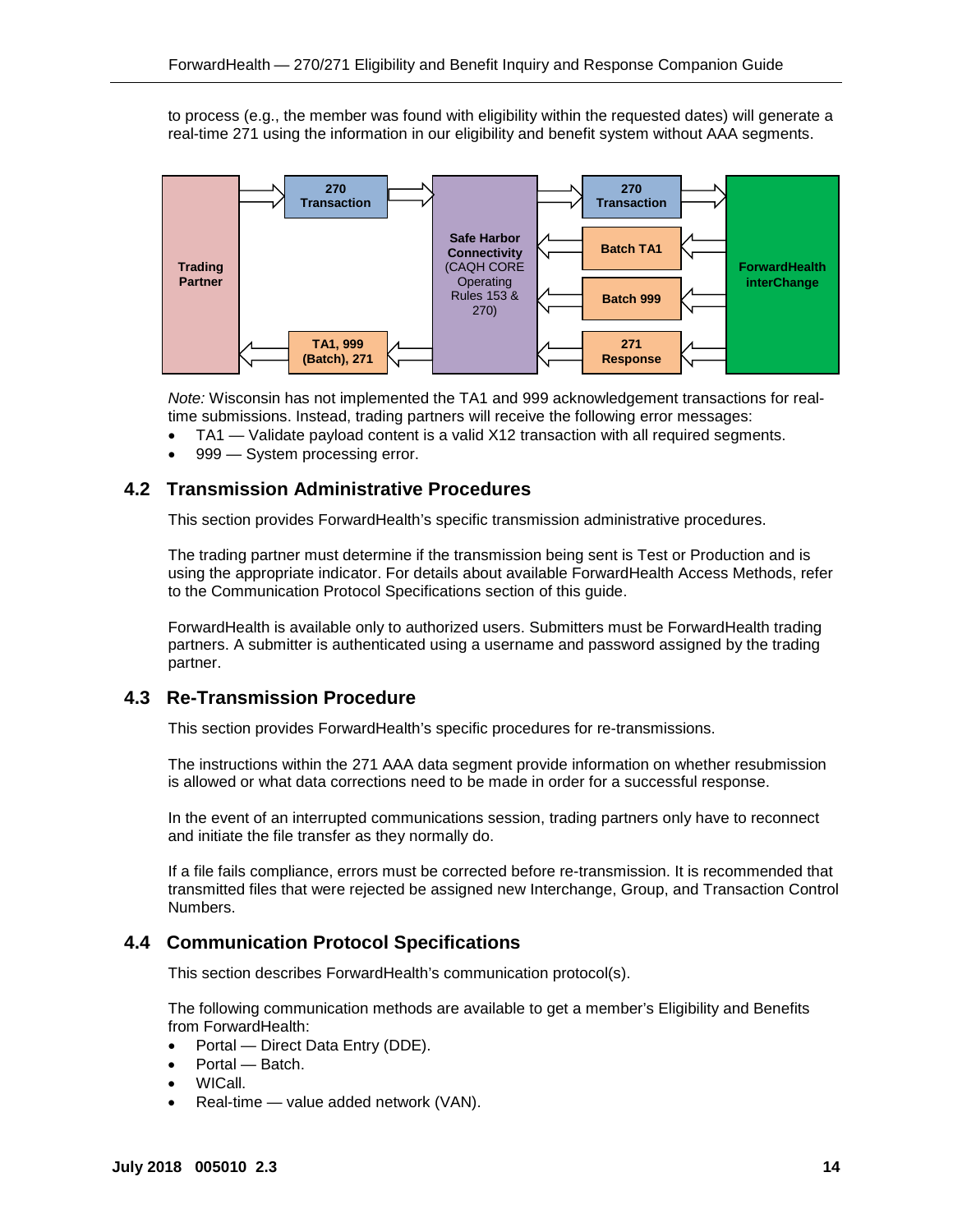<span id="page-14-0"></span>• Safe Harbor Connectivity (CAQH CORE Operating Rules 153 and 270).

### **Portal — DDE**

This method utilizes a web Portal where providers enter their information in a DDE format. Providers can submit enrollment requests, prior authorization (PA) requests, all claims types, and claims status requests. Access is free; however, the user must have their own internet connection to access the web application and be an enrolled provider with ForwardHealth.

#### <span id="page-14-1"></span>**Portal — Batch**

Trading partners can submit all batch transactions to ForwardHealth interChange and download acknowledgements and response files. Access is free; however, users must have their own internet connection to access the web application.

#### <span id="page-14-2"></span>**WICall**

This method utilizes a provider's telephone where users enter their information using their telephone's touchpad. Providers can submit enrollment verification requests. Access is free; however, users must have a touchpad on their telephone to access this application and be a enrolled provider with ForwardHealth.

#### <span id="page-14-3"></span>**Real-Time — VAN**

Providers can submit enrollment verification requests, prior approval requests, and claims status requests to ForwardHealth interChange through a VAN or Switch network.

#### <span id="page-14-4"></span>**Safe Harbor Connectivity (CAQH CORE Operating Rules 153 and 270)**

Safe Harbor is a web-based access method used to exchange transaction files. This application complies with the CAQH CORE Phase I and II "Safe Harbor" rules. The ForwardHealth Safe Harbor Connectivity Companion Guide is available for download at [https://www.forwardhealth.wi.gov/.](https://www.forwardhealth.wi.gov/)

### <span id="page-14-5"></span>**4.5 Passwords**

This section describes ForwardHealth's use of passwords.

The Portal password must be reset every 60 days. The passwords are maintained by the external user. If general users need their password reset, they must contact the EDI Helpdesk at 866-416-4979.

*Reminder:* Strong security precautions should be taken with passwords. For example, password complexity should be used. Passwords must not be shared or written down where persons other than the authorized party can access them.

## <span id="page-14-6"></span>**5 CONTACT INFORMATION**

If the trading partner has questions beyond what is explained in this companion guide, refer to the contact information below to reach the appropriate ForwardHealth support area.

#### <span id="page-14-7"></span>**5.1 EDI Helpdesk**

This section contains detailed information concerning EDI Helpdesk, especially contact numbers.

Most questions can be answered by referencing the materials posted at https://www.forwardhealth.wi.gov/. For questions related to ForwardHealth's Eligibility and Benefits Request and Response, contact the EDI Helpdesk at 866-416-4979.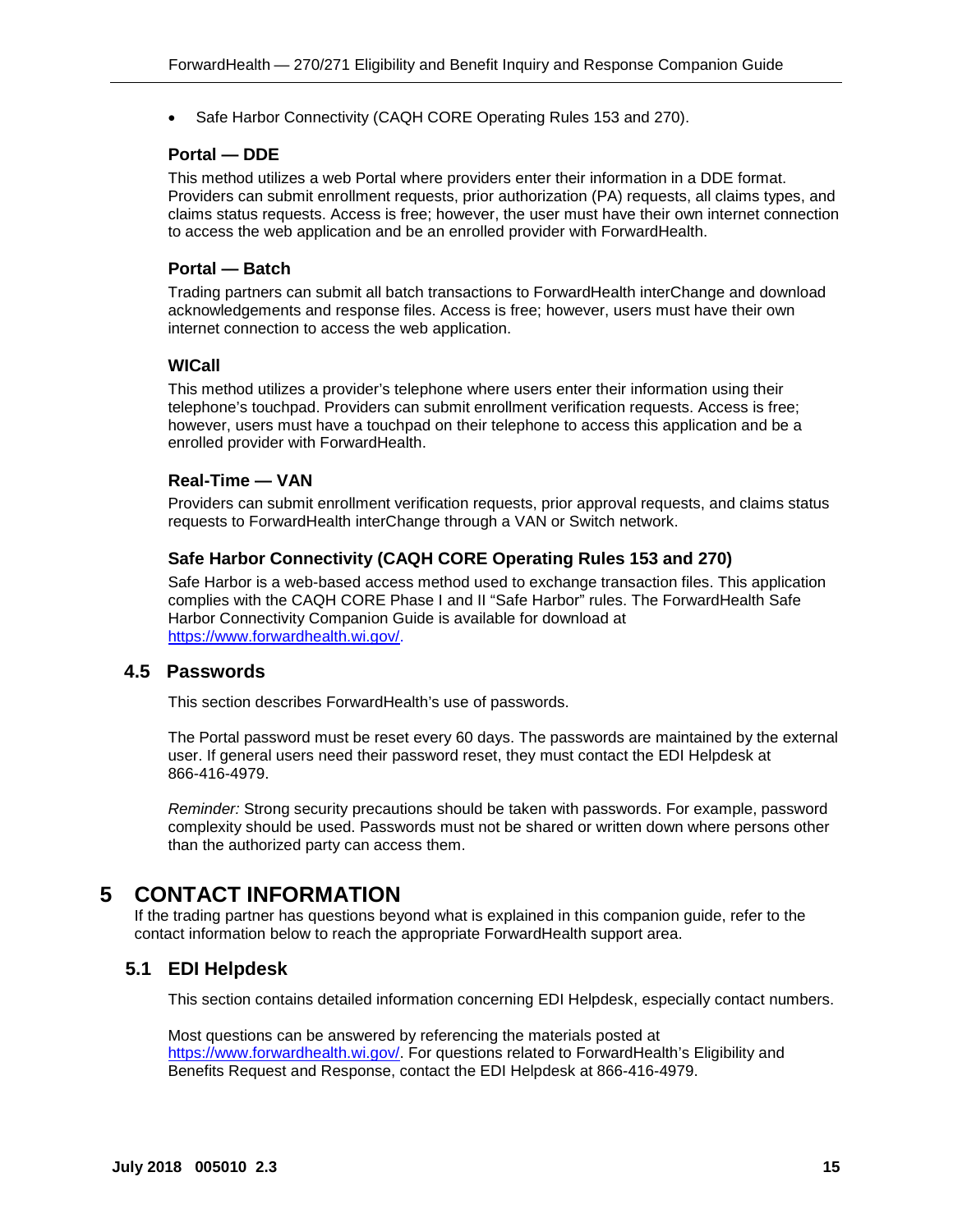## <span id="page-15-0"></span>**5.2 EDI Technical Assistance**

This section contains detailed information concerning EDI Technical Assistance, especially contact numbers.

EDI Customer Service can help with connectivity issues or transaction formatting issues at 866-416-4979 (Monday–Friday, 8:30 a.m.–4:30 p.m. CST) or via email using the Contact link at the bottom of the Portal at [https://www.forwardhealth.wi.gov/.](https://www.forwardhealth.wi.gov/)

### <span id="page-15-1"></span>**Trading Partner ID**

The assigned trading partner ID is ForwardHealth's key to accessing a provider's trading partner information. Have this number available each time the EDI Helpdesk is contacted.

### <span id="page-15-2"></span>**5.3 Provider Services**

This section contains detailed information concerning Provider Services, especially contact numbers.

Provider Services should be contacted instead of the EDI Helpdesk for questions regarding the details of a member's benefits, claim status information, credentialing and many other services. Provider Services is available at 800-947-9627 (Monday–Friday, 7:00 a.m.–6:00 p.m. CST) or via email using the Contact link at the bottom of the Portal home page at [https://www.forwardhealth.wi.gov/.](https://www.forwardhealth.wi.gov/)

*Note:* Have the applicable provider identifier, the NPI for health care providers or the Medicaid provider ID for atypical providers available for tracking and faster issue resolution.

The Provider Relations representative, also known as field representatives, conduct training sessions on various ForwardHealth topics for both large and small groups of providers and billers. In addition to provider education, field representative are available to assist providers with complex billing and claims processing questions. To find or contact the appropriate Provider Relations Representative, use the Contact link at the bottom of the Portal home page at [https://www.forwardhealth.wi.gov/.](https://www.forwardhealth.wi.gov/)

## <span id="page-15-3"></span>**5.4 Applicable Websites**

This section contains detailed information about useful websites and email addresses.

From ForwardHealth's secure Portal at [https://www.forwardhealth.wi.gov/,](https://www.forwardhealth.wi.gov/) non-enrolled providers can begin the enrollment process and enrolled providers can do all of the following:

- Create dental, institutional, professional, and pharmacy claims for submission to interChange.
- Request claim reconsiderations.
- Check claim status and member enrollment.
- Submit authorizations, notifications, and referrals.
- View, download, and print explanation of benefits (EOBs), and Remittance Advices.

Trading Partners can do the following:

- Create a Trading Partner Profile and complete production authorization testing.
- Submit batch transactions (270, 276, 278, 837D, 837I, and 837P).
- Download batch transactions/acknowledgements (271, 277, 278, TA1, 999, and 835).
- View, download, and print companion guides.

A suite of other EDI and provider tools are also available on the Portal.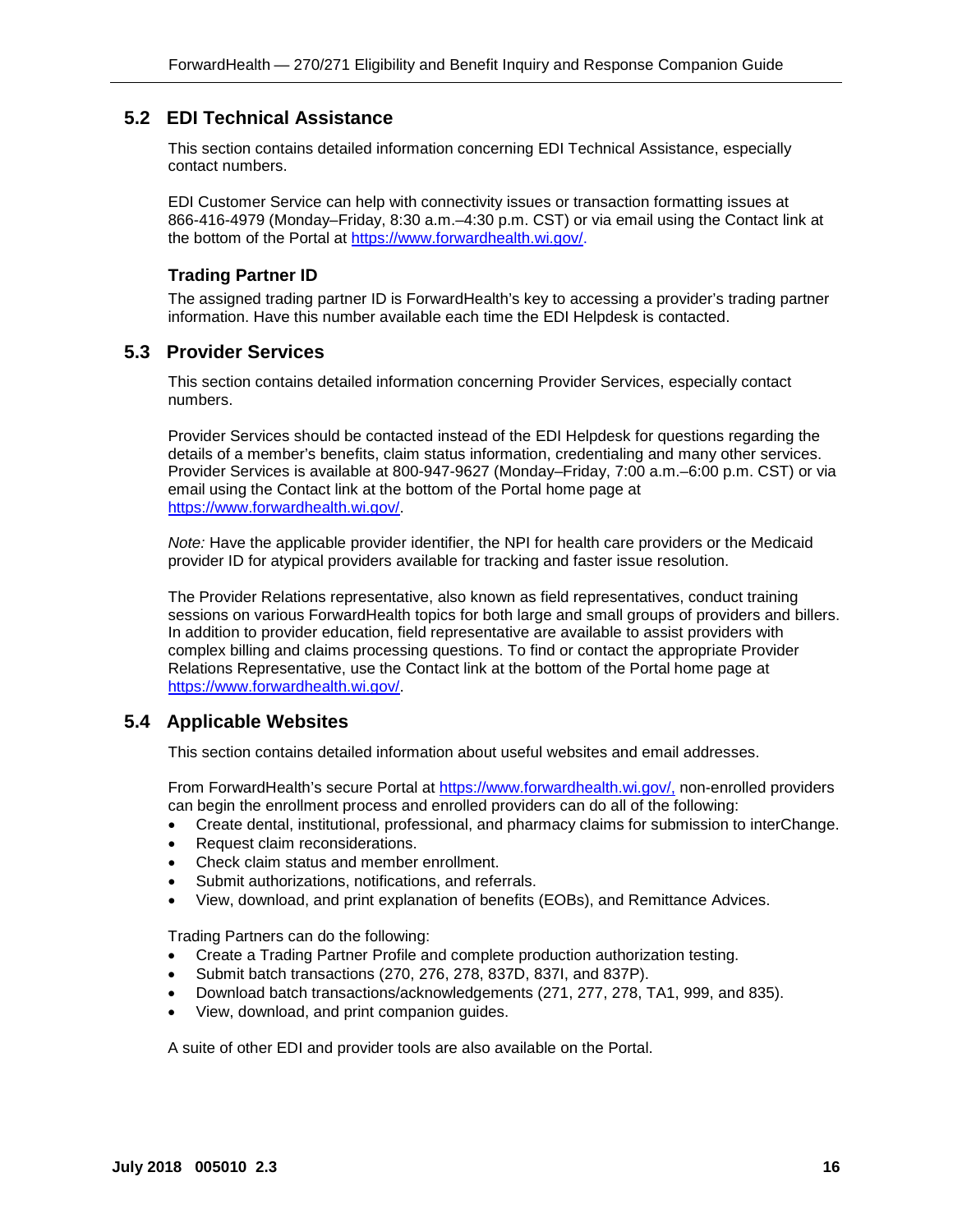Additional information is available on the following websites:

- ASC X12 develops and maintains standards for inter-industry electronic interchange of business transactions: [www.x12.org/.](http://www.x12.org/)
- ASC X12N develops and maintains X12 EDI and XML standards, standards interpretations, and guidelines as they relate to all aspects of insurance and insurance-related business processes: [www.x12.org/](http://www.x12.org/).
- American Hospital Association (AHA) Central Office on *International Classification of Diseases, 10th Revision, Clinical Modification* (ICD-10-CM) is a resource for the ICD-10-CM codes used in medical transcription and billing, and for Healthcare Common Procedure Coding System (HCPCS) procedure codes: [www.ahacentraloffice.org/](http://www.ahacentraloffice.org/).
- American Medical Association (AMA) is a resource for the *Current Procedural Terminology* (CPT) procedure codes. The AMA copyrights the CPT codes: [www.ama-assn.org/](http://www.ama-assn.org/).
- Centers for Medicare & Medicaid Services (CMS) is the unit within HHS that administers the Medicare and Medicaid programs. CMS provides the Electronic Health-Care Transactions and Code Sets Model Compliance Plan at [www.cms.hhs.gov/HIPAAGenInfo/.](http://www.cms.hhs.gov/HIPAAGenInfo/)
- The CMS is the resource for information related to HCPCS procedure codes: [www.cms.hhs.gov/HCPCSReleaseCodeSets/.](http://www.cms.hhs.gov/HCPCSReleaseCodeSets/)
- The CMS is the resource for Medicaid HIPAA information related to the Administrative Simplification provision: [www.cms.gov/medicaid/hipaa/adminsim/](http://www.cms.gov/medicaid/hipaa/adminsim).
- The CORE is a multi-phase initiative of CAQH; CORE is a committee of more than 100 industry leaders who help create and promulgate a set of voluntary business rules focused on improving physician and hospital access to electronic patient insurance information at or before the time of care: [www.caqh.org/CORE\\_overview.php/](http://www.caqh.org/CORE_overview.php).
- The CAQH is a nonprofit alliance of health plans and trade associations, working to simplify health care administration through industry collaboration on public-private initiatives. Through two initiatives — the CORE and Universal Provider Datasource (UPD); CAQH aims to reduce administrative burden for providers and health plans: [www.caqh.org/](http://www.caqh.org/).
- Designated Standard Maintenance Organizations (DSMO) is a resource for information about the standard-setting organizations and transaction change request system: [www.hipaa-dsmo.org/](http://www.hipaa-dsmo.org/).
- Health Level Seven (HL7) is one of several ANSI-accredited Standards Development Organizations (SDOs), and is responsible for clinical and administrative data standards: [www.hl7.org/](http://www.hl7.org/).
- Healthcare Information and Management Systems (HIMSS) is an organization exclusively focused on providing global leadership for the optimal use of IT and management systems for the betterment of health care: [www.himss.org/](http://www.himss.org/).
- Medicaid HIPAA-Compliant Concept Model (MHCCM) presents the Medicaid HIPAA Compliance Concept Model, information, and a toolkit: [www.mhccm.org/](http://www.mhccm.org/).
- National Committee on Vital and Health Statistics (NCVHS) was established by Congress to serve as an advisory body to the HHS on health data, statistics, and national health information policy: [www.ncvhs.hhs.gov/](http://www.ncvhs.hhs.gov/).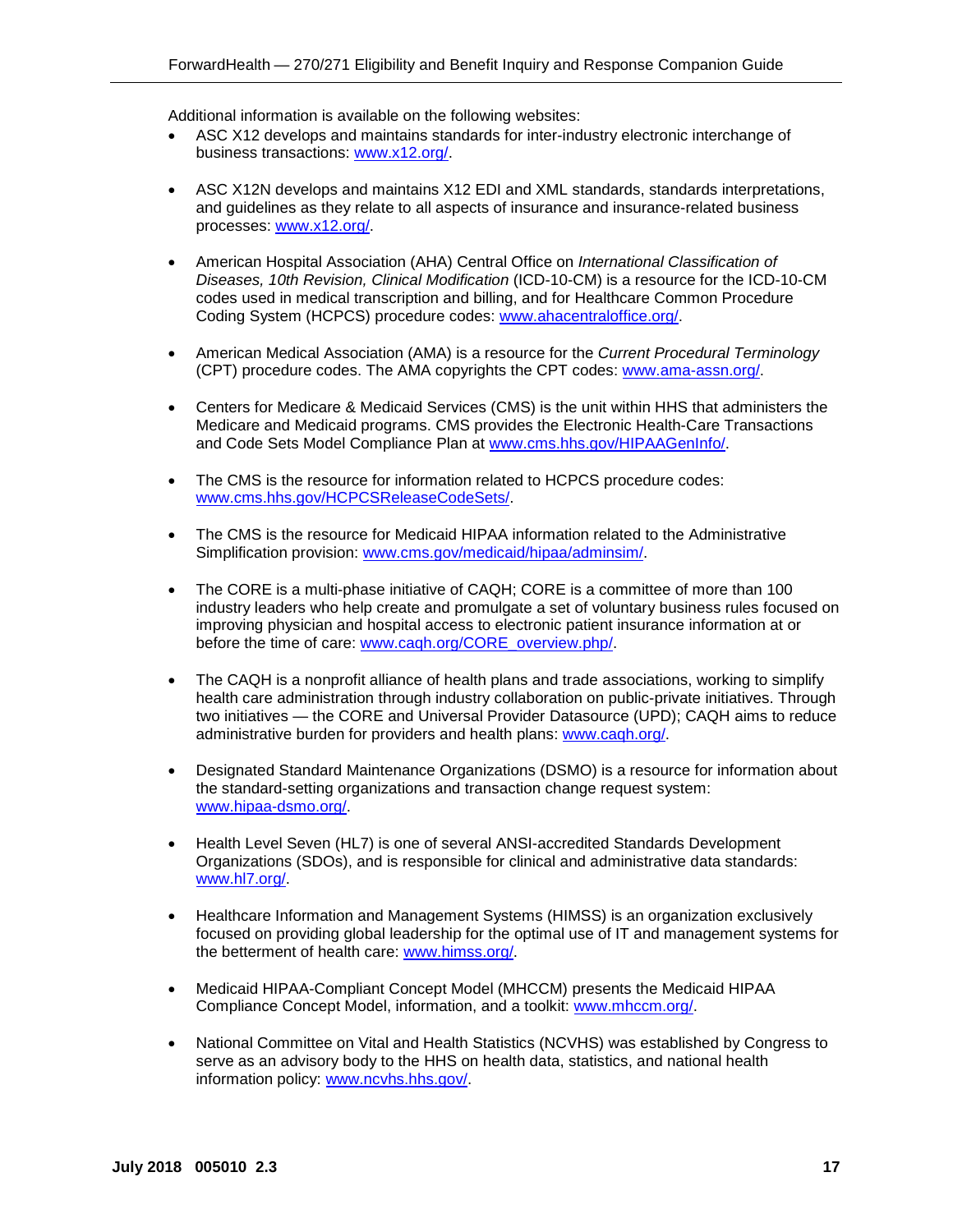- National Council of Prescription Drug Programs (NCPDP) is the standards and codes development organization for pharmacy: [www.ncpdp.org/](http://www.ncpdp.org/).
- National Uniform Billing Committee (NUBC) is affiliated with the AHA and develops standards for institutional claims: [www.nubc.org/](http://www.nubc.org/).
- National Uniform Claim Committee (NUCC) is affiliated with the AMA. It develops and maintains a standardized data set for use by the non-institutional health care organizations to transmit claims and encounter information. The NUCC maintains the national provider taxonomy: [www.nucc.org/](http://www.nucc.org/).
- Office for Civil Rights (OCR) is the office within the HHS responsible for enforcing the Privacy Rule under HIPAA: [www.hhs.gov/ocr/hipaa/](http://www.hhs.gov/ocr/hipaa).
- The federal HHS is a resource for the Notice of Proposed Rule Making, rules, and other information about HIPAA: [www.aspe.hhs.gov/admnsimp/](http://www.aspe.hhs.gov/admnsimp).
- WPC is a resource for HIPAA-required transaction implementation guides and code sets: [http://www.wpc-edi.com/.](http://www.wpc-edi.com/)
- Workgroup for Electronic Data Interchange (WEDI) is a workgroup dedicated to improving health-care through electronic commerce, which includes the Strategic National Implementation Process (SNIP) for complying with the administrative-simplification provisions of HIPAA: [www.wedi.org/](http://www.wedi.org/).
- The registry for the NPI is the National Plan and Provider Enumeration System (NPPES): [https://nppes.cms.hhs.gov/NPPES/Welcome.do.](https://nppes.cms.hhs.gov/NPPES/Welcome.do)
- Other resources pertaining to the NPI: [www.cms.hhs.gov/NationalProvIdentStand/.](http://www.cms.hhs.gov/NationalProvIdentStand/)
- Implementation guides and non-medical code sets: [store.x12.org/.](http://store.x12.org/)
- The HIPAA statute, Final Rules, and related Notices of Proposed Rulemaking (NPRMS): [www.cms.hhs.gov/HIPAAGenInfo/](http://www.cms.hhs.gov/HIPAAGenInfo/) or [aspe.hhs.gov/datacncl/adminsim.shtml.](http://aspe.hhs.gov/datacncl/adminsim.shtml)
- Information from CMS about ICD-10 codes: [www.cms.hhs.gov/ICD9ProviderDiagnosticCodes/01\\_overview.asp#TopOfPage](http://www.cms.hhs.gov/%0bICD9ProviderDiagnosticCodes/01_overview.asp#TopOfPage) or [https://www.cms.gov/ICD10/.](https://www.cms.gov/ICD10/)
- Quarterly updates to the HCPCS code set are available from CMS: [www.cms.hhs.gov/](http://www.cms.hhs.gov/HCPCSReleaseCodeSets/) [HCPCSReleaseCodeSets/.](http://www.cms.hhs.gov/HCPCSReleaseCodeSets/) (CPT-4, or Level 1 HCPCS, is maintained and licensed by the AMA and is available for purchase in various hardcopy and softcopy formats from of variety of vendors.)
- Information at the federal level about Medicaid can be found at [www.cms.hhs.gov/home/medicaid.asp.](http://www.cms.hhs.gov/home/medicaid.asp)
- The CMS online manuals system and internet-only manuals (IOM) system, including Transmittals and Program Memoranda, at [www.cms.hhs.gov/Manuals/.](http://www.cms.hhs.gov/Manuals/)
- Place of service codes are listed in the Medicare Claims Processing Manual and are maintained by the CMS at [www.cms.gov/Regulations-and-Guidance/Guidance/Manuals/](http://www.cms.gov/Regulations-and-Guidance/Guidance/Manuals/%20downloads/clm104c26.pdf)  [downloads/clm104c26.pdf.](http://www.cms.gov/Regulations-and-Guidance/Guidance/Manuals/%20downloads/clm104c26.pdf)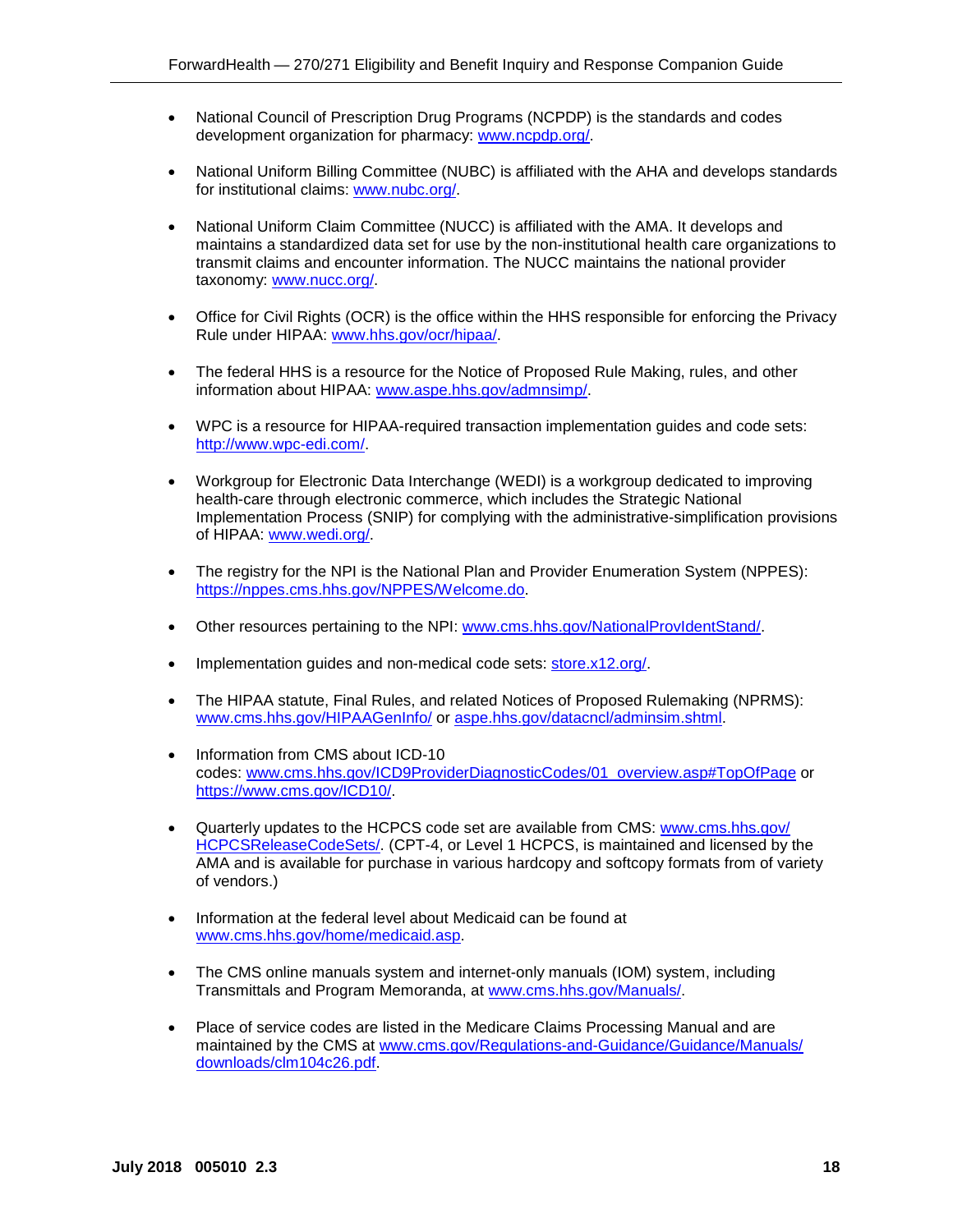## <span id="page-18-0"></span>**6 CONTROL SEGMENTS / ENVELOPES**

## <span id="page-18-1"></span>**6.1 ISA-IEA**

This section describes ForwardHealth's use of the interchange control segments. It includes a description of expected sender and receiver codes, authorization information, and delimiters.

To promote efficient, accurate electronic transaction processing, please note the following ForwardHealth specifications:

- Each trading partner is assigned a nine-digit trading partner ID.
- All dates are in the CCYYMMDD format.
- All dates/times are in the CCYYMMDDHHMM format.
- Payer IDs can be found in the companion quides.
- Batch responses are not returned until all inquiries are processed. Limiting the number of total inquiries per ISA-IEA will produce faster results.
- Each Payer ID must be in its own file.
- No more than 99 inquiries per Transaction Set (ST-SE).
- Utilize BHT Segment for Transaction Set Inquiry Response association.
- Utilize TRN Segments for Subscriber Inquiry Response association.
- Only one interchange (ISA/IEA) loop and one functional (GS/GE) loop is allowed per file.

Transactions transmitted during a session or as a batch are identified by an ISA and trailer segment (IEA), which form the envelope enclosing the transmission. Each ISA marks the beginning of the transmission (batch) and provides sender and receiver identification. The table below represents only those fields in which ForwardHealth requires a specific value or has additional guidance on what the value should be. The table does not represent all of the fields necessary for a successful transaction — the TR3 should be reviewed for that information.

| TR <sub>3</sub><br>Page # | <b>LOOP ID</b> | <b>Reference</b>  | <b>NAME</b>                         | <b>CODES</b> | <b>Notes/Comments</b>                                                                               |
|---------------------------|----------------|-------------------|-------------------------------------|--------------|-----------------------------------------------------------------------------------------------------|
| C.3                       | <b>None</b>    | <b>ISA</b>        | Interchange Control Header          |              |                                                                                                     |
| C.4                       |                | ISA03             | Security Information Qualifier      | 0            | Use "00" to indicate no Security<br>Information Present.                                            |
| C.4                       |                | <b>ISA05</b>      | Interchange ID (Sender) Qualifier   | ZZ           | Enter the value "ZZ", which is mutually<br>defined.                                                 |
| C.4                       |                | ISA06             | Interchange Sender ID               |              | Enter the nine-digit numeric trading<br>partner ID number assigned by<br>ForwardHealth interChange. |
| C.5                       |                | ISA07             | Interchange ID (Receiver) Qualifier | ZZ           | Enter the value "ZZ", which is mutually<br>defined.                                                 |
| C.5                       |                | ISA08             | Interchange Receiver ID             | WISC_DHFS    | Enter "WISC_DHFS".                                                                                  |
| C.5                       |                | ISA <sub>11</sub> | <b>Repetition Separator</b>         | $\wedge$     | A Caret "^" is recommended.                                                                         |
| C.5                       |                | <b>ISA13</b>      | Interchange Control Number          |              | The interchange control number<br>assigned in ISA13 must be identical to<br>the value in IEA02.     |
| C.6                       |                | ISA <sub>14</sub> | Acknowledgement Requested           | 0            | $0 = No$ interchange acknowledgment<br>requested (TA1).                                             |
| C.6                       |                | ISA <sub>15</sub> | Usage Identifier                    | P, T         | Code indicating whether the data<br>enclosed is production or test.                                 |
|                           |                |                   | <b>Production Data</b>              | P            | Enter value "P" to indicate that the file<br>contains production data                               |
|                           |                |                   | <b>Test Data</b>                    | T            | Enter value "T" to indicate that the file<br>contains test data.                                    |
| C.6                       |                | ISA <sub>16</sub> | <b>Component Element Separator</b>  |              | A colon ":" is recommended.                                                                         |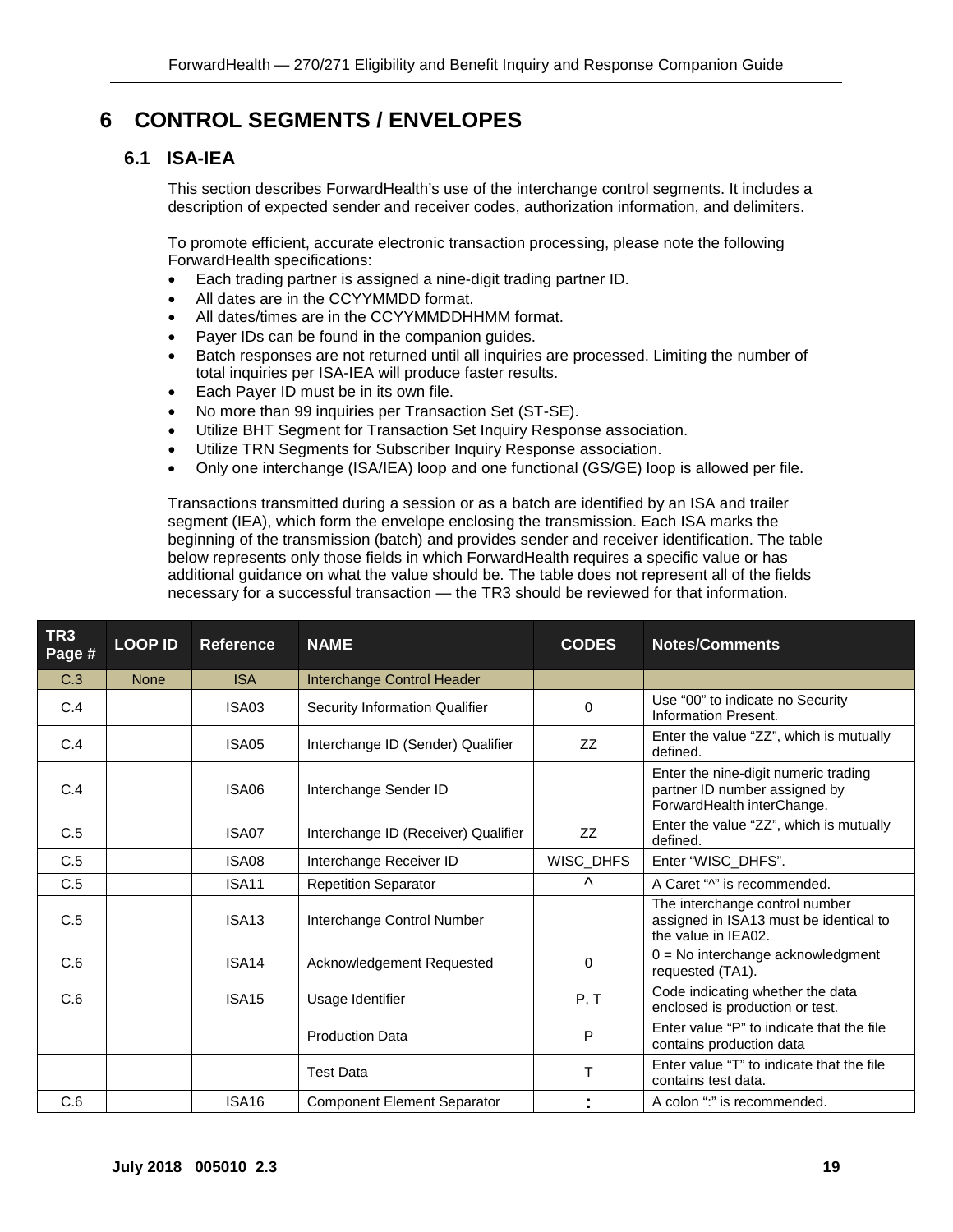## <span id="page-19-0"></span>**6.2 GS-GE**

This section describes ForwardHealth's use of the functional group control segments.

It includes a description of expected application sender and receiver codes.

The table below represents only those fields in which ForwardHealth requires a specific value or has additional guidance on what the value should be. The table does not represent all of the fields necessary for a successful transaction — the TR3 should be reviewed for that information.

*Note:* Wisconsin accepts files with one GS/GE loop per file.

| TR <sub>3</sub><br>Page # | <b>LOOP ID</b> | <b>Reference</b> | <b>NAME</b>                                            | <b>CODES</b>                        | <b>Notes/Comments</b>                                                                               |
|---------------------------|----------------|------------------|--------------------------------------------------------|-------------------------------------|-----------------------------------------------------------------------------------------------------|
| C.7                       | <b>None</b>    | <b>GS</b>        | <b>Functional Group Header</b>                         |                                     |                                                                                                     |
| C.7                       |                | GS02             | Application Sender's Code                              |                                     | Enter the nine-digit numeric trading<br>partner ID number assigned by<br>ForwardHealth interChange. |
| C.7                       |                | GS03             | Application Receiver's Code                            | WISC_TXIX<br>WISC_WWWP<br>WISC_WCDP | These are the only valid values for<br>Wisconsin ForwardHealth.                                     |
|                           |                |                  | Wisconsin Medicaid, SeniorCare,<br>and BadgerCare Plus | WISC_TXIX                           |                                                                                                     |
|                           |                |                  | Wisconsin Well Women Program<br>(WWWP)                 | WISC WWWP                           |                                                                                                     |
|                           |                |                  | Wisconsin Chronic Disease<br>Program (WCDP)            | WISC WCDP                           |                                                                                                     |

## <span id="page-19-1"></span>**6.3 ST-SE**

This section describes ForwardHealth's use of transaction set control numbers.

ForwardHealth recommends that trading partners follow the guidelines set forth in the TR3 start the first ST02 in the first file with 000000001 and increment from there. The TR3 should be reviewed for how to create compliant transaction set control segments.

## <span id="page-19-2"></span>**6.4 Control Segment Notes**

The ISA data segment is a fixed length record and all fields must be supplied. Fields that are not populated with actual data must be filled in with spaces.

#### <span id="page-19-3"></span>**6.5 File Delimiters**

ForwardHealth requests that you use the following delimiters on your 270 file. If used as delimiters, these characters ( $* : - \land$ ) must not be submitted within the data content of the transaction sets. Contact the EDI Helpdesk at 866-416-4979 if there is a need to use a delimiter other than the following.

#### <span id="page-19-4"></span>**Data Element**

Byte 4 in the ISA segment defines the data element separator to be used throughout the entire transaction. The recommended data element delimiter is an asterisk (\*).

#### <span id="page-19-5"></span>**Repetition Separator**

ISA11 defines the repetition separator to be used throughout the entire transaction. The recommended repetition separator is a caret (^).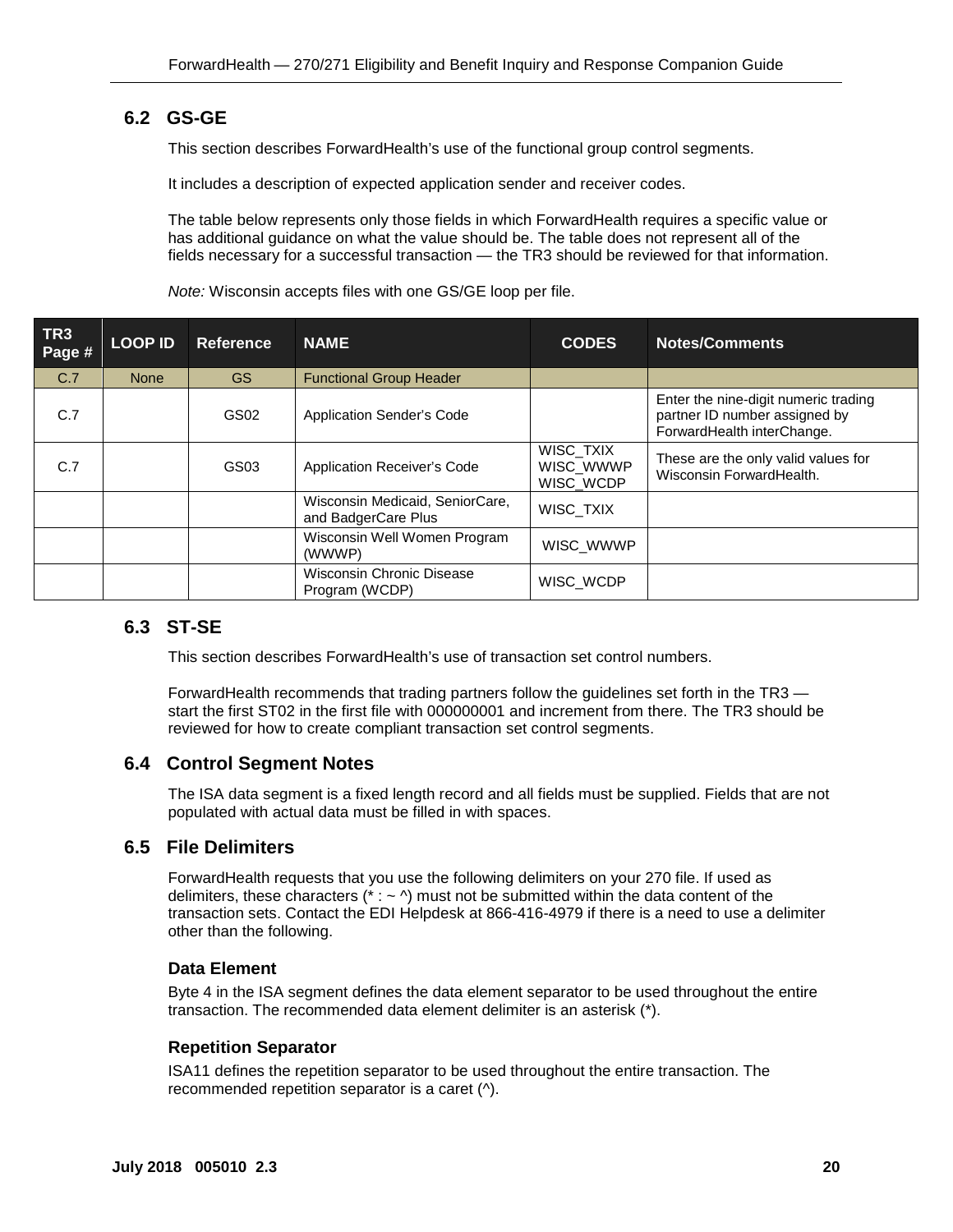#### <span id="page-20-0"></span>**Component-Element**

ISA16 defines the component element delimiter to be used throughout the entire transaction. The recommended component-element delimiter is a colon (:).

### <span id="page-20-1"></span>**Data Segment**

Byte 106 of the ISA segment defines the segment terminator used throughout the entire transaction. The recommended data segment delimiter is a tilde (~).

## <span id="page-20-2"></span>**7 FORWARDHEALTH-SPECIFIC BUSINESS RULES AND LIMITATIONS**

## <span id="page-20-3"></span>**7.1 Trading Partner ID Number**

Every entity that exchanges transactions with ForwardHealth must complete a Trading Partner Profile using the Portal [\(https://www.forwardhealth.wi.gov/\)](https://www.forwardhealth.wi.gov/). The trading partner ID of the trading partner sending the transaction is expected in the outside envelope data element ISA06 (Interchange Sender ID) and in data element GS02 (Application Sender's Code). These must always be the same. Additional information about the Trading Partner Profile is included in the Trading Partner Testing Packet, available in the Trading Partners area of the Portal at [https://www.forwardhealth.wi.gov/.](https://www.forwardhealth.wi.gov/)

## <span id="page-20-4"></span>**7.2 Testing**

ForwardHealth requires testing of the 270 transaction prior to accepting production 270 inquiries. Test inquiries will be processed to validate that the file structure and content meet HIPAA standards and ForwardHealth-specific data requirements. Once this validation is complete, the trading partner may submit production 270 inquiries to ForwardHealth interChange for eligibility and benefit responses. Follow the steps in the Trading Partner Testing Packet (available in the Trading Partner area of the Portal at [https://www.forwardhealth.wi.gov/\)](https://www.forwardhealth.wi.gov/) to complete Production Authorization Testing.

## <span id="page-20-5"></span>**7.3 Terminology**

The term "subscriber" will be used as a generic term throughout the companion guide. This term could refer to any one of the following programs for which the 270/271 transaction is being processed:

- BadgerCare Plus
- SeniorCare
- WCDP
- Wisconsin Medicaid
- WWWP

### <span id="page-20-6"></span>**7.4 Number of Requests**

The expected maximum number of eligibility requests allowed per submitter is 10,000 requests per batch file and 125,000 requests per day. If the total number of requests has been reached for the day, a submitter may resume submissions on the following day.

#### <span id="page-20-7"></span>**7.5 Member Limit**

File Size is restricted to 99 member inquiries per 270 transaction set. One transaction set includes all data between and including a Transaction ST segment and Transaction SE segment. The 271 response will be in the same ST/SE structure as the original 270 transaction.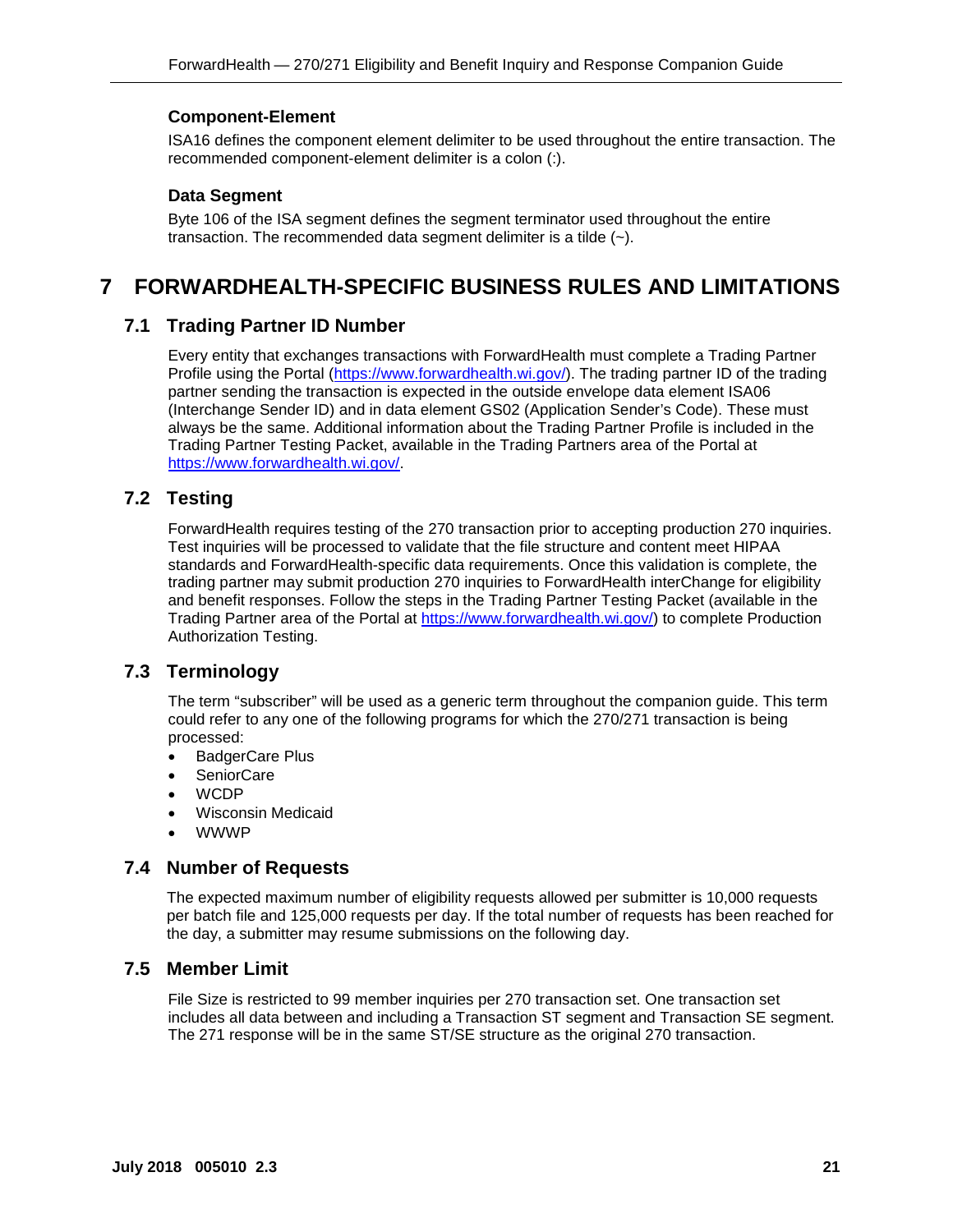## <span id="page-21-0"></span>**7.6 271 Interpretation Guidelines**

The following five types of eligibility and benefit information can be returned in a ForwardHealth interChange 271 eligibility response:

- Wisconsin health care program eligibility
- Medicare coverage
- Medicaid managed care program enrollment
- Lock-In status
- Private insurance coverage

It is important that all aspects of a subscriber's eligibility and benefits are considered when reading an eligibility response. The simple fact that a subscriber is eligible in a health program does not always indicate that the health program should be billed for services rendered. If a subscriber has coverage through private insurance, Medicare, or Medicaid managed care, services should be billed accordingly. For questions regarding appropriate billing procedures, providers should refer to the ForwardHealth Online Handbook.

All eligibility and benefit information is accompanied by effective dates. It is important that effective dates are considered in combination with the dates of service (DOS) submitted in the inquiry. If eligibility information is requested for a range of dates, it is possible that the subscriber's coverage may vary at times throughout the range of service dates.

*Disclaimer:* Information provided in a 271 response is not a guarantee of payment or coverage in any specific amount. Actual benefits depend on various factors, including compliance with applicable administrative protocols, DOS rendered, and benefit plan terms and conditions. It is a provider's responsibility to validate whether or not an authorization is required prior to administering the service to the member.

### <span id="page-21-1"></span>**7.7 Notes on 270 Search Hierarchy**

- 1. If the Patient Account Number (PAN) is present, a search of the database is made for the PAN. If no member is found, an AAA segment with a value of 75 (Subscriber not found) in AAA03 is returned. When the PAN is not present;
- 2. If a Medicaid ID (MID) is present, a search of the database is made for the medical ID. If no member is found, an AAA segment with a value of 75 (Subscriber not found) in AAA03 is returned. When the MID is not present;
- 3. If last name (first seven characters), first name (first five characters), and Social Security number (SSN) are present, a search of the database is made for the name and SSN match. If no member is found, an AAA segment with a value of 75 (Subscriber not found) in AAA03 is returned. When last name, first name, and SSN are not present;
- 4. If last name (first seven characters), first name (first five characters), and date of birth (DOB) are present, a search is made for the name and DOB match. If no member is found, an AAA segment with a value of 75 (Subscriber not found) in AAA03 is returned. When last name, first name, and DOB are not present;
- 5. If SSN and DOB are present, a search is made for a match on the SSN and DOB. If no member is found, a AAA segment with a value of 75 (Subscriber not found) in AAA03 is returned. When SSN and DOB are not present;
- 6. If none of the above information is available to try any of the above searches, a AAA segment with a value of 15 (Required application data missing) in AAA03 is returned.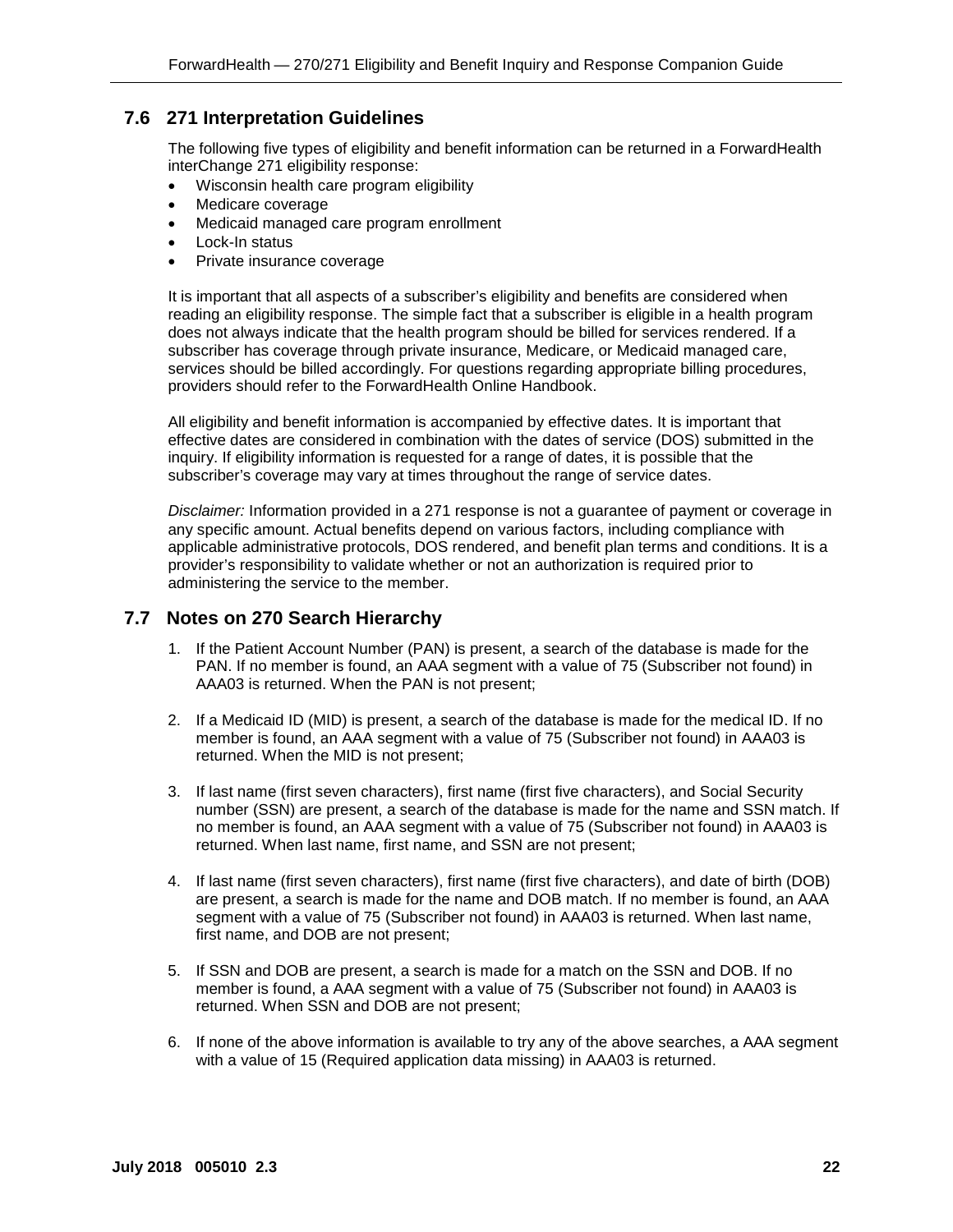- 7. All ForwardHealth members of the programs listed in Section 7.5 of this guide are defined as "subscribers." All requests should be submitted at the subscriber level. Any requests submitted at the dependent level that result in an error (Not Found) will be returned at the dependent level. If the member is a **subscriber** in ForwardHealth's membership files but was submitted in the Dependent loop on the 270 request (2100D), the member will be returned in the Subscriber loop on the 271 response (2100C).
- 8. If the search for a subscriber is successful, the subscriber's identifying information contained in the 271 response will be taken from the applicable eligibility file.

*Note:* The INS segment is not used by ForwardHealth.

- 9. If the search for a subscriber is unsuccessful, the subscriber's identifying information contained in the incoming 270 will be returned in the 271 response.
- 10. ForwardHealth does one search based on the hierarchy stated above and what information is available in the 270 — there is no cascading.

#### <span id="page-22-0"></span>**7.8 270 Request**

No dependent level (Loop 2100D) data should be sent within a 270 Eligibility Inquiry file. All ForwardHealth members can be uniquely identified by their member ID number.

If no DOS is sent with the 270 Eligibility Inquiry file, the current date will be used for processing.

If an explicit service type code (EQ01) is not supported by ForwardHealth, the 271 response will be the same as if a generic service type code "30" (Health Benefit Plan Coverage) 270 request was received.

If an explicit service type code (EQ01) is supported by ForwardHealth, the 271 response will contain information for only that explicit service type code.

Eligibility requests containing multiple service type codes in 2110C EQ01 will be processed as if EQ01 value of "30" is submitted. Multiple explicit service type codes should be sent in individual requests or the category service type codes should be utilized.

ForwardHealth interChange does not support 270 requests submitted with multiple EQ segments or repeating of the EQ01 element. If submitted, ForwardHealth interChange will process as if EQ01 value of "30" was submitted.

ForwardHealth interChange does not support 270 requests submitted with procedure codes or diagnosis pointers (to the HI segment) in the EQ segment. If a procedure code or diagnosis pointer is submitted, ForwardHealth interChange will return a 271 response with the "Standard" Service Type (30).

Eligibility requests for a date range will return all plans for the member that are identified by the search criteria submitted. Any plans that had/have coverage during the date range will be returned.

Parameters for requesting past and future eligibility:

- A request can be for any date in the past.
- A date range can be for any 12-month (366-day) period in the past.
- $\bullet$  If the eligibility request is received before the 20<sup>th</sup> of the month, then ForwardHealth allows you to inquire about eligibility up to and including the last day of the current month.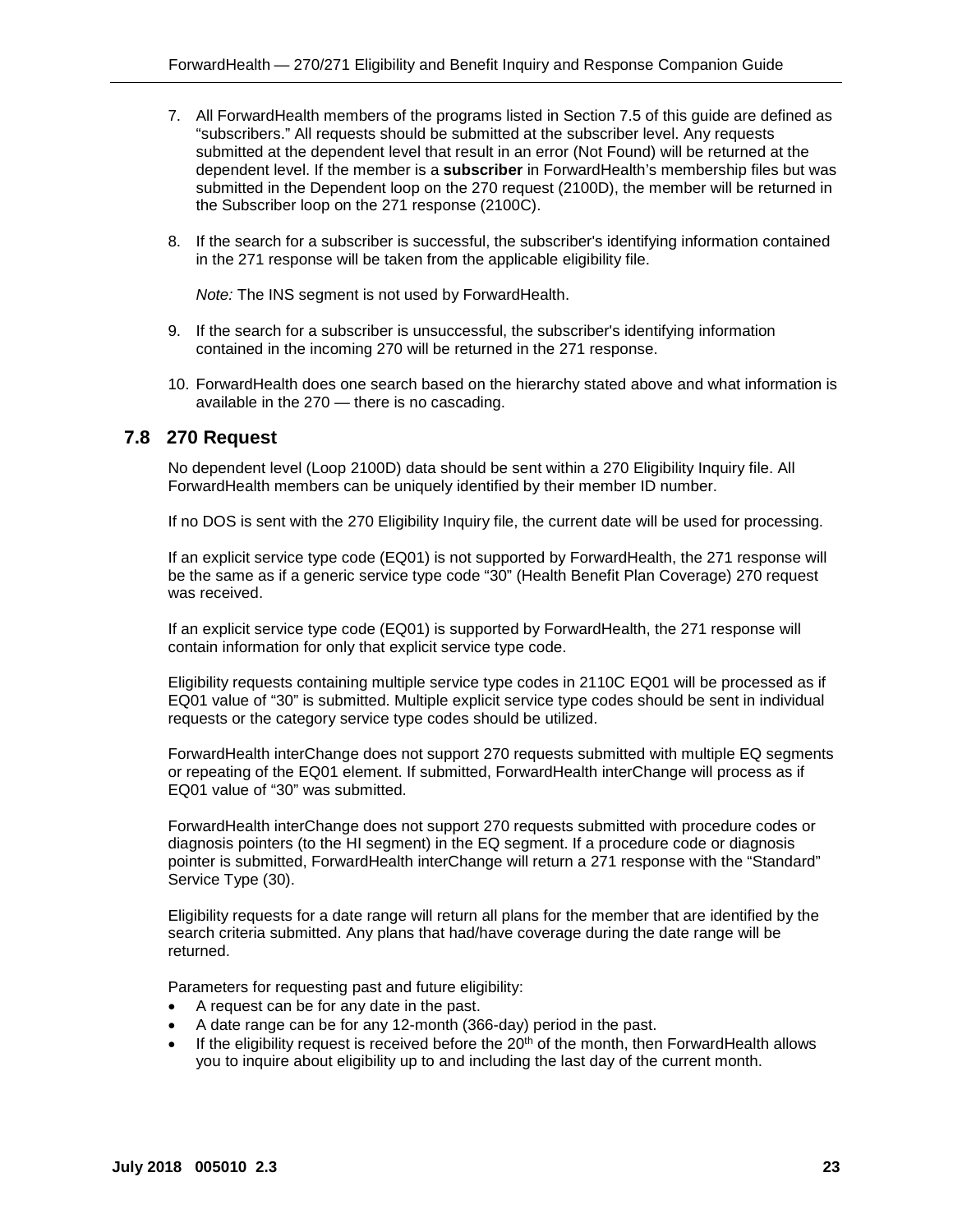*Example*: If the eligibility is requested on November 15, you could request eligibility all the way up to and including November 30.

• If the eligibility request is received after the  $19<sup>th</sup>$  (20<sup>th</sup> or greater) of the month, then ForwardHealth allows you to inquire about eligibility up to and including the last day of the following month.

*Example*: If you requested eligibility on November 21, you could request eligibility all the way up to and including December 31).

• A 271 AAA value of 62 or 63 will be returned if the date range validation fails.

When sending in single date inquiries, if an active plan is not found for the member a subsequent request with a different date will need to be submitted.

#### <span id="page-23-0"></span>**7.9 271 Response**

*Disclaimer:* Information provided in a 271 response is not a guarantee of payment or coverage in any specific amount. Actual benefits depend on various factors, including compliance with applicable administrative protocols, DOS rendered, and benefit plan terms and conditions. It is a provider's responsibility to validate whether or not an authorization is required prior to administering the service to the member.

The 271 response may not be at the same level that was received in the 270 request. All eligibility and benefit responses will be at the subscriber 2100C level.

ForwardHealth interChange returns Medicare information, identified by EB01 = "R" (Other or Additional Payor) and EB04 = "MA" or "MB" or "OT". ForwardHealth interChange returns the Medicare effective date and the member's Medicare ID.

If the Eligibility check is unsuccessful, ForwardHealth interChange will return a 271 response containing a AAA segment noting the reason a match could not be made. If indicated (AAA04 = "C"), correct and resubmit your request.

If the Eligibility check identifies a ForwardHealth member who is inactive on the service date requested, ForwardHealth will return a 271 response containing EB01 = "6". The 271 response will contain data from the ForwardHealth's membership files.

ForwardHealth interChange returns COB information, identified by EB01 = U (Contact Following Entity for Eligibility or Benefit Information) followed by a 2120 loop. ForwardHealth returns (when known) the other carrier's name, address, and group number in the 2120C loop.

| Additional payer example:                                                          |                                   |
|------------------------------------------------------------------------------------|-----------------------------------|
| EB*U*IND**OT~                                                                      | $=$ Additional payer exists       |
| REF*1L*0987654321~                                                                 | = Group or policy number          |
| REF*6P*1234567890~                                                                 | = Policy number                   |
| DTP*307*RD8*20121128-20121128~                                                     |                                   |
| LS*2120~                                                                           | $=$ Loop identifier start         |
| NM1*PR*2* DELTA DENTAL PLAN OF WISCONSIN ~ = Non-person payer name is Delta Dental |                                   |
| N3*PO BOX 828~                                                                     | = Delta Dental's address          |
| N4*STEVENS POINT*WI*54481~                                                         |                                   |
| PER*IC**TE*8001234567~                                                             | = Delta Dental's telephone number |
| NM1*IL*1*Last*First~                                                               | $=$ Name of the policy holder     |
| LE*2120~                                                                           | = Loop identifier end             |
|                                                                                    |                                   |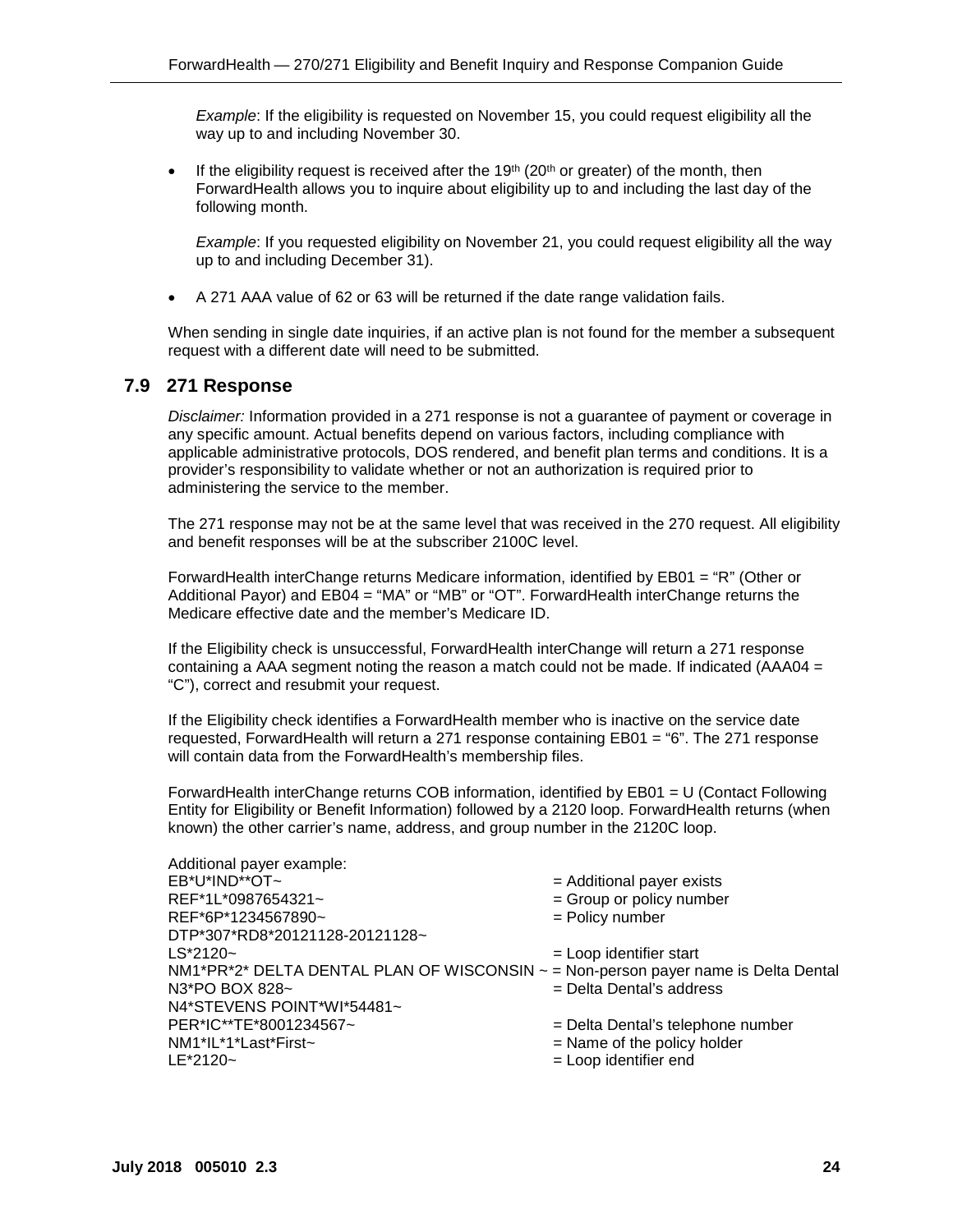## <span id="page-24-0"></span>**7.10 Scheduled Maintenance**

ForwardHealth recycles the real-time servers every night between 00:00 a.m. and 01:00 a.m. CST. Real-time processing is not available during this period.

ForwardHealth schedules regular maintenance every Sunday from 00:00 a.m. to 04:00 a.m. CST. Real-time processing is not available during this period.

## <span id="page-24-1"></span>**8 ACKNOWLEDGEMENTS AND/OR REPORTS**

### <span id="page-24-3"></span><span id="page-24-2"></span>**8.1 Acknowledgements**

#### **TA1 — Transaction Acknowledgement**

ForwardHealth interChange will only respond with a TA1 when the batch X12 contains Envelope errors. If a TA1 is produced, then neither a 999 nor 271 response will be sent. The submitted 270 will need to be corrected and resubmitted.

#### <span id="page-24-4"></span>**999 — Functional Acknowledgement**

This file informs the submitter that the transaction arrived and provides information about the syntactical quality of the Functional Groups in a batch X12 file. ForwardHealth interChange will always respond with a 999 for a batch X12 file. If a "rejected" 999 is produced then the 271 response will not be sent. The submitted 270 will need to be corrected and resubmitted.

#### <span id="page-24-5"></span>**8.2 Report Inventory**

There are no acknowledgement reports at this time.

## <span id="page-24-6"></span>**9 TRADING PARTNER AGREEMENTS**

Any entity intending to exchange electronic transactions with ForwardHealth must agree to the ForwardHealth Trading Partner Agreement at the end of the Trading Partner Profile process. A Trading Partner Profile can be completed using the Portal at [https://www.forwardhealth.wi.gov/.](https://www.forwardhealth.wi.gov/)

#### <span id="page-24-7"></span>**9.1 Trading Partners**

An EDI trading partner is defined as any ForwardHealth customer (provider, billing service, software vendor, employer group, financial institution, etc.) that transmits to, or receives electronic data from, ForwardHealth.

The EDI Trading Partner Agreements ensure the integrity of the electronic transaction process. The Trading Partner Agreement is related to the electronic exchange of information, whether the agreement is an entity or a part of a larger agreement, between each party to the agreement.

## <span id="page-24-8"></span>**10 TRANSACTION-SPECIFIC INFORMATION**

This section describes how ASC X12N implementation guides adopted under HIPAA will be detailed with the use of a table. The tables contain a row for each segment that ForwardHealth has something additional, over and above, the information in the implementation guides. That information can do the following:

- 1. Limit the repeat of loops or segments.
- 2. Limit the length of a simple data element.
- 3. Specify a sub-set of the implementation guides' internal code listings.
- 4. Clarify the use of loops, segments, composite, and simple data elements.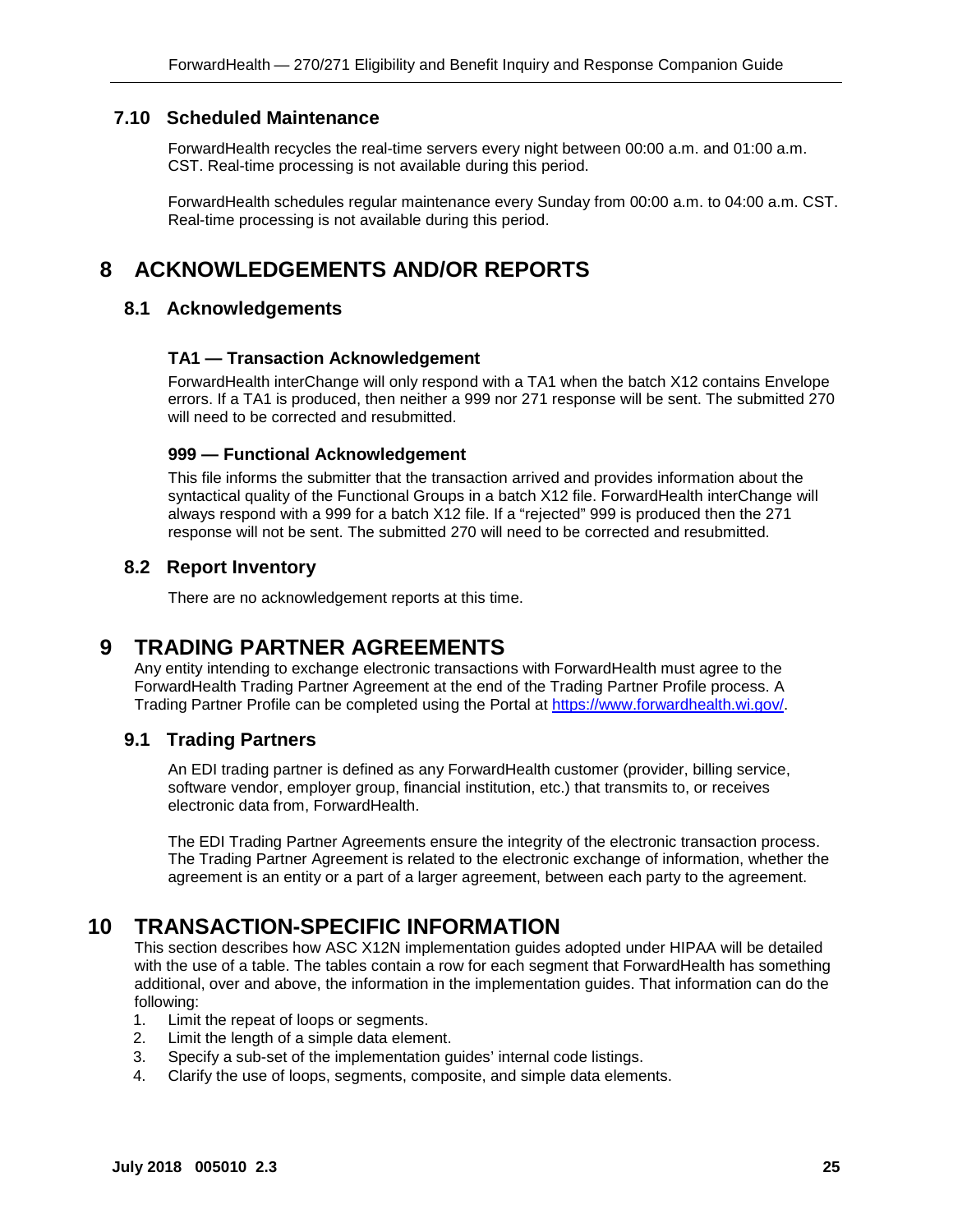5. Any other information tied directly to a loop, segment, composite, or simple data element pertinent to trading electronically with ForwardHealth.

In addition to the row for each segment, one or more additional rows are used to describe ForwardHealth's usage for composite and simple data elements and for any other information. Notes and comments will be placed at the deepest level of detail. For example, a note about a code value will be placed on a row specifically for that code value, not in a general note about the segment.

The following table specifies the columns and suggested use of the rows for the detailed description of the transaction set companion guides. The table contains a row for each segment that ForwardHealth has something additional, over and above, the information in the TR3s.

## <span id="page-25-0"></span>**10.1 005010X279A1 — 270 Health Care Eligibility Benefit Inquiry**

| TR <sub>3</sub><br>Page<br># | <b>LOOP</b><br>ID | <b>Referenc</b><br>$\mathbf{e}$ | <b>NAME</b>                                                 | <b>CODES</b>                        | <b>Notes/Comments</b>                                                                                                                         |
|------------------------------|-------------------|---------------------------------|-------------------------------------------------------------|-------------------------------------|-----------------------------------------------------------------------------------------------------------------------------------------------|
| 63                           | <b>None</b>       | <b>BHT</b>                      | <b>Beginning of Hierarchical</b><br>Transaction             |                                     |                                                                                                                                               |
| 64                           | None              | BHT02                           | <b>Transaction Set Purpose</b><br>Code                      | 13                                  | ForwardHealth interChange validates<br>only Code 13 (Request).                                                                                |
| 69                           | 2100A             | NM <sub>1</sub>                 | <b>Information Source Name</b>                              |                                     |                                                                                                                                               |
| 69                           | 2100A             | NM <sub>101</sub>               | <b>Entity Identifier Code</b>                               | <b>PR</b>                           | Enter "PR" to indicate payer.                                                                                                                 |
| 70                           | 2100A             | NM102                           | <b>Entity Type Qualifier</b>                                | $\overline{2}$                      | Enter "2" to indicate a non-person<br>entity                                                                                                  |
| 70                           | 2100A             | NM103                           | Information Source Last or<br><b>Organization Name</b>      | <b>FORWARDHEALTH</b>                | Enter "FORWARDHEALTH".                                                                                                                        |
| 71                           | 2100A             | <b>NM108</b>                    | <b>Identification Code Qualifier</b>                        | PI                                  | Enter "Pl" to indicate payer<br>identification.                                                                                               |
| 71                           | 2100A             | NM109                           | <b>Information Source Primary</b><br>Identifier             | WISC_TXIX<br>WISC_WWWP<br>WISC_WCDP |                                                                                                                                               |
|                              |                   |                                 | Wisconsin Medicaid,<br>SeniorCare, and BadgerCare<br>Plus   | WISC_TXIX                           |                                                                                                                                               |
|                              |                   |                                 | Wisconsin Well Women<br>Program (WWWP)                      | WISC_WWWP                           |                                                                                                                                               |
|                              |                   |                                 | Wisconsin Chronic Disease<br>Program (WCDP)                 | WISC_WCDP                           |                                                                                                                                               |
| 75                           | 2100B             | NM <sub>1</sub>                 | <b>Information Receiver Name</b>                            |                                     |                                                                                                                                               |
| 77                           | 2100B             | <b>NM108</b>                    | <b>Identification Code Qualifier</b>                        | XX<br><b>SV</b>                     |                                                                                                                                               |
|                              |                   |                                 | National Provider Identifier<br>(NPI)                       | XX                                  |                                                                                                                                               |
|                              |                   |                                 | Service Provider Number                                     | <b>SV</b>                           |                                                                                                                                               |
| 78                           | 2100B             | NM109                           | <b>Information Receiver</b><br><b>Identification Number</b> |                                     | Enter the 10-digit NPI when "XX" was<br>reported in NM108. Enter the eight or<br>nine-digit provider number when "SV"<br>is entered in NM108. |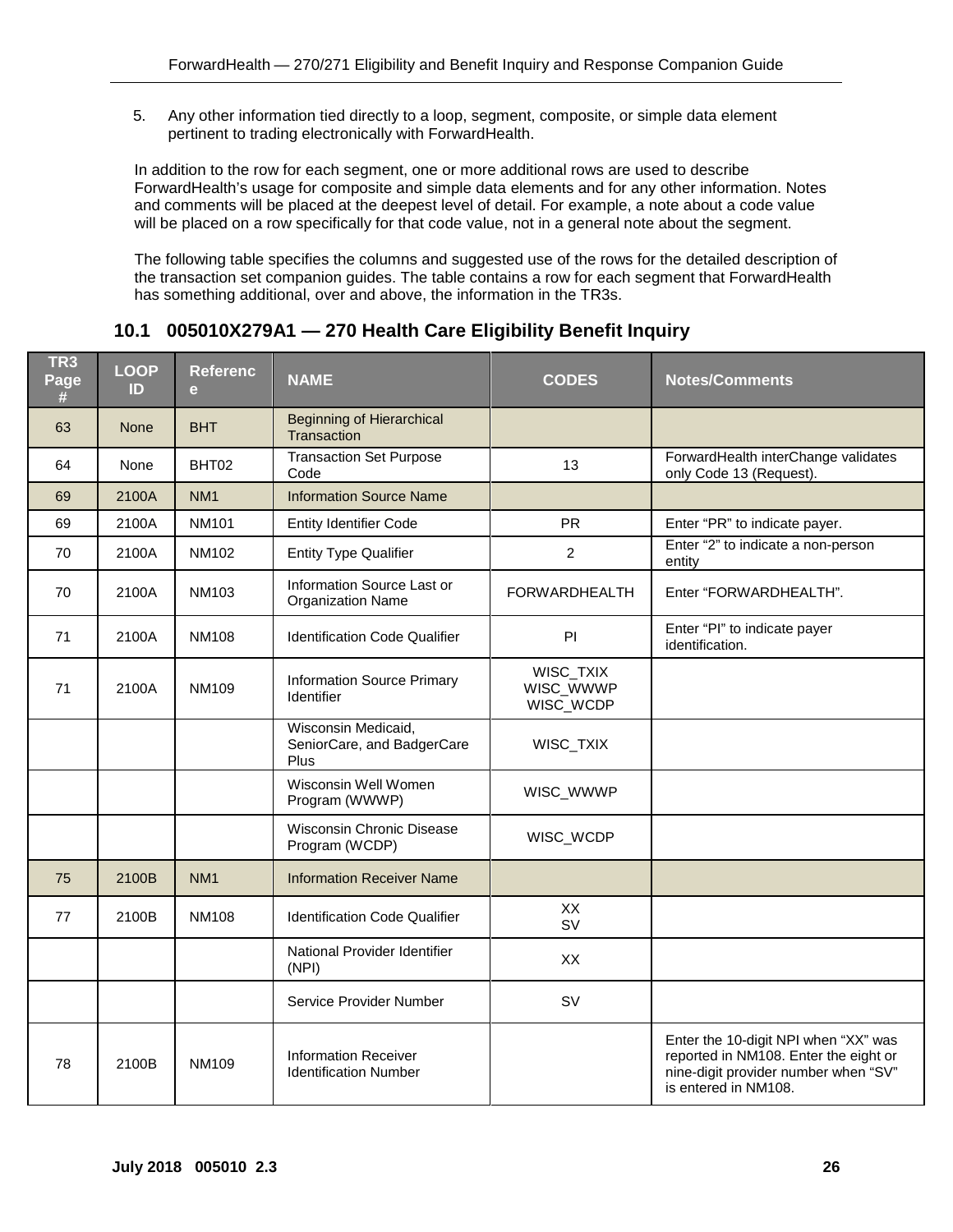| TR <sub>3</sub><br>Page<br># | <b>LOOP</b><br>ID | <b>Referenc</b><br>e | <b>NAME</b>                                         | <b>CODES</b> | <b>Notes/Comments</b>                                                                                                                                                                                                                                    |
|------------------------------|-------------------|----------------------|-----------------------------------------------------|--------------|----------------------------------------------------------------------------------------------------------------------------------------------------------------------------------------------------------------------------------------------------------|
| 79                           | 2100B             | <b>REF</b>           | <b>Information Receiver</b><br><b>Additional ID</b> |              | It is not necessary to submit any data<br>in this segment as it is irrelevant for<br>ForwardHealth interChange purposes.<br>Any data submitted in this segment will<br>not be used in processing the inquiry.                                            |
| 81                           | 2100B             | N <sub>3</sub>       | <b>Information Receiver Address</b>                 |              | It is not necessary to submit any data<br>in this segment as it is irrelevant for<br>ForwardHealth interChange purposes.<br>Any data submitted in this segment will<br>not be used in processing the inquiry.                                            |
| 82                           | 2100B             | N <sub>4</sub>       | <b>Information Receiver Address</b>                 |              | It is not necessary to submit any data<br>in this segment as it is irrelevant for<br>ForwardHealth interChange purposes.<br>Any data submitted in this segment will<br>not be used in processing the inquiry.                                            |
| 84                           | 2100B             | <b>PRV</b>           | <b>Information Receiver Provider</b><br>Information |              | It is not necessary to submit any data<br>in this segment as it is irrelevant for<br>ForwardHealth interChange purposes.<br>Any data submitted in this segment will<br>not be used in processing the inquiry.                                            |
| 90                           | 2100B             | <b>TRN</b>           | <b>Subscriber Trace Number</b>                      |              | This segment may be used to assign a<br>trace number to a transaction. 271<br>responses will contain as many TRN<br>segments as were present on the<br>received 270 inquiry as well as an<br>additional segment originated by the<br>information source. |
| 91                           | 2000C             | <b>TRN02</b>         | <b>Trace Number</b>                                 |              | Use this field to assign a unique trace<br>or reference number for this<br>transaction.                                                                                                                                                                  |
| 91                           | 2000C             | TRN03                | <b>Trace Assigning Entity</b><br>Identifier         |              | Use this field for an identification<br>number of the entity that originated the<br>reference identification in TRN02.                                                                                                                                   |
| 92                           | 2100C             | NM <sub>1</sub>      | <b>Subscriber Name</b>                              |              | Note: See Section 7.6 for rules on<br>search hierarchy.                                                                                                                                                                                                  |
| 93                           | 2100C             | NM103                | Subscriber Last Name                                |              | Enter the subscriber's last name.                                                                                                                                                                                                                        |
| 93                           | 2100C             | <b>NM104</b>         | <b>Subscriber First Name</b>                        |              | Enter the subscriber's first name.                                                                                                                                                                                                                       |
| 95                           | 2100C             | <b>NM108</b>         | <b>Identification Code Qualifier</b>                | MI           |                                                                                                                                                                                                                                                          |
|                              |                   |                      | Member Identification Number                        | MI           | Note: This can be either a new or an<br>old member ID.                                                                                                                                                                                                   |
| 96                           | 2100C             | NM109                | Subscriber Primary Identifier                       |              | Enter the subscriber's member ID.                                                                                                                                                                                                                        |
| 97                           | 2100C             | <b>REF</b>           | <b>Subscriber Additional</b><br>Information         |              | Note: See Section 7.6 for rules on<br>search hierarchy.                                                                                                                                                                                                  |
| 98                           | 2100C             | REF01                | Reference Identification<br>Qualifier               | SY<br>HJ     |                                                                                                                                                                                                                                                          |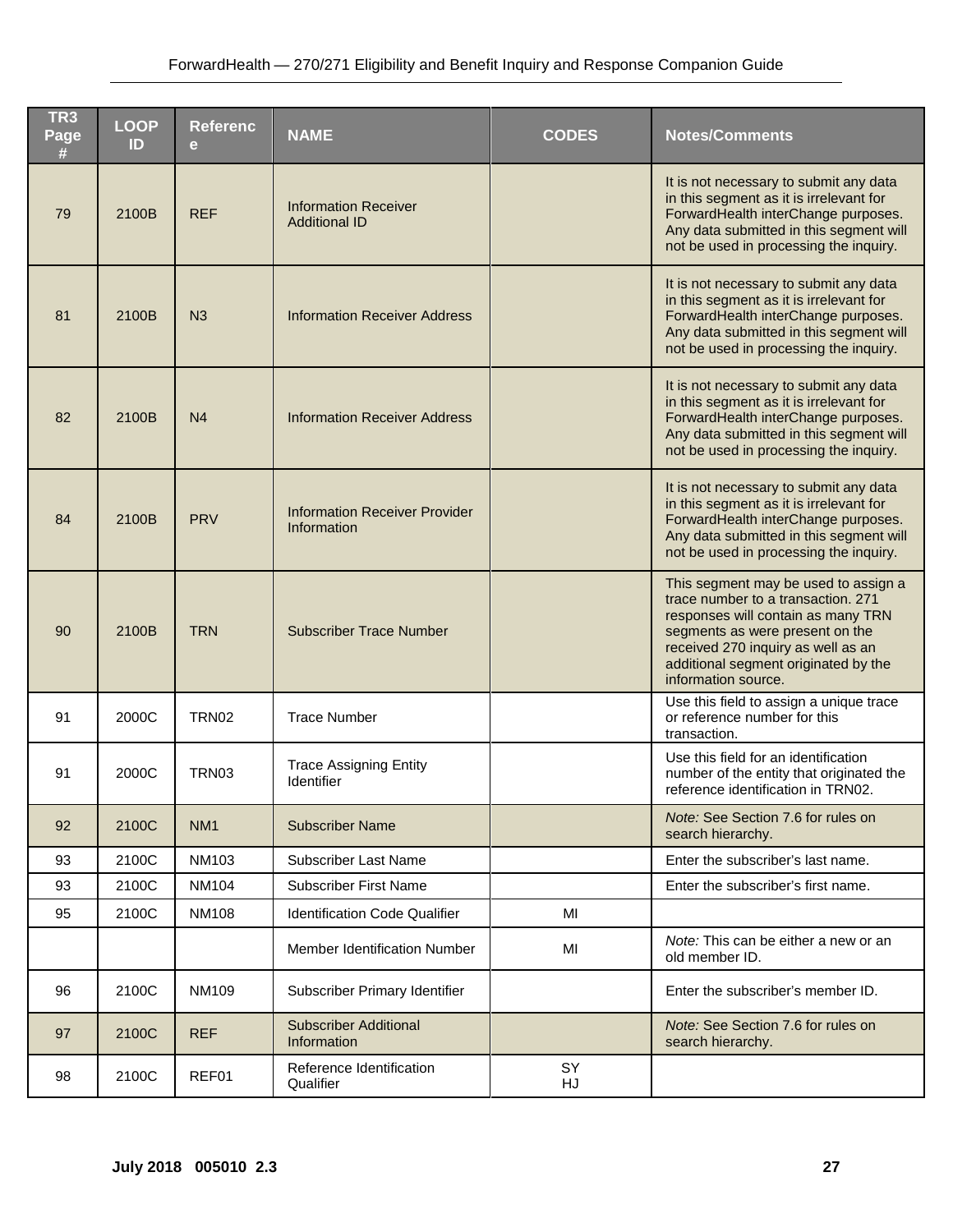| TR <sub>3</sub><br>Page<br># | <b>LOOP</b><br>ID | <b>Referenc</b><br>$\mathbf{e}$ | <b>NAME</b>                                            | <b>CODES</b> | <b>Notes/Comments</b>                                                                                                                                                                                                                                                                                           |
|------------------------------|-------------------|---------------------------------|--------------------------------------------------------|--------------|-----------------------------------------------------------------------------------------------------------------------------------------------------------------------------------------------------------------------------------------------------------------------------------------------------------------|
|                              |                   |                                 | Social Security number (SSN)                           | SY           |                                                                                                                                                                                                                                                                                                                 |
|                              |                   |                                 | <b>Patient Account Number</b><br>(PAN)                 | HJ           |                                                                                                                                                                                                                                                                                                                 |
| 99                           | 2100C             | REF <sub>02</sub>               | Subscriber Supplemental<br>Identifier                  |              | Enter either the PAN or SSN as<br>qualified by field REF01.                                                                                                                                                                                                                                                     |
| 100                          | 2100C             | N <sub>3</sub>                  | <b>Subscriber Address</b>                              |              | It is not necessary to submit any data<br>in this segment as it is irrelevant for<br>ForwardHealth interChange purposes.<br>Any data submitted in this segment will<br>not be used in processing the inquiry.                                                                                                   |
| 101                          | 2100C             | N <sub>4</sub>                  | Subscriber City, State, ZIP<br>Code                    |              | It is not necessary to submit any data<br>in this segment as it is irrelevant for<br>ForwardHealth interChange purposes.<br>Any data submitted in this segment will<br>not be used in processing the inquiry.                                                                                                   |
| 103                          | 2100C             | <b>PRV</b>                      | <b>Provider Information</b>                            |              | It is not necessary to submit any data<br>in this segment as it is irrelevant for<br>ForwardHealth interChange purposes.<br>Any data submitted in this segment will<br>not be used in processing the inquiry.                                                                                                   |
| 107                          | 2100C             | <b>DMG</b>                      | Subscriber Demographic<br>Information                  |              | The DMG segment should only be<br>used if the subscriber's date of birth<br>(DOB) is to be provided.<br>Note: See Section 7.6 for rules on<br>search hierarchy.                                                                                                                                                 |
| 110                          | 2100C             | <b>INS</b>                      | <b>Multiple Birth Sequence</b><br><b>Number</b>        |              | It is not necessary to submit any data<br>in this segment as it is irrelevant for<br>ForwardHealth interChange purposes.<br>Any data submitted in this segment will<br>not be used in processing the inquiry.                                                                                                   |
| 113                          | 2100C             | H <sub>II</sub>                 | <b>Subscriber Health Care</b><br><b>Diagnosis Code</b> |              | It is not necessary to submit any data<br>in this segment as it is irrelevant for<br>ForwardHealth interChange purposes.<br>Any data submitted in this segment will<br>not be used in processing the inquiry.                                                                                                   |
| 122                          | 2100C             | <b>DTP</b>                      | <b>Subscriber Date</b>                                 |              | The DTP segment can be used to<br>specify a date or range of dates for<br>which eligibility will be verified. If no<br>DTP segment is present, the member's<br>eligibility will be provided for the date<br>the transaction is processed.<br>Note: See Section 7.7 for rules on past<br>and future date ranges. |
| 123                          | 2100C             | DTP01                           | Date Time Qualifier                                    | 291          |                                                                                                                                                                                                                                                                                                                 |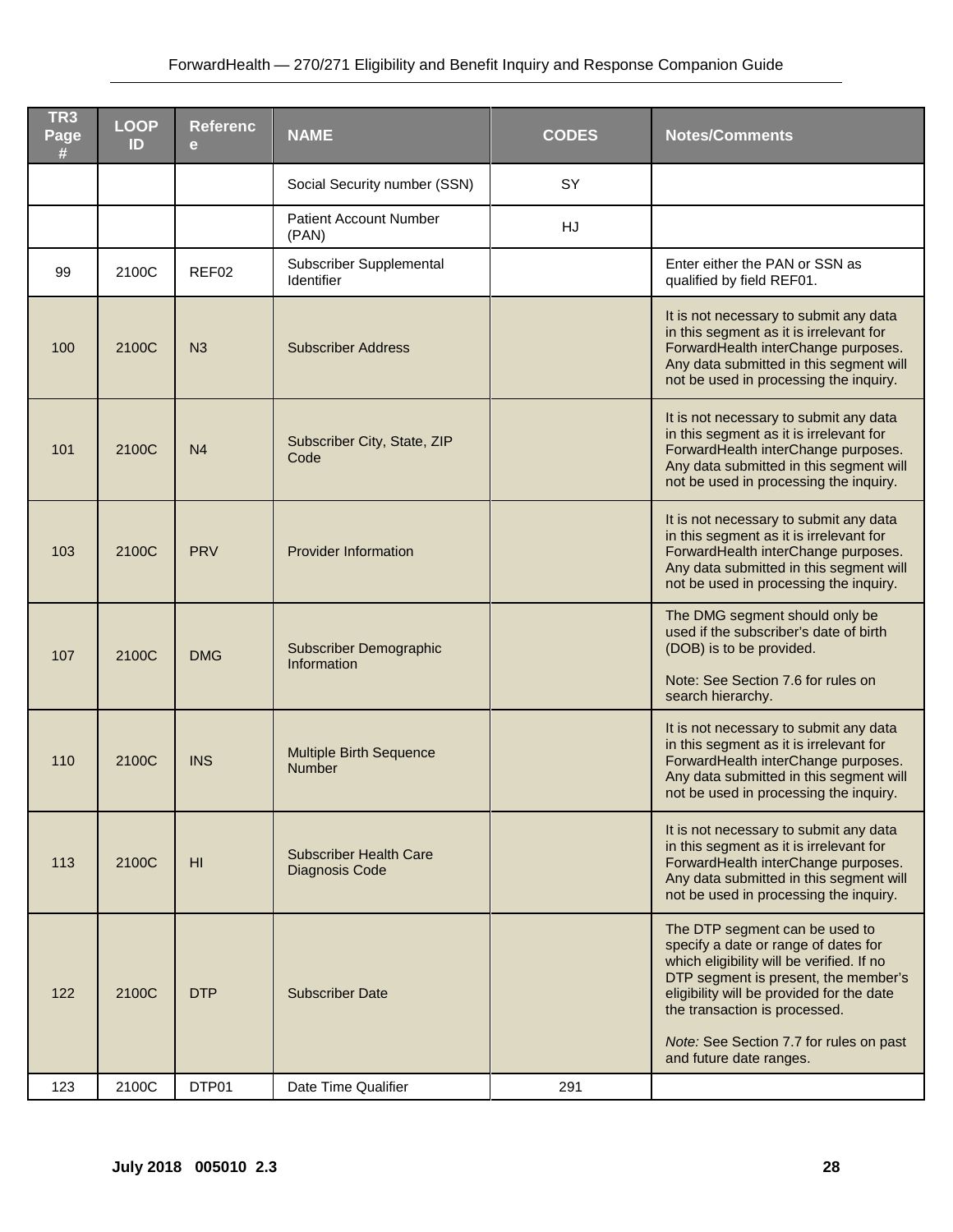| TR <sub>3</sub><br>Page<br># | <b>LOOP</b><br>ID | <b>Referenc</b><br>e | <b>NAME</b>                                                                   | <b>CODES</b>                      | <b>Notes/Comments</b>                                                                                                                                                                                                                      |
|------------------------------|-------------------|----------------------|-------------------------------------------------------------------------------|-----------------------------------|--------------------------------------------------------------------------------------------------------------------------------------------------------------------------------------------------------------------------------------------|
|                              |                   |                      | Eligibility                                                                   | 291                               |                                                                                                                                                                                                                                            |
| 123                          | 2100C             | DTP-2                | Date Time Period Qualifier                                                    | D <sub>8</sub><br>RD <sub>8</sub> |                                                                                                                                                                                                                                            |
|                              |                   |                      | Single Date                                                                   | D <sub>8</sub>                    |                                                                                                                                                                                                                                            |
|                              |                   |                      | Range of Dates                                                                | RD <sub>8</sub>                   |                                                                                                                                                                                                                                            |
| 123                          | 2100C             | DTP03                | Date Time Period                                                              |                                   | Enter the date(s) of inquiry for the<br>subscriber's benefits in the format<br>CCYYMMDD or CCYYMMDD-<br>CCYYMMDD.                                                                                                                          |
| 124                          | 2110C             | EQ                   | Subscriber Eligibility or<br><b>Benefit Inquiry</b>                           |                                   |                                                                                                                                                                                                                                            |
| 124                          | 2110C             | EQ01                 | Service Type Code                                                             |                                   | When service type code is not supplied<br>or unsupported, the default service<br>type code "30" (Health Benefit Plan<br>Coverage) is processed. If more than<br>one service type code is supplied we<br>default to service type code "30". |
| 136                          | 2110C             | <b>AMT</b>           | <b>Subscriber Spend Down</b><br>Amount                                        |                                   | It is not necessary to submit any data<br>in this segment as it is irrelevant for<br>ForwardHealth interChange purposes.<br>Any data submitted in this segment will<br>not be used in processing the inquiry.                              |
| 136                          | 2110C             | <b>AMT</b>           | <b>Subscriber Spend Down Total</b><br><b>Billed Amount</b>                    |                                   | It is not necessary to submit any data<br>in this segment as it is irrelevant for<br>ForwardHealth interChange purposes.<br>Any data submitted in this segment will<br>not be used in processing the inquiry.                              |
| 138                          | 2110C             | $\mathbf{III}$       | Subscriber Eligibility or<br><b>Benefit Additional Inquiry</b><br>Information |                                   | It is not necessary to submit any data<br>in this segment as it is irrelevant for<br>ForwardHealth interChange purposes.<br>Any data submitted in this segment will<br>not be used in processing the inquiry.                              |
| 142                          | 2110C             | <b>REF</b>           | <b>Subscriber Additional</b><br><b>Information</b>                            |                                   | It is not necessary to submit any data<br>in this segment as it is irrelevant for<br>ForwardHealth interChange purposes.<br>Any data submitted in this segment will<br>not be used in processing the inquiry.                              |
| 144                          | 2110C             | <b>DTP</b>           | Subscriber Eligibility / Benefit<br>Date                                      |                                   | It is not necessary to submit any data<br>in this segment as it is irrelevant for<br>ForwardHealth interChange purposes.<br>Any data submitted in this segment will<br>not be used in processing the inquiry.                              |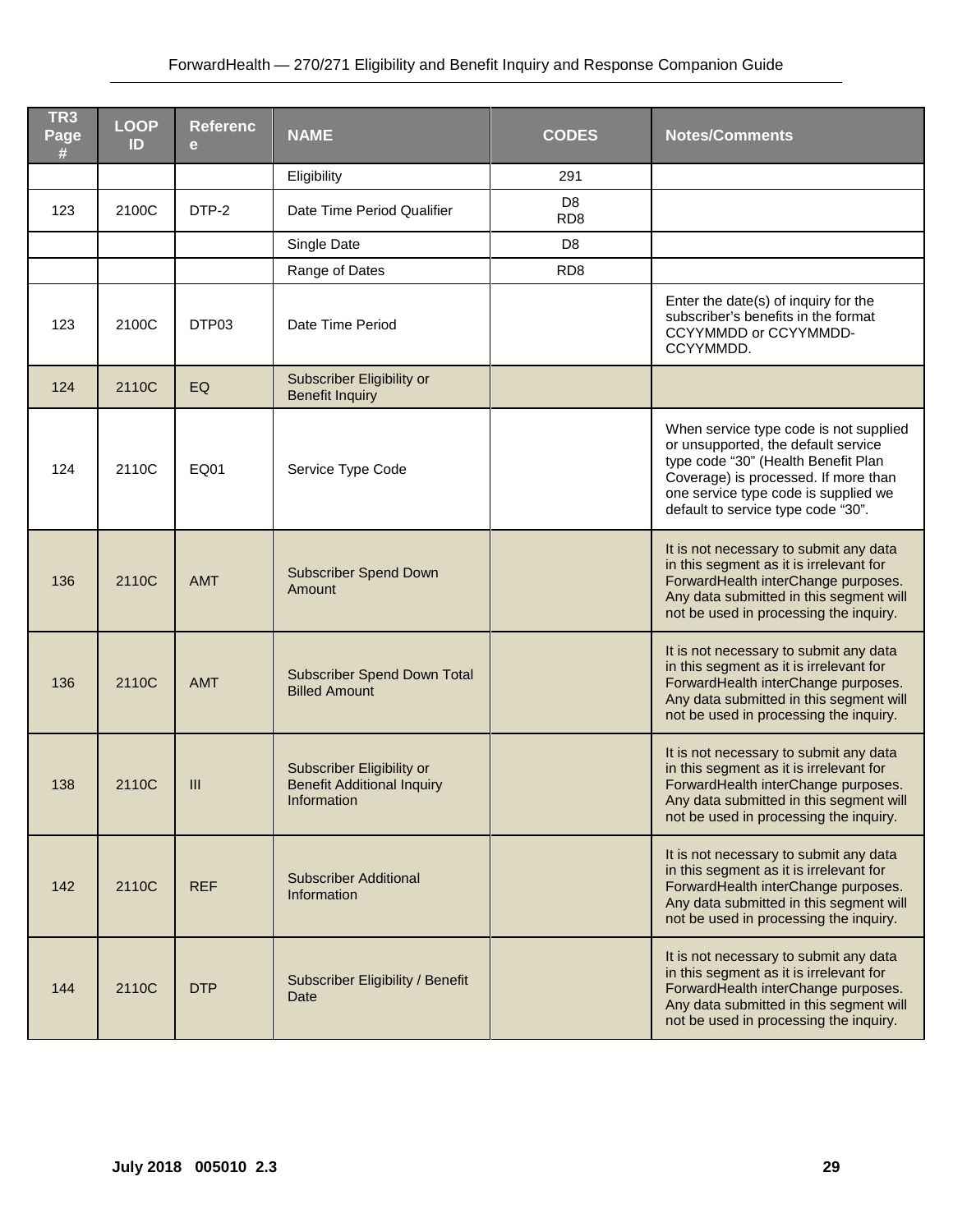| TR <sub>3</sub><br>Page | <b>LOOP</b><br>ID | <b>Referenc</b><br>e | <b>NAME</b>     | <b>CODES</b> | <b>Notes/Comments</b>                                                                                                                                                                                                                                                |
|-------------------------|-------------------|----------------------|-----------------|--------------|----------------------------------------------------------------------------------------------------------------------------------------------------------------------------------------------------------------------------------------------------------------------|
| 146                     | 2000D             |                      | Dependent Level |              | Because each subscriber and each of<br>his/her dependents is assigned a<br>unique ID number, dependents are<br>treated as subscribers in the<br>ForwardHealth interChange system.<br>Any data submitted at the dependent<br>level will be processed as a subscriber. |

# <span id="page-29-0"></span>**10.2 005010X279A1 — 271 Health Care Eligibility Benefit Response**

| TR <sub>3</sub><br>Page # | <b>LOOP</b><br>ID | <b>Reference</b> | <b>NAME</b>                                              | <b>CODES</b> | <b>Notes/Comments</b>                                                                                                                                     |
|---------------------------|-------------------|------------------|----------------------------------------------------------|--------------|-----------------------------------------------------------------------------------------------------------------------------------------------------------|
| 211                       |                   | <b>BHT</b>       | <b>Beginning of Hierarchical</b><br>Transaction          |              |                                                                                                                                                           |
| 211                       |                   | BHT03            | <b>Submitter Transaction Identifier</b>                  |              | The value in this field will be identical to the<br>unique transaction identifier received in the<br>BHT03 field of the 270 inquiry.                      |
| 215                       | 2000A             | <b>AAA</b>       | <b>Request Validation</b>                                |              | This segment will be used in the response if<br>the ForwardHealth interChange eligibility files<br>are unavailable at the time of processing.             |
| 215                       | 2000A             | AAA03            | Reject Reason Code                                       | 42           | This field will contain "42" to indicate that<br>ForwardHealth interChange is unable to<br>respond at the current time.                                   |
| 215                       | 2000A             | AAA04            | Follow-up Action Code                                    | P            | This field will contain a "P" to indicate that the<br>inquiry must be resubmitted.                                                                        |
| 218                       | 2100A             | NM <sub>1</sub>  | <b>Information Source Name</b>                           |              | The values returned to the receiver in this<br>segment will be identical to the values sent by<br>the information receiver in the 270 inquiry.            |
| 221                       | 2100A             | <b>PER</b>       | <b>Information Source Additional</b><br>Information      |              | This segment will contain ForwardHealth<br>helpdesk information.                                                                                          |
| 226                       | 2100A             | <b>AAA</b>       | <b>Request Validation</b>                                |              | This segment will be returned if an error was<br>detected in the 2100A loop of the 270 inquiry.                                                           |
| 226                       | 2100A             | AAA03            | Reject Reason Code                                       | 79           | This field will contain "79" to indicate that<br>invalid participant identification has been<br>entered in loop 2100A, field NM109 of the 270<br>inquiry. |
| 226                       | 2100A             | AAA04            | Follow-up Action Code                                    | $\mathbf C$  | This field will contain "C" to indicate that there<br>was a problem with the inquiry. The inquiry<br>must be corrected and resubmitted.                   |
| 232                       | 2100B             | NM <sub>1</sub>  | <b>Information Receiver Name</b>                         |              | The values returned to the receiver in this<br>segment will be identical to the values sent by<br>the information receiver in the 270 inquiry.            |
| 236                       | 2100B             | <b>REF</b>       | <b>Information Receiver Additional</b><br>Identification |              | This segment will not be returned.                                                                                                                        |
| $E-44$                    | 2100B             | N <sub>3</sub>   | <b>Information Receiver Address</b>                      |              | The values returned to the receiver in this<br>segment will be identical to the values sent by<br>the information receiver in the 270 inquiry.            |
| $E-45$                    | 2100B             | N <sub>4</sub>   | <b>Information Receiver City,</b><br>State, ZIP Code     |              | The values returned to the receiver in this<br>segment will be identical to the values sent by<br>the information receiver in the 270 inquiry.            |
| 238                       | 2100B             | <b>AAA</b>       | <b>Information Receiver Request</b><br>Validation        |              | This segment will be returned if there was a<br>problem with the 2100B loop, NM1 receiver<br>name segment of the 270 inquiry.                             |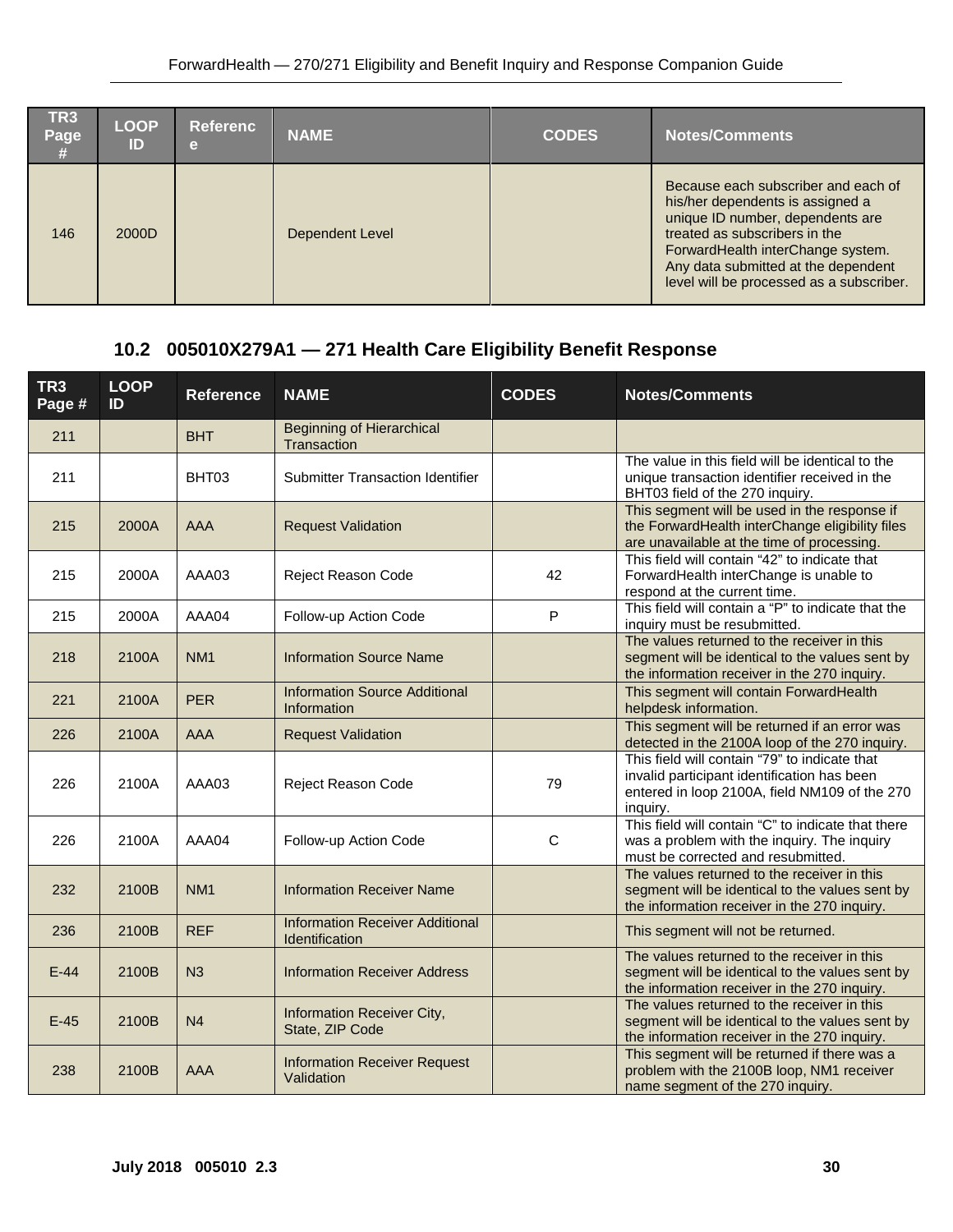| TR <sub>3</sub><br>Page # | <b>LOOP</b><br>ID | <b>Reference</b> | <b>NAME</b>                                         | <b>CODES</b> | <b>Notes/Comments</b>                                                                                                                                                                                                                                                                                                                      |
|---------------------------|-------------------|------------------|-----------------------------------------------------|--------------|--------------------------------------------------------------------------------------------------------------------------------------------------------------------------------------------------------------------------------------------------------------------------------------------------------------------------------------------|
| 238                       | 2100B             | AAA03            | Reject Reason Code                                  | 50<br>51     |                                                                                                                                                                                                                                                                                                                                            |
|                           |                   |                  | Provider Ineligible for Inquiries                   | 50           |                                                                                                                                                                                                                                                                                                                                            |
|                           |                   |                  | Provider Not on File                                | 51           |                                                                                                                                                                                                                                                                                                                                            |
| 238                       | 2100B             | AAA04            | Follow-up Action Code                               | $\mathbf C$  | This field will contain "C" to indicate that there<br>was a problem with the inquiry. The inquiry<br>must be corrected and resubmitted.                                                                                                                                                                                                    |
| 241                       | 2100B             | <b>PRV</b>       | <b>Information Receiver Provider</b><br>Information |              | This segment will not be returned.                                                                                                                                                                                                                                                                                                         |
| 246                       | 2000C             | <b>TRN</b>       | <b>Subscriber Trace Number</b>                      |              | This segment will be used to return the trace<br>number received in the associated subscriber<br>loop of the inquiry (TRN01 = 2).                                                                                                                                                                                                          |
| 246                       | 2000C             | <b>TRN</b>       | <b>Subscriber Trace Number</b>                      |              | This segment will be used to assign a unique<br>ForwardHealth interChange trace number<br>$(TRN01 = 1).$                                                                                                                                                                                                                                   |
| 249                       | 2100C             | NM <sub>1</sub>  | <b>Subscriber Name</b>                              |              | If the member is found the values returned to<br>the receiver in this segment will be from our<br>membership database. If the member is not<br>found the data in this segment will be identical<br>to the values sent by the information receiver<br>in the 270 inquiry.                                                                   |
| 253                       | 2100C             | <b>REF</b>       | <b>Subscriber Additional</b><br>Identification      |              | The member's PAN will only be returned if it<br>was present in the 270.<br>The member's SSN will be returned if the<br>member was found in the ForwardHealth<br>interChange database.<br>Note: If the PAN was sent and the member<br>was found two REF segments will be returned<br>in the $271$ – one for the PAN and one for the<br>SSN. |
| 253                       | 2100C             | REF01            | Reference Identification<br>Qualifier               | HJ<br>SY     |                                                                                                                                                                                                                                                                                                                                            |
|                           |                   |                  | Identity Card Number (PAN)                          | <b>HJ</b>    |                                                                                                                                                                                                                                                                                                                                            |
|                           |                   |                  | Social Security Number                              | SY           |                                                                                                                                                                                                                                                                                                                                            |
| 253                       | 2100C             | REF02            | Subscriber Supplemental<br>Identifier               |              | This field can contain either the subscriber's<br>PAN or SSN as qualified by REF01.                                                                                                                                                                                                                                                        |
| 257                       | 2100C             | N3               | <b>Subscriber Address</b>                           |              | This segment will be used to indicate a<br>subscriber's street address. The address will<br>appear as it is contained in the information<br>source's files, regardless of what is sent in the<br>inquiry.                                                                                                                                  |
| 259                       | 2100C             | N <sub>4</sub>   | Subscriber City, State, ZIP<br>Code                 |              | This segment will be used to indicate a<br>subscriber's additional address information.<br>The information will appear as it is contained<br>in the information source's files, regardless of<br>what is sent in the inquiry.                                                                                                              |
| 262                       | 2100C             | AAA              | <b>Subscriber Request Validation</b>                |              | This segment will be used to report any errors<br>detected in the associated 2100C loop of the<br>inquiry.                                                                                                                                                                                                                                 |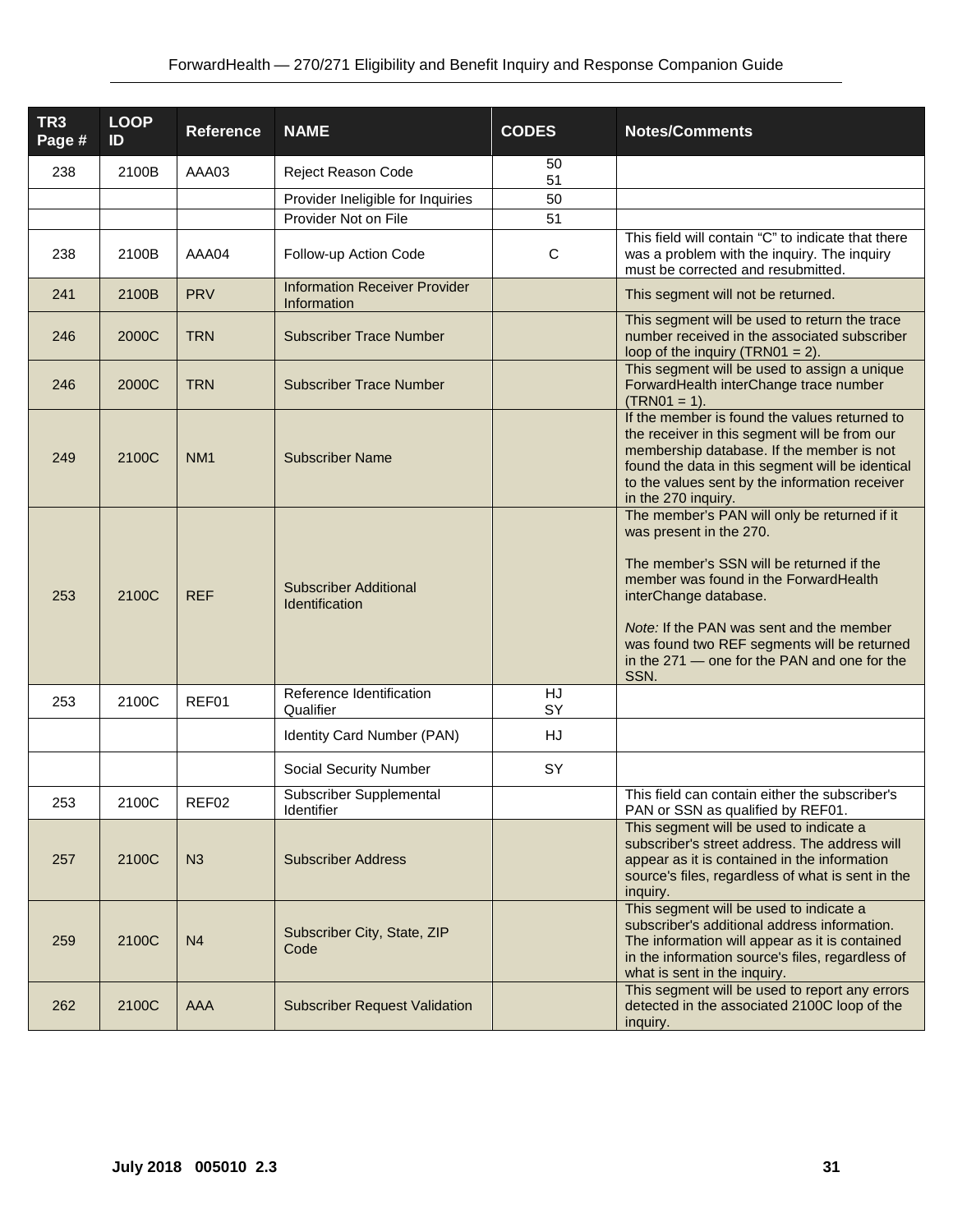| TR <sub>3</sub><br>Page # | <b>LOOP</b><br>ID | <b>Reference</b> | <b>NAME</b>                                            | <b>CODES</b>                                                                           | <b>Notes/Comments</b>                                                                                                                                                                                                                                                                                                   |
|---------------------------|-------------------|------------------|--------------------------------------------------------|----------------------------------------------------------------------------------------|-------------------------------------------------------------------------------------------------------------------------------------------------------------------------------------------------------------------------------------------------------------------------------------------------------------------------|
| 262                       | 2100C             | AAA03            | Reject Reason Code                                     | 15<br>42<br>43<br>48<br>51<br>52<br>57<br>58<br>60<br>61<br>62<br>63<br>72<br>73<br>75 |                                                                                                                                                                                                                                                                                                                         |
|                           |                   |                  | Required application data<br>missing                   | 15                                                                                     |                                                                                                                                                                                                                                                                                                                         |
|                           |                   |                  | Unable to respond at current<br>time                   | 42                                                                                     |                                                                                                                                                                                                                                                                                                                         |
|                           |                   |                  | Invalid/missing provider<br>identification             | 43                                                                                     |                                                                                                                                                                                                                                                                                                                         |
|                           |                   |                  | Invalid/missing referring<br>provider identification   | 48                                                                                     |                                                                                                                                                                                                                                                                                                                         |
|                           |                   |                  | Provider not on file                                   | 51                                                                                     |                                                                                                                                                                                                                                                                                                                         |
|                           |                   |                  | Service dates not within<br>provider plan enrollment   | 52                                                                                     |                                                                                                                                                                                                                                                                                                                         |
|                           |                   |                  | Invalid/missing dates of service                       | 57                                                                                     |                                                                                                                                                                                                                                                                                                                         |
|                           |                   |                  | Invalid date of birth                                  | 58                                                                                     |                                                                                                                                                                                                                                                                                                                         |
|                           |                   |                  | Date of birth follows date(s) of<br>service            | 60                                                                                     |                                                                                                                                                                                                                                                                                                                         |
|                           |                   |                  | Date of death precedes date(s)<br>of service           | 61                                                                                     |                                                                                                                                                                                                                                                                                                                         |
|                           |                   |                  | Date of service not within<br>allowable inquiry period | 62                                                                                     |                                                                                                                                                                                                                                                                                                                         |
|                           |                   |                  | Date of service in future                              | 63                                                                                     |                                                                                                                                                                                                                                                                                                                         |
|                           |                   |                  | Invalid subscriber ID                                  | 72                                                                                     |                                                                                                                                                                                                                                                                                                                         |
|                           |                   |                  | Invalid/missing subscriber<br>name                     | 73                                                                                     |                                                                                                                                                                                                                                                                                                                         |
|                           |                   |                  | Subscriber not found                                   | 75                                                                                     |                                                                                                                                                                                                                                                                                                                         |
| 262                       | 2100C             | AAA04            | Follow-up Action Code                                  | $\mathbf C$                                                                            | This field will contain "C" to indicate that there<br>was a problem with the inquiry. The inquiry<br>must be corrected and resubmitted.                                                                                                                                                                                 |
| 265                       | 2100C             | <b>PRV</b>       | <b>Provider Information</b>                            |                                                                                        | This segment will not be returned.                                                                                                                                                                                                                                                                                      |
| 268                       | 2100C             | <b>DMG</b>       | Subscriber Demographic<br>Information                  |                                                                                        | This segment will be used to indicate a<br>subscriber's DOB. If the member is found the<br>DOB will appear as it is contained in the<br>information source's files. If the member is not<br>found and the DMG segment was in the<br>inquiry this segment will contain the<br>information as it was sent in the inquiry. |
| 271                       | 2100C             | <b>INS</b>       | Subscriber Relationship                                |                                                                                        | This segment will not be returned.                                                                                                                                                                                                                                                                                      |
| 274                       | 2100C             | H <sub>II</sub>  | <b>Subscriber Health Care</b><br>Diagnosis Code        |                                                                                        | This segment will not be returned.                                                                                                                                                                                                                                                                                      |
| 283                       | 2100C             | <b>DTP</b>       | <b>Subscriber Date</b>                                 |                                                                                        | This segment will contain the requested<br>eligibility date in the format CCYYMMDD.                                                                                                                                                                                                                                     |
| 285                       | 2100C             | <b>MPI</b>       | <b>Subscriber Military Personnel</b><br>Information    |                                                                                        | This segment will not be returned.                                                                                                                                                                                                                                                                                      |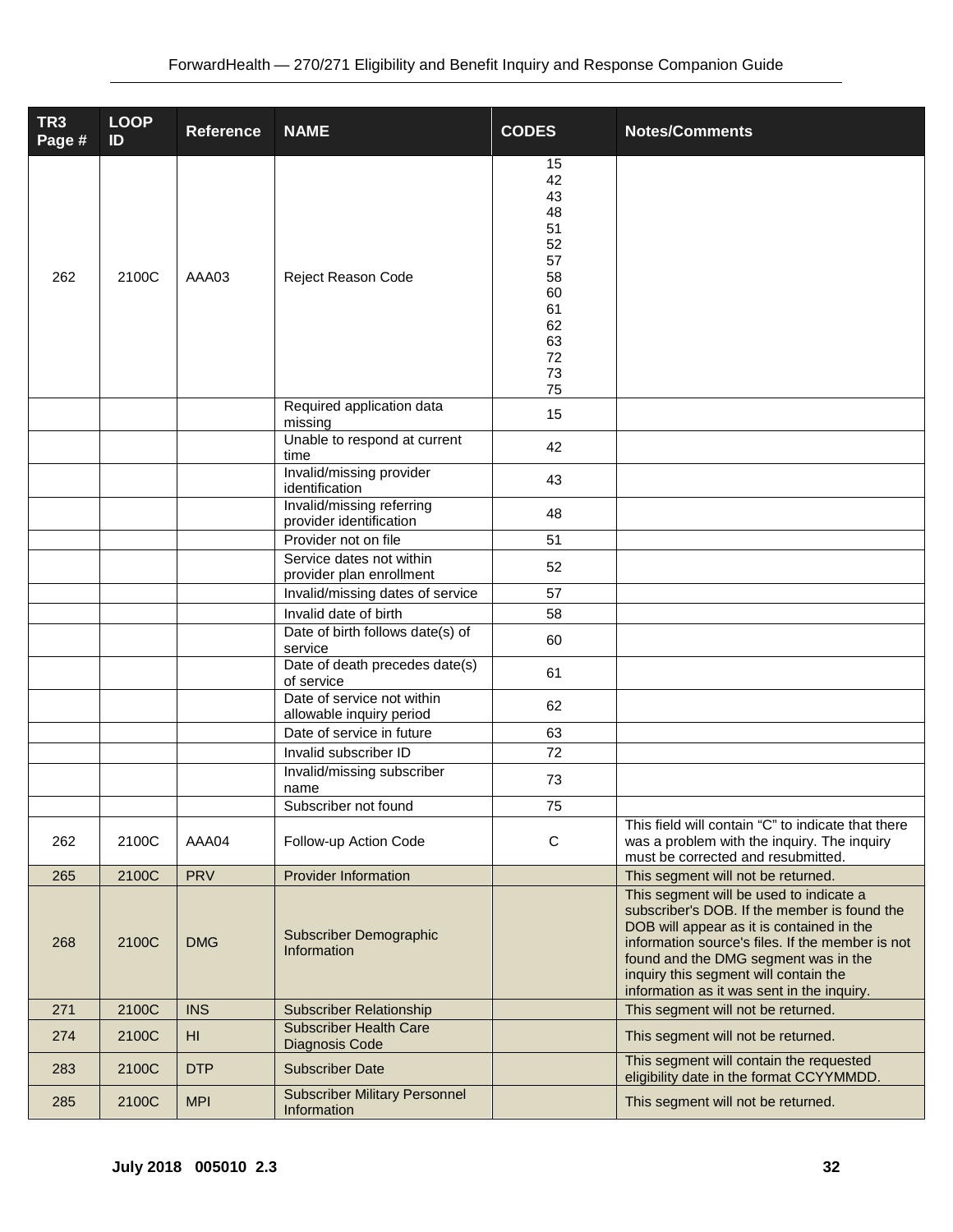| TR <sub>3</sub><br>Page # | <b>LOOP</b><br>ID | <b>Reference</b> | <b>NAME</b>                                                                  | <b>CODES</b>                    | <b>Notes/Comments</b>                                                                                                                                                                                                                                                                                                                                                                                                                                                                                                                        |
|---------------------------|-------------------|------------------|------------------------------------------------------------------------------|---------------------------------|----------------------------------------------------------------------------------------------------------------------------------------------------------------------------------------------------------------------------------------------------------------------------------------------------------------------------------------------------------------------------------------------------------------------------------------------------------------------------------------------------------------------------------------------|
| 289                       | 2110C             | EB               | Subscriber Eligibility or Benefit<br>Information                             |                                 | Multiple EB segments may be used to<br>communicate coverage information during the<br>time period indicated in the related DTP<br>segment. The following types of information<br>will be communicated here:<br>Medicaid coverage.<br>Medicare coverage.<br>$\bullet$<br>Private insurance.<br>$\bullet$<br>Medicaid managed care program.<br>Lock-in information.<br>$\bullet$<br>See "270/271 Eligibility, Benefit, or Coverage<br>Inquiry and Response Notes"<br>in Appendix 2 - Business Scenarios of this<br>guide for more information. |
| 291                       | 2110C             | <b>EB01</b>      | Eligibility or Benefit Information                                           | 1<br>6<br>B<br>F<br>Ν<br>R<br>U | ForwardHealth interChange returns these<br>codes.                                                                                                                                                                                                                                                                                                                                                                                                                                                                                            |
|                           |                   |                  | <b>Active Coverage</b>                                                       | 1                               |                                                                                                                                                                                                                                                                                                                                                                                                                                                                                                                                              |
|                           |                   |                  | Inactive                                                                     | 6                               |                                                                                                                                                                                                                                                                                                                                                                                                                                                                                                                                              |
|                           |                   |                  | Co-Insurance                                                                 | А                               |                                                                                                                                                                                                                                                                                                                                                                                                                                                                                                                                              |
|                           |                   |                  | Co-Payment                                                                   | B                               |                                                                                                                                                                                                                                                                                                                                                                                                                                                                                                                                              |
|                           |                   |                  | Deductible                                                                   | C                               |                                                                                                                                                                                                                                                                                                                                                                                                                                                                                                                                              |
|                           |                   |                  | Managed Care Coordinator                                                     | <b>MC</b>                       |                                                                                                                                                                                                                                                                                                                                                                                                                                                                                                                                              |
|                           |                   |                  | Other or Additional Payor                                                    | ${\sf R}$                       |                                                                                                                                                                                                                                                                                                                                                                                                                                                                                                                                              |
|                           |                   |                  | <b>Contact Following Entity for</b><br>Eligibility or Benefit<br>Information | U                               |                                                                                                                                                                                                                                                                                                                                                                                                                                                                                                                                              |
| 292                       | 2110C             | <b>EB02</b>      | Benefit Coverage Level Code                                                  | <b>IND</b>                      | ForwardHealth interChange does not support<br>family-level requests.                                                                                                                                                                                                                                                                                                                                                                                                                                                                         |
| 293                       | 2110C             | EB03             | Service Type Code                                                            |                                 | If active coverage is indicated in EB01, this<br>field will contain the applicable minimum<br>benefit plan coverage codes from the list in<br>Appendix 2 for generic request or the service<br>type code from an explicit request.<br>Note: The EB03 element will repeat up to 12<br>times to return the applicable coverage codes.                                                                                                                                                                                                          |
| 298                       | 2110C             | EB04             | Insurance Type Code                                                          | HM<br>МA<br>MВ<br>МC<br>OT      |                                                                                                                                                                                                                                                                                                                                                                                                                                                                                                                                              |
|                           |                   |                  | <b>Health Maintenance</b><br>Organization (HMO)                              | HM                              | Indicates HMO Coverage.                                                                                                                                                                                                                                                                                                                                                                                                                                                                                                                      |
|                           |                   |                  | Medicare Part A                                                              | MA                              | Indicates Medicare Part A Coverage.                                                                                                                                                                                                                                                                                                                                                                                                                                                                                                          |
|                           |                   |                  | Medicare Part B                                                              | MB                              | Indicates Medicare Part B Coverage.                                                                                                                                                                                                                                                                                                                                                                                                                                                                                                          |
|                           |                   |                  | Medicaid                                                                     | МC                              | ForwardHealth is the coverage being<br>referenced.                                                                                                                                                                                                                                                                                                                                                                                                                                                                                           |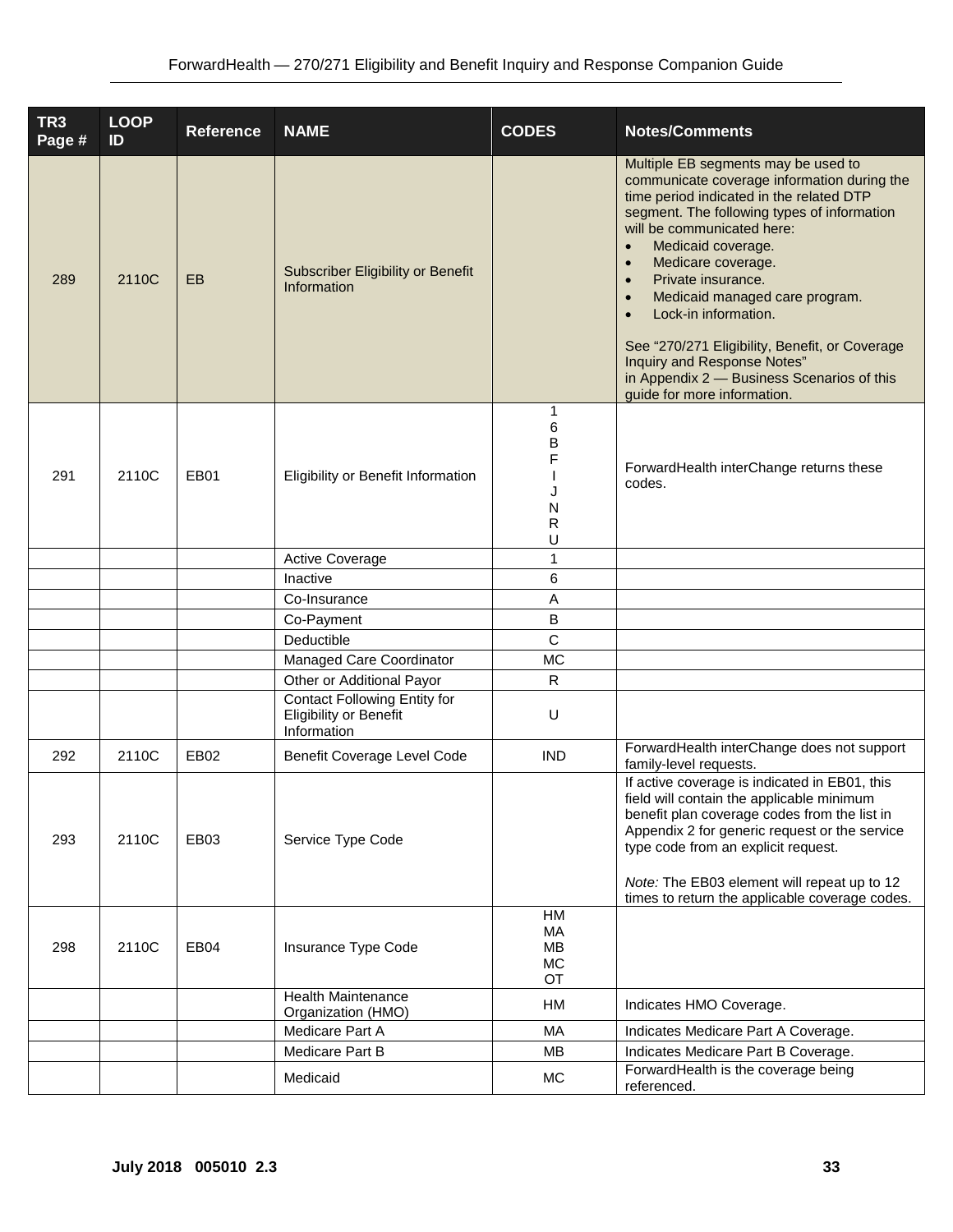| TR <sub>3</sub><br>Page # | <b>LOOP</b><br>ID | <b>Reference</b> | <b>NAME</b>                                                        | <b>CODES</b> | <b>Notes/Comments</b>                                                                                                                                                                                                                                                                                                                                                                                                                                                                                                                                                                 |
|---------------------------|-------------------|------------------|--------------------------------------------------------------------|--------------|---------------------------------------------------------------------------------------------------------------------------------------------------------------------------------------------------------------------------------------------------------------------------------------------------------------------------------------------------------------------------------------------------------------------------------------------------------------------------------------------------------------------------------------------------------------------------------------|
|                           |                   |                  | Other                                                              | <b>OT</b>    | Indicates Medicare Part D (Prescription Drug)<br>Coverage or Other Insurance Coverage.                                                                                                                                                                                                                                                                                                                                                                                                                                                                                                |
| 299                       | 2110C             | <b>EB05</b>      | Plan Coverage Description                                          |              | This field will contain either the benefit plan<br>name or the description of the managed care<br>program or the lock-in type name (See<br>Appendix 2).                                                                                                                                                                                                                                                                                                                                                                                                                               |
| 300                       | 2110C             | EB07             | <b>Benefit Amount</b>                                              |              | When $EB01 = B$ , the amount reported here is<br>the copay amount.<br>When $EB01 = C$ , the amount reported here is<br>the Annual Deductible.                                                                                                                                                                                                                                                                                                                                                                                                                                         |
| 300                       | 2110C             | EB08             | <b>Benefit Percent</b>                                             |              | When $EB01 = A$ , the amount reported here is<br>the coinsurance from the member's viewpoint.                                                                                                                                                                                                                                                                                                                                                                                                                                                                                         |
| 309                       | 2110C             | <b>HSD</b>       | <b>Health Care Services Delivery</b>                               |              | This segment will not be returned.                                                                                                                                                                                                                                                                                                                                                                                                                                                                                                                                                    |
| 314                       | 2110C             | <b>REF</b>       | <b>Subscriber Additional</b><br>Information                        |              | The REF segment will occur at this level of the<br>response in association with Medicare<br>coverage( $EB01 = R$ ) to provide the health<br>insurance claim (HIC) number or in<br>association with private insurance coverage<br>$(EB01 = U)$ to provide the policy number and<br>group number. Each private insurance policy<br>will have an associated policy number and<br>may or may not have an associated group<br>number.<br>See Appendix 3 - Transmission Examples of<br>this guide for examples.                                                                             |
| 317                       | 2110C             | <b>DTP</b>       | <b>Subscriber Eligibility/Benefit</b><br>Date                      |              |                                                                                                                                                                                                                                                                                                                                                                                                                                                                                                                                                                                       |
| 317                       | 2110C             | DTP01            | Date Time Qualifier                                                | 307          | This field will contain "307" to indicate<br>eligibility.                                                                                                                                                                                                                                                                                                                                                                                                                                                                                                                             |
| 317                       | 2110C             | DTP03            | Eligibility or Benefit Date Time<br>Period                         |              | This field will contain the date or dates related<br>to the eligibility or benefit information in the<br>2110C loop.                                                                                                                                                                                                                                                                                                                                                                                                                                                                  |
| 319                       | 2110C             | AAA              | <b>Subscriber Request Validation</b>                               |              | This segment will not be returned.                                                                                                                                                                                                                                                                                                                                                                                                                                                                                                                                                    |
| 322                       | 2110C             | <b>MSG</b>       | <b>Message Text</b>                                                |              | This segment can contain a number of<br>different messages that describe a<br>subscriber's benefits/status:<br>If the subscriber's PAN shows a status of<br>$\bullet$<br>lost/stolen card, the MSG segment will<br>contain a message indicating that status.<br>In conjunction with Medicaid eligibility, the<br>$\bullet$<br>MSG segment will contain a message if<br>the subscriber has additional eligibility<br>that has not been displayed.<br>If the subscriber resides in a Health<br>Professional Shortage Area (HPSA), the<br>MSG segment will indicate that<br>information. |
| 324                       | 2110C             | III              | Subscriber Eligibility or Benefit<br><b>Additional Information</b> |              | This segment will not be returned.                                                                                                                                                                                                                                                                                                                                                                                                                                                                                                                                                    |
| 328                       | 2110C             | <b>LS</b>        | Loop Header                                                        |              | This segment will be used only when a 2120C<br>loop will be generated.                                                                                                                                                                                                                                                                                                                                                                                                                                                                                                                |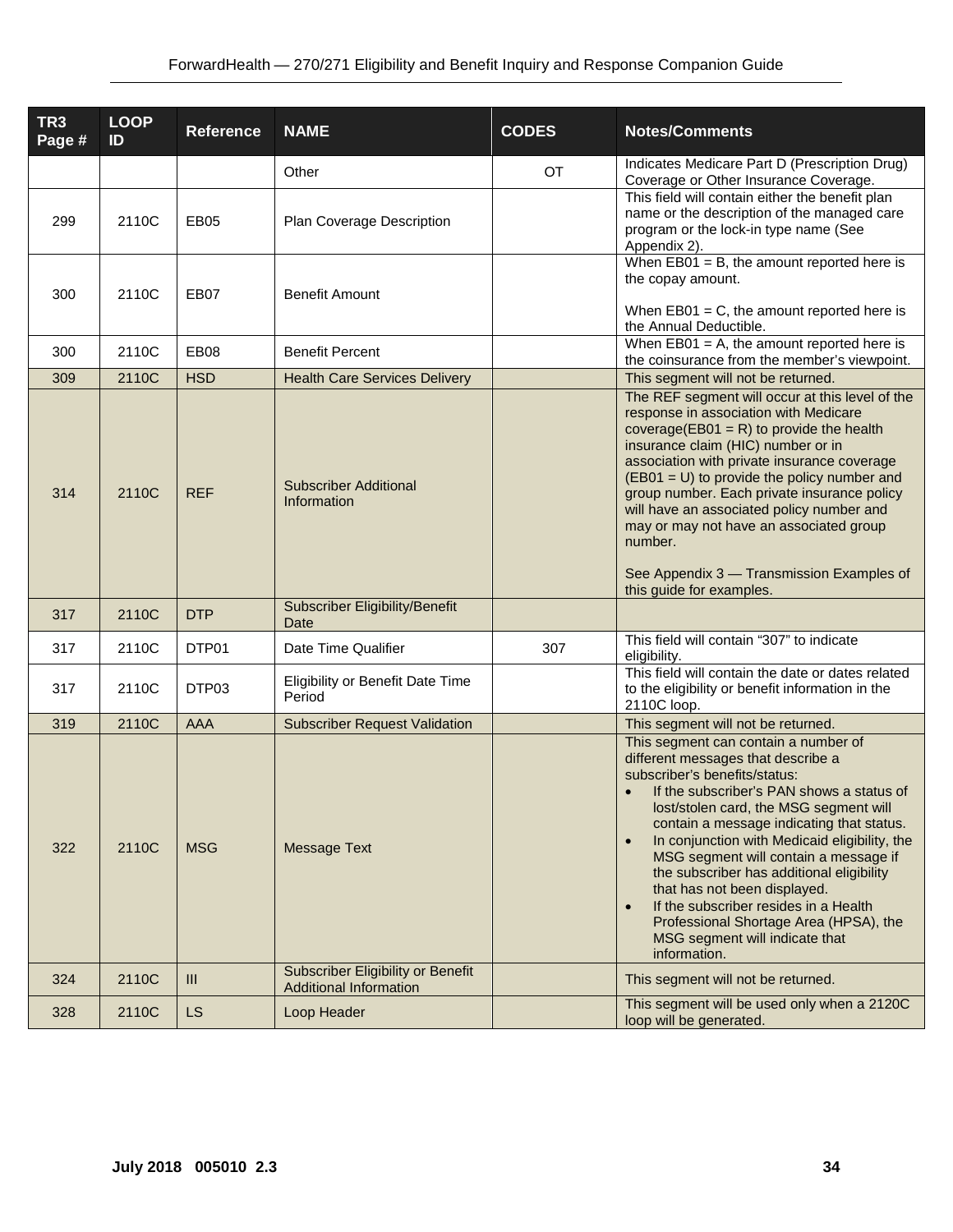| TR <sub>3</sub><br>Page # | <b>LOOP</b><br>ID | <b>Reference</b> | <b>NAME</b>                                                      | <b>CODES</b> | <b>Notes/Comments</b>                                                                                                                                                                                                                                    |
|---------------------------|-------------------|------------------|------------------------------------------------------------------|--------------|----------------------------------------------------------------------------------------------------------------------------------------------------------------------------------------------------------------------------------------------------------|
| 329                       | 2120C             | NM <sub>1</sub>  | <b>Subscriber Benefit Related</b><br><b>Entity Name</b>          |              | This segment will provide identifying<br>information regarding any lock-in providers,<br>private insurance companies, or managed<br>care programs identified in the EB segment.<br>See Appendix 3 – Transmission Examples of<br>this guide for examples. |
| 335                       | 2120C             | N <sub>3</sub>   | <b>Subscriber Benefit Related</b><br><b>Entity Address</b>       |              | This segment will be used to indicate street<br>address information for private insurance<br>companies.                                                                                                                                                  |
| 336                       | 2120C             | N <sub>4</sub>   | Subscriber Benefit Related City,<br>State, ZIP Code              |              | This segment will be used to indicate city,<br>state, and ZIP code address information for<br>private insurance companies.                                                                                                                               |
| 339                       | 2120C             | <b>PER</b>       | <b>Subscriber Benefit Related</b><br>Contact Information         |              | This segment will provide telephone numbers<br>for managed care programs, lock-in providers,<br>and private insurance companies.                                                                                                                         |
| 344                       | 2120C             | <b>PRV</b>       | <b>Subscriber Benefit Related</b><br><b>Provider Information</b> |              | This segment will not be returned.                                                                                                                                                                                                                       |
| 329                       | 2120C             | NM <sub>1</sub>  | <b>Subscriber Benefit Related</b><br><b>Entity Name</b>          |              | This segment will provide identifying<br>information regarding the policy holder of any<br>private insurance companies or managed care<br>programs identified in the EB segment.                                                                         |
| 346                       | 2120C             | LE.              | Loop Trailer                                                     |              |                                                                                                                                                                                                                                                          |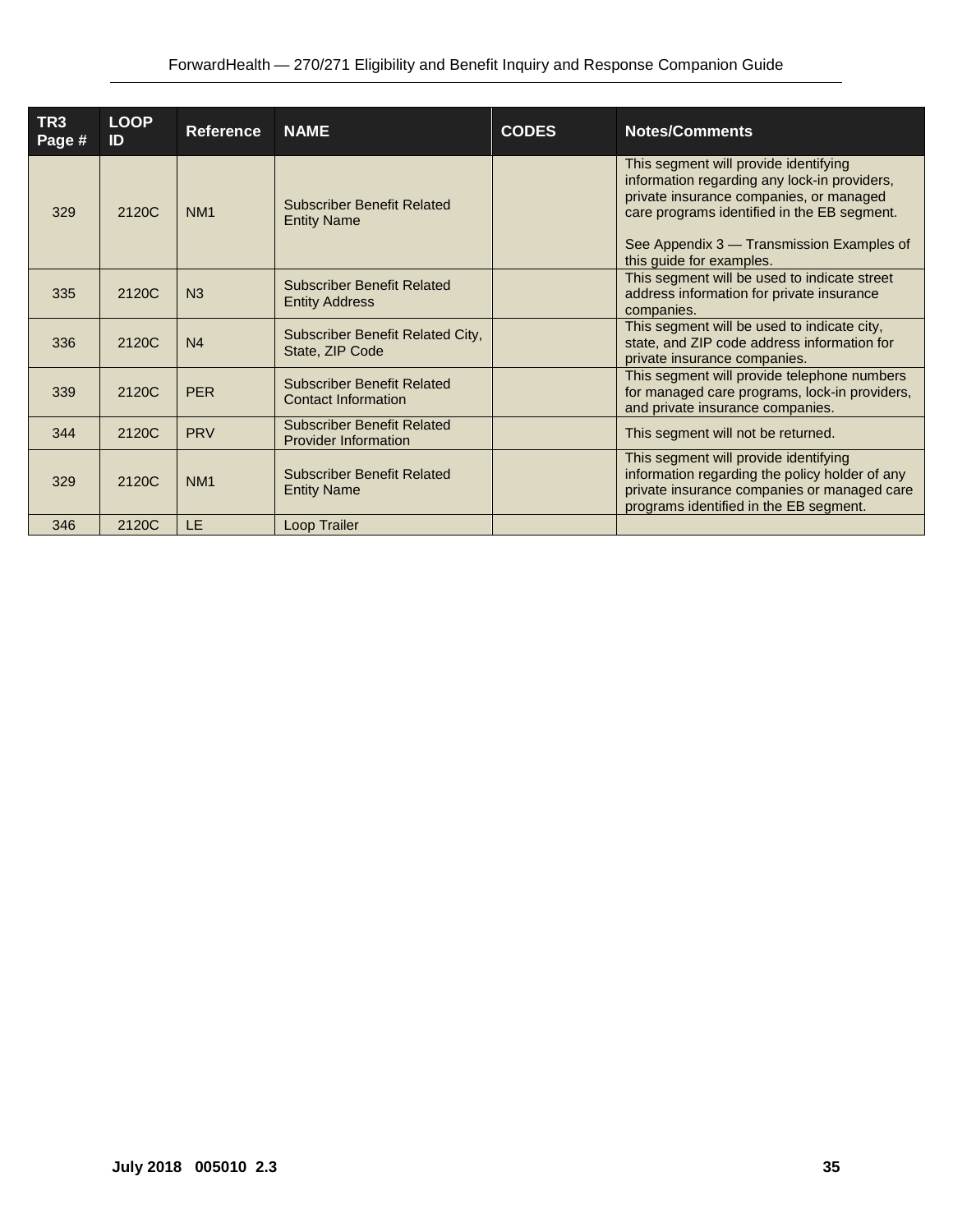## <span id="page-35-0"></span>**APPENDICES**

## <span id="page-35-1"></span>**1. Implementation Checklist**

A complete implementation checklist is available on the Portal at [https://www.forwardhealth.wi.gov/.](https://www.forwardhealth.wi.gov/)  Click the **Trading Partner Profile** link on the bottom right side of the screen. Download the Trading Partner Profile **Testing Packet** for ASC X12 transactions. Contact the EDI Helpdesk at 866-416-4979 or via email using the Contact link at the bottom of the Portal home page with any questions.

## <span id="page-35-2"></span>**2. Business Scenarios**

#### **Terminology**

The term "subscriber" will be used as a generic term throughout the Companion Guide. This term could refer to any one of the following programs for which the 270/271 Health Care Eligibility/Benefit Inquiry and Information Response (270/271) transaction is being processed:

- BadgerCare Plus
- SeniorCare
- WCDP
- Wisconsin Medicaid
- WWWP

#### **Member Limit**

File Size is restricted to 99 member inquiries per 270 transaction set. One transaction set includes all data between and including an ST segment and SE segment. The response system will attempt to provide one response transaction set per inquiry transaction set.

#### **271 Interpretation Guidelines**

The following five types of eligibility and benefit information can be returned in a ForwardHealth interChange 271 eligibility response:

- Wisconsin health care program eligibility
- Medicare coverage
- Medicaid managed care program enrollment
- Lock-In status
- Private insurance coverage

It is important that all aspects of a subscriber's eligibility and benefits are considered when reading an eligibility response. The simple fact that a subscriber is eligible in a health program does not always indicate that the health program should be billed for services rendered. If a subscriber has coverage through private insurance, Medicare, or Medicaid managed care, services should be billed accordingly. For questions regarding appropriate billing procedures, providers should refer to the ForwardHealth Online Handbook.

All eligibility and benefit information is accompanied by effective dates. It is important that effective dates are considered in combination with the DOS submitted in the inquiry. If eligibility information is requested for a range of dates, it is possible that the subscriber's coverage may vary at times throughout the range of service dates.

#### **270/271 Eligibility, Benefit, or Coverage Inquiry and Response Notes**

The EB segment of the 2110C loop in the 271 eligibility response can contain many different types of information relating to the subscriber and can repeat several times. The following grids show the different types of information that can be returned in the EB segment.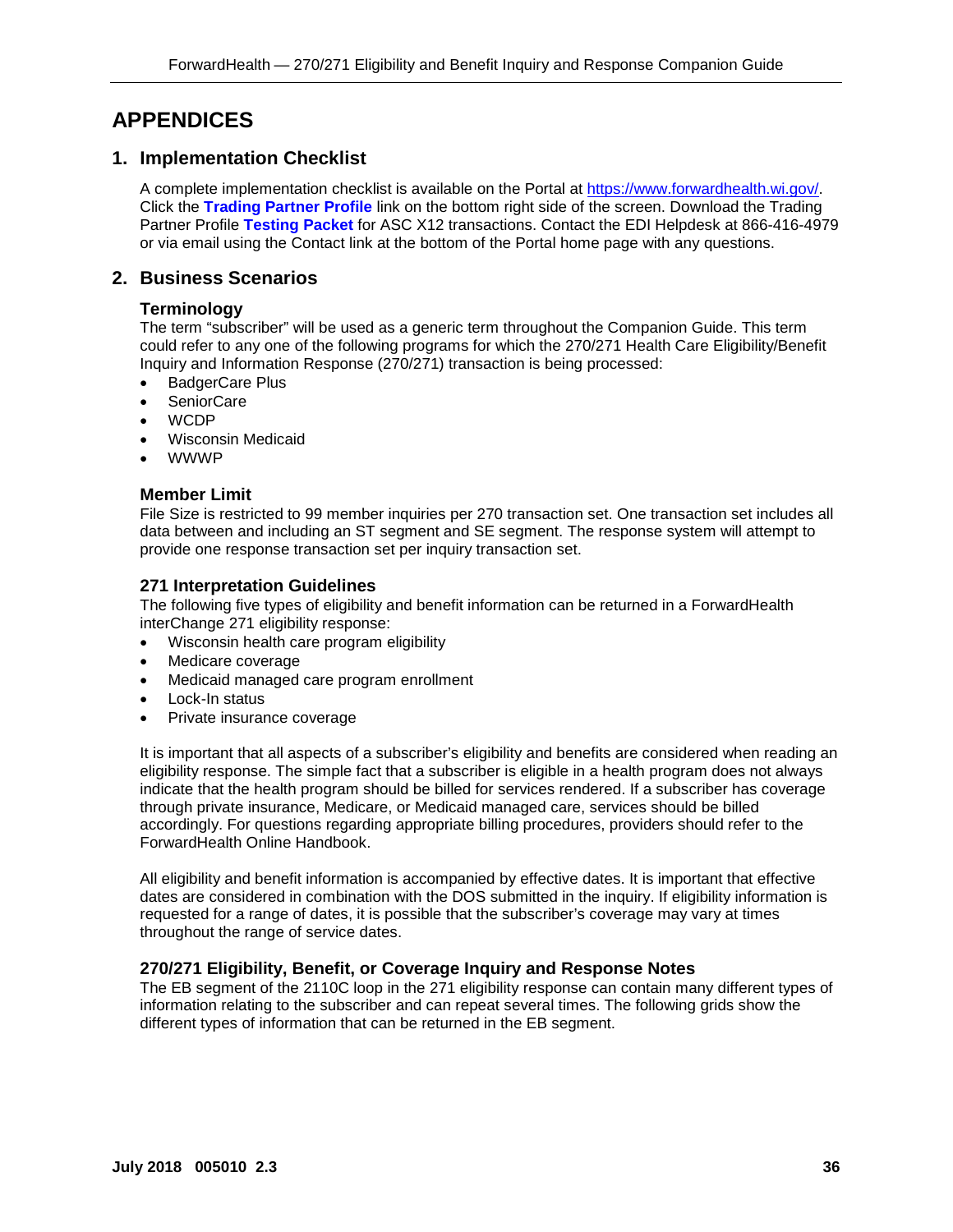## **ForwardHealth Eligibility**

Medicaid eligibility must be considered in conjunction with all other indicated benefits for appropriate billing.

| Loop  | <b>Element</b> | <b>Name</b>                   | <b>Instructions</b>                                                                                                                                                                                                                                                                                                                                                                                                                                                                                                                                                                                                     |
|-------|----------------|-------------------------------|-------------------------------------------------------------------------------------------------------------------------------------------------------------------------------------------------------------------------------------------------------------------------------------------------------------------------------------------------------------------------------------------------------------------------------------------------------------------------------------------------------------------------------------------------------------------------------------------------------------------------|
| 2110C | <b>EB01</b>    | <b>Eligibility or Benefit</b> | This field will contain one of the following values:                                                                                                                                                                                                                                                                                                                                                                                                                                                                                                                                                                    |
|       |                | Information                   | "1" - Indicates active coverage.                                                                                                                                                                                                                                                                                                                                                                                                                                                                                                                                                                                        |
|       |                |                               | "6" - Indicates inactive coverage.<br>$\bullet$                                                                                                                                                                                                                                                                                                                                                                                                                                                                                                                                                                         |
|       |                |                               | "T" - Indicates card reported lost or stolen. If<br>this value is returned in EB01, the EB segment<br>will be immediately terminated and EB02-EB04<br>will not be present.                                                                                                                                                                                                                                                                                                                                                                                                                                              |
| 2110C | EB02           | Coverage Level Code           | This field will contain the value "IND" to indicate<br>individual.                                                                                                                                                                                                                                                                                                                                                                                                                                                                                                                                                      |
| 2110C | <b>EB03</b>    | Service Type Code             | If active coverage is indicated in EB01, this field will<br>contain the applicable minimum benefit plan<br>coverage codes from the list below.<br>Note: The EB03 element will repeat up to 12 times to<br>return the applicable coverage codes.<br>New minimum requirements:<br>"1" - Medical Care<br>"33" - Chiropractic<br>"35" - Dental Care<br>"47" - Hospital<br>"48" - Hospital Inpatient<br>"50" - Hospital Outpatient<br>$\bullet$<br>"86" - Emergency Services<br>"88" - Pharmacy<br>"98" - Professional (Physician) Visit - Office<br>"AL" — Vision (Optometry)<br>"MH" - Mental Health<br>"UC" — Urgent Care |
| 2110C | <b>EB04</b>    | Insurance Type Code           | This field will contain the value "MC" to indicate that                                                                                                                                                                                                                                                                                                                                                                                                                                                                                                                                                                 |
|       |                |                               | ForwardHealth is the coverage being referenced.                                                                                                                                                                                                                                                                                                                                                                                                                                                                                                                                                                         |
| 2110C | <b>EB05</b>    | Plan Coverage Description     | This field will contain the benefit plan name.*                                                                                                                                                                                                                                                                                                                                                                                                                                                                                                                                                                         |

- **\*** Medicaid EB05 Values:
	- Alien Emergency Services Only
	- BadgerCare Plus
	- CRS Waiver
	- Dental Ortho/Dentures Only
	- Family Care Non-MA
	- Family Planning Services Only
	- Medicaid
	- Medicaid Purchase Plan
	- Medicaid Purchase Plan Waiver
	- Medicaid Waiver
	- Medicaid for Foster Care
	- Medicaid for SSI
	- Qualified Disabled Working Individuals
	- Qualified Medicare Beneficiary
	- SeniorCare 2 Over 200 percent FPL
	- Senior Care Level 1 0 to 200 percent FPL
	- Specified Low-income Medicare Beneficiary
	- Specified Low-income Medicare Beneficiary Plus
	- Tuberculosis Services Only
	- Wisconsin Well Woman Medicaid

### **Medicare**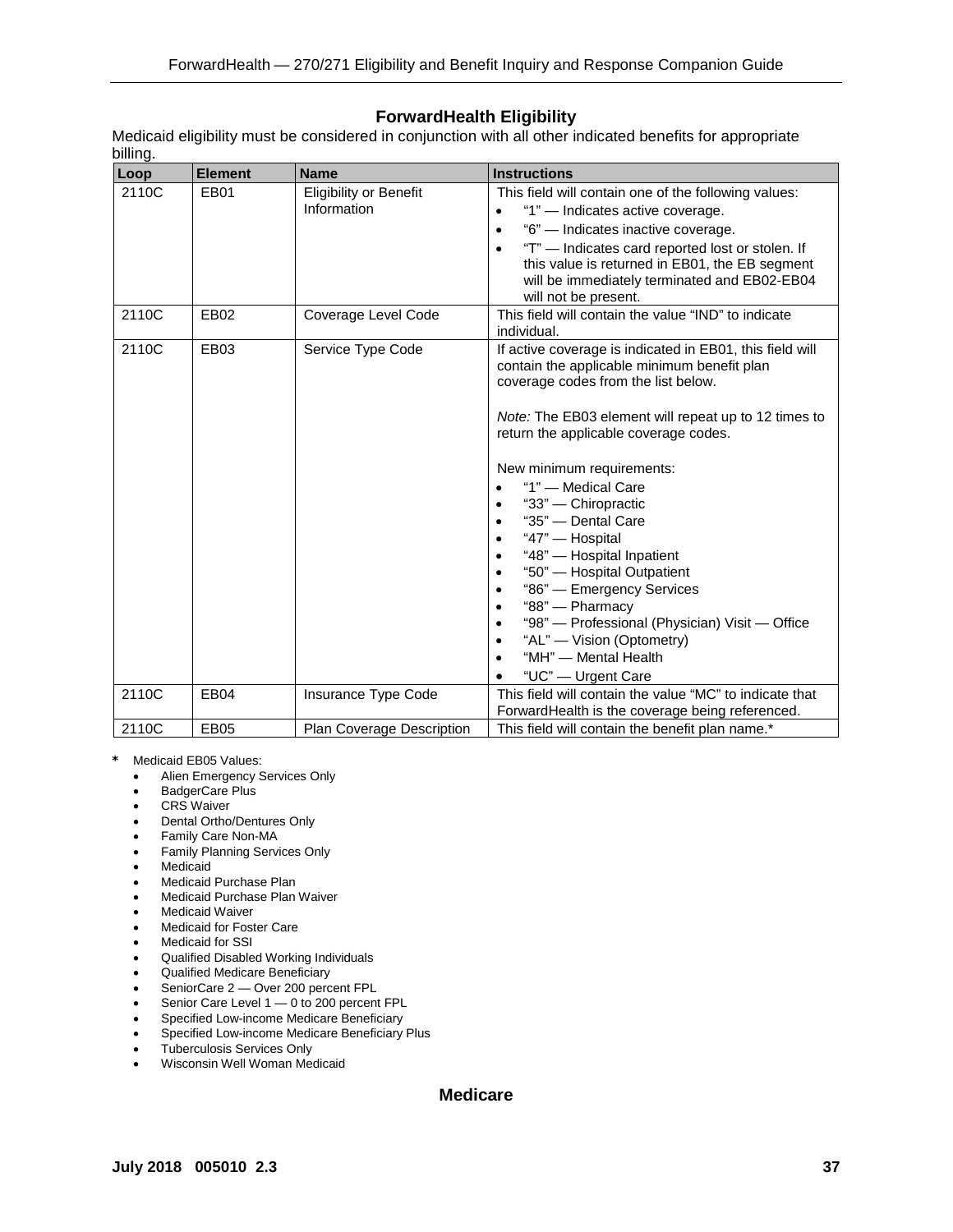| Loop  | <b>Element</b>   | <b>Name</b>                           | <b>Instructions</b>                                                                                                                                                                                                                                                                   |
|-------|------------------|---------------------------------------|---------------------------------------------------------------------------------------------------------------------------------------------------------------------------------------------------------------------------------------------------------------------------------------|
| 2110C | EB <sub>01</sub> | Eligibility or Benefit<br>Information | This field will contain the value "R" to indicate other or<br>additional payer.                                                                                                                                                                                                       |
| 2110C | EB02             | Coverage Level Code                   | This field will contain the value "IND" to indicate<br>individual.                                                                                                                                                                                                                    |
| 2110C | EB <sub>03</sub> | Service Type Code                     | This field will not be populated as ForwardHealth is<br>not the true information source.                                                                                                                                                                                              |
| 2110C | EB <sub>04</sub> | Insurance Type Code                   | This field will contain one of the following values:<br>"MA" — Indicates that Medicare Part A is the<br>coverage being referenced.<br>"MB" — Indicates that Medicare Part B is the<br>coverage being referenced.<br>"OT" - Indicates Medicare Part D (Prescription<br>Drug) coverage. |

## **Medicaid Managed Care Program**

This structure will be used for Family Care, Medicaid-contracted HMOs, and special managed care programs.

| Loop         | <b>Element</b>   | <b>Name</b>                           | <b>Instructions</b>                                                                                     |
|--------------|------------------|---------------------------------------|---------------------------------------------------------------------------------------------------------|
| 2110C        | EB01             | Eligibility or Benefit<br>Information | This field will contain the value "MC" to indicate<br>managed care coordinator.                         |
| 2110C        | EB <sub>02</sub> | Coverage Level Code                   | This field will contain the value "IND" to indicate<br>individual.                                      |
| 2110C        | EB03             | Service Type Code                     | This field will not be populated as benefit details are<br>returned in the ForwardHealth EB repetition. |
| <b>2110C</b> | EB <sub>04</sub> | Insurance Type Code                   | This field will contain the value "HM" to indicate HMO.                                                 |
| 2110C        | EB05             | Plan Coverage Description             | This field will contain the description of the managed<br>care program.*                                |

- **\*** Managed Care EB05 Values:
	- Children Come First
	- Core HMO Medical
	- Family Care
	- HMO Medical
	- HMO —- Medical/Chiro
	- HMO Medical/Chiro/Dental
	- HMO Medical/Dental
	- PACE/Partnership
	- SSI Dane Medical
	- SSI Dane Medical/Chiro
	- SSI Dane Medical/Chiro/Dental
	- SSI Dane Medical/Dental
	- SSI Milw Medical/Dental
	- SSI Milw Medical
	- SSI Milw Medical/Chiro
	- SSI Milw Medical/Chiro/Dental
	- Wraparound Milwaukee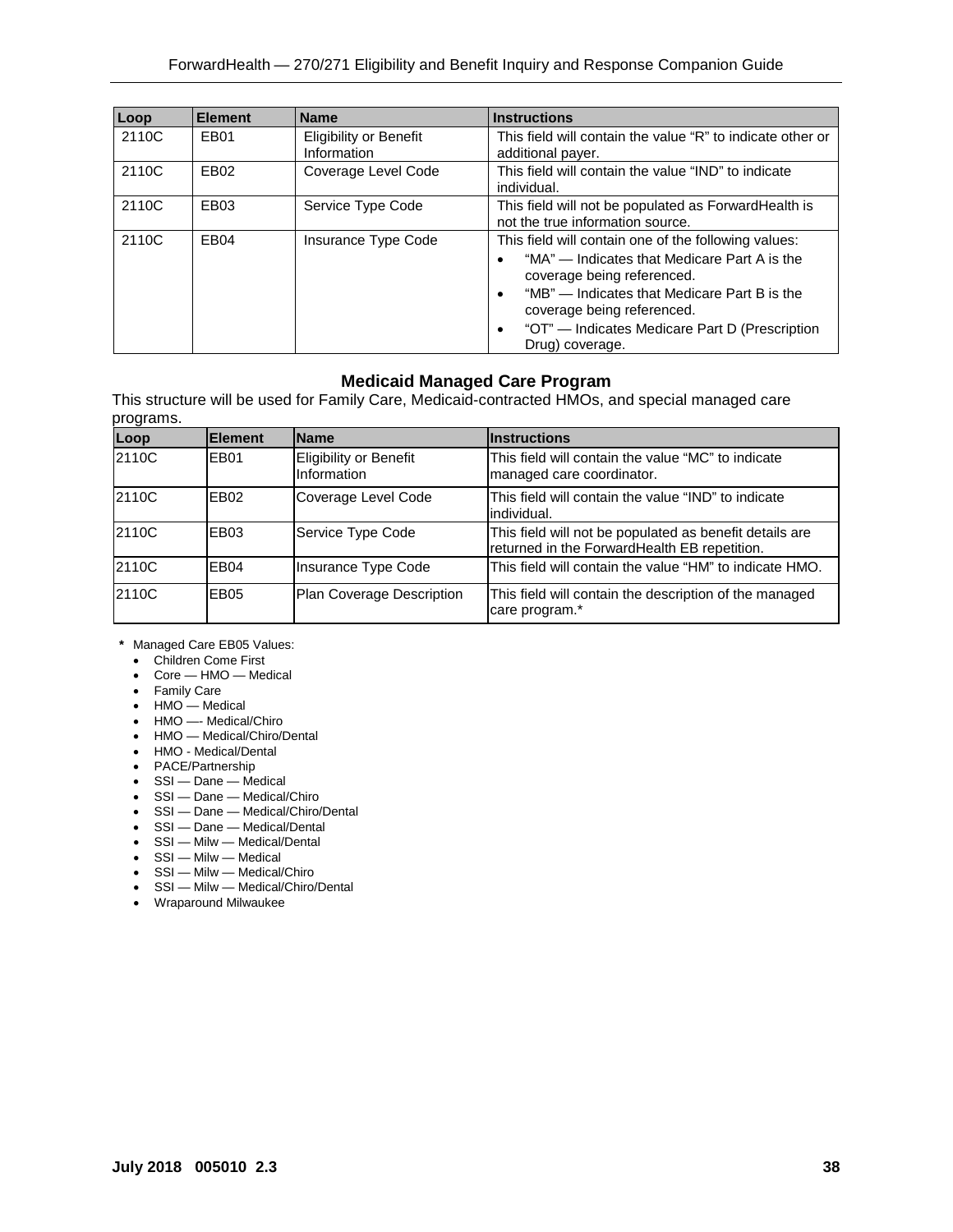|       | Lock-In          |                                              |                                                                                                                                                                                                                                                                               |  |  |  |  |
|-------|------------------|----------------------------------------------|-------------------------------------------------------------------------------------------------------------------------------------------------------------------------------------------------------------------------------------------------------------------------------|--|--|--|--|
| Loop  | <b>Element</b>   | <b>Name</b>                                  | <b>Instruction</b>                                                                                                                                                                                                                                                            |  |  |  |  |
| 2110C | <b>EB01</b>      | <b>Eligibility or Benefit</b><br>Information | This field will contain the value "N" to indicate service<br>restricted to the following provider.                                                                                                                                                                            |  |  |  |  |
| 2110C | EB <sub>02</sub> | Coverage Level Code                          | This field will contain the value "IND" to indicate individual.                                                                                                                                                                                                               |  |  |  |  |
| 2110C | EB03             | Service Type Code                            | Each lock-in instance will return the one benefit code from<br>the minimum requirements that best represents the lock-in.<br>New minimum requirements:<br>"1" — Medical Care<br>"33" - Chiropractic                                                                           |  |  |  |  |
|       |                  |                                              | "35" - Dental Care<br>"47" - Hospital<br>"48" - Hospital Inpatient<br>"50" — Hospital Outpatient<br>"86" - Emergency Services<br>"88" — Pharmacy<br>"98" — Professional (Physician) Visit — Office<br>"AL" — Vision (Optometry)<br>"MH" - Mental Health<br>"UC" — Urgent Care |  |  |  |  |
| 2110C | EB04             | Insurance Type Code                          | This field will contain the value "OT" to indicate other.                                                                                                                                                                                                                     |  |  |  |  |
| 2110C | EB <sub>05</sub> | Plan Coverage Description                    | This will contain the lock-in type name (for example, Lockin<br>Controlled Substances).                                                                                                                                                                                       |  |  |  |  |

## **Private Insurance**

| Loop  | <b>IElement</b>  | <b>Name</b>                           | <b>Instructions</b>                                                                       |
|-------|------------------|---------------------------------------|-------------------------------------------------------------------------------------------|
| 2110C | EB01             | Eligibility or Benefit<br>Information | This field will contain the value "U" to indicate other or<br>additional payer.           |
| 2110C | EB02             | Coverage Level Code                   | This field will contain the value "IND" to indicate individual.                           |
| 2110C | EB <sub>03</sub> | Service Type Code                     | This field will not be populated as Forward Health is not the<br>true information source. |
| 2110C | EB04             | Insurance Type Code                   | This field will contain the value "OT" to indicate other.                                 |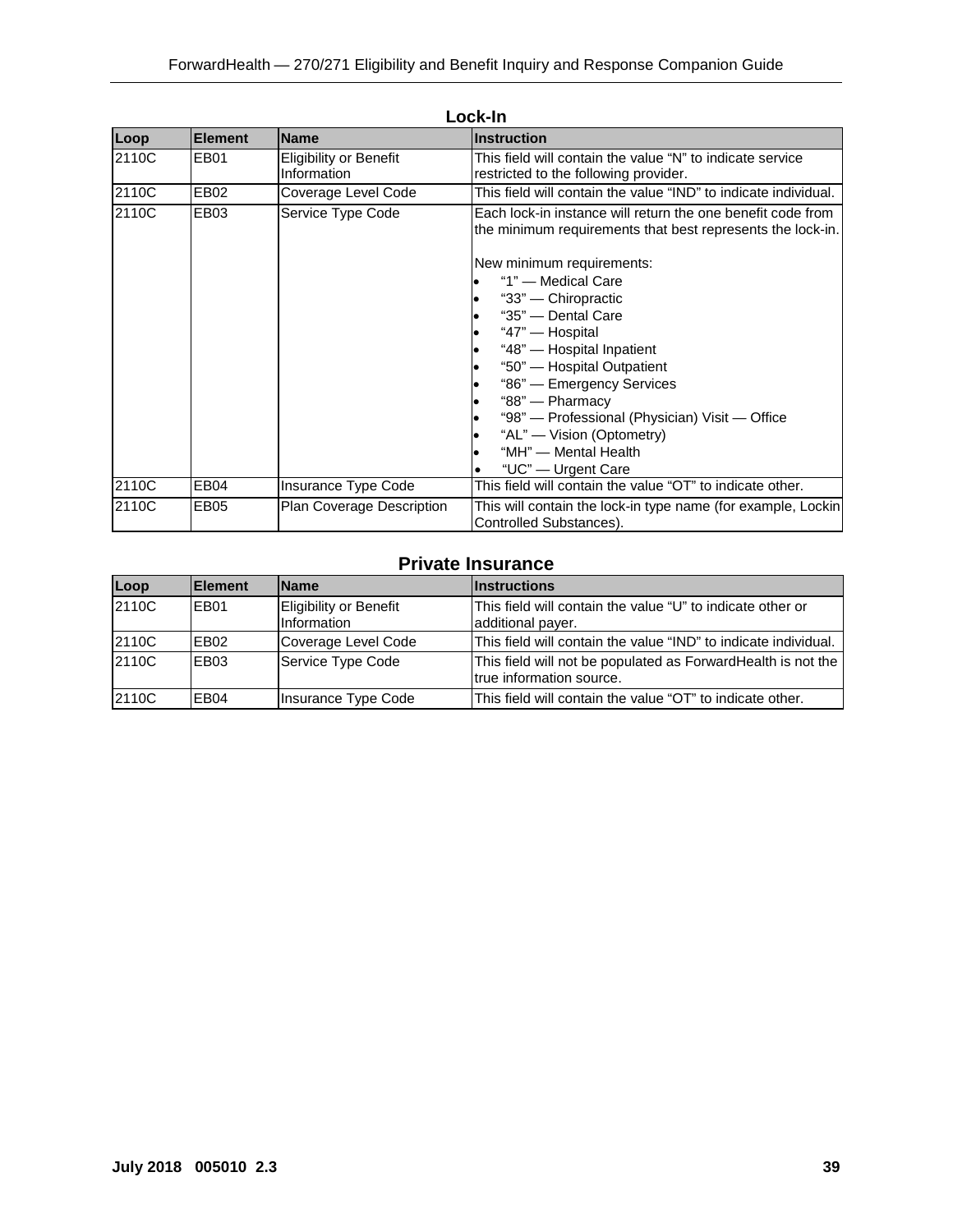## <span id="page-39-0"></span>**3. Transmission Examples**

#### **Sample 5010 Generic 271 Member Loop**

NM1\*IL\*1\*MEMBERLAST\*FIRST\*M\*\***\***MI\*1234567890~ **Medicaid Name and Number** REF\*SY\*123456789~ **SSN** REF\*HJ\*1234567890123~ **PAN Number (sent if included in 270)** N3\*4321 OCEAN BLVD\*APT 2~ N4\*MENASHA\*WI\*53714~ DMG\*D8\*19451003\*M~ **DOB, Gender** DTP\*307\*RD8\*20100101-20101231~ **270 Range of Coverage Queried** DTP\*102\*D8\*20101117~ **Date PAN Number Assigned** EB\*1\*IND\*1^33^35^47^48^50^86^88^98^AL^MH^UC\*MC\*Medicaid~ **Medicaid Coverage** DTP\*307\*RD8\*20101201-20101231~  $MSG*PARTIAL \sim$ EB\*B\*IND\*1^33^35^47^48^50^86^88^98^AL^MH^UC\*MC\*Medicaid\*\*0~ **COPAY = \$0** EB\*C\*IND\*1^33^35^47^48^50^86^88^98^AL^MH^UC\*MC\*Medicaid\*\*0~ **DEDUCTIBLE = \$0** EB\*1\*IND\*1\*MC\*Wisconsin Well Woman Medicaid~ DTP\*307\*RD8\*20131117-20131117~ MSG\*HPSA RECIPIENT, COPAY EXEMPT~ EB\*B\*IND\*1\*MC\*Wisconsin Well Woman Medicaid\*\*0~ **COPAY = \$0**<br>EB\*C\*IND\*1\*MC\*Wisconsin Well Woman Medicaid\*\*0~ **DEDUCTIBLE = \$0** EB\*C\*IND\*1\*MC\*Wisconsin Well Woman Medicaid\*\*0~<br>EB\*R\*IND\*\*MA~ **Medicare Part A Coverage** REF\*F6\*3333333333~ **Medicare Beneficiary Identifier (MBI)** DTP\*307\*RD8\*20100901-20100930~<br>EB\*U\*IND\*\*OT~ **Commercial Insurance Coverage** REF\*1L\*232323\*~ **Group or Policy Number** REF\*6P\*454545~ **Group Number** DTP\*307\*RD8\*20101001-20101031~ LS\*2120~ NM1\*PR\*2\*AMERICAN FAMILY INSURANCE GRP~ **Name of Commercial Insurance Entity** Address of Commercial Insurance Entity N4\*MADISON\*WI\*53783~<br>PER\*IC\*\*TE\*6082492111~ **Commercial Insurance Phone Number** NM1\*IL\*1\*POLICYHOLDERLAST\*FIRST~ **Name of Policy Holder** LE\*2120~ EB\*N\*IND\*35\*OT\*Lockin Dental~ **Lock-in** DTP\*307\*RD8\*20101101-20101130~ LS\*2120~ NM1\*1P\*1\*DEAN\*LAURA\*\*\*\*XX\*123456789~ **Provider Name** Provider's Telephone Number LE\*2120~ EB\*MC\*IND\*\*HM\*Family Care~ **Managed Care** DTP\*307\*RD8\*20101101-20101231~ LS\*2120~ NM1\*PRP\*2\*FOND DU LAC COUNTY CMO\*\*\*\*\*SV\*69008888~ **Managed Care Name Managed Care Telephone Number** LE\*2120~  $EB*A*IND******0~$ <br>EB\*P~ **COINSURANCE = 0% Copay, Coinsurance, and Deductible Disclaimer** MSG\* PAYMENT OF BENEFITS AND PATIENT LIABILITY REMAINS SUBJECT TO ALL BENEFIT PLAN TERMS, LIMITS, CONDITIONS, EXCLUSIONS AND THE MEMBER'S ELIGIBILITY AT THE TIME SERVICES ARE RENDERED.~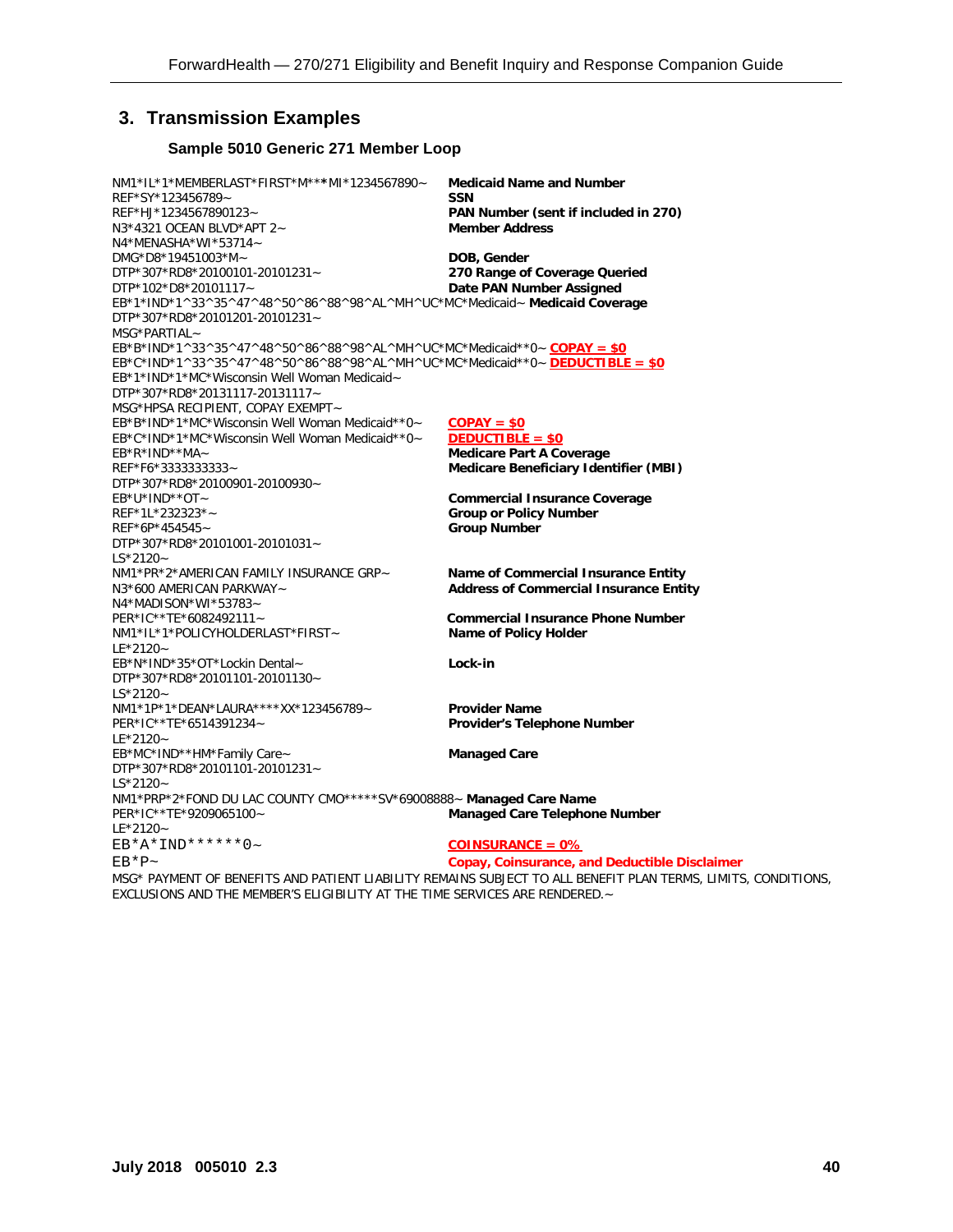#### **Sample 5010 Explicit (Pharmacy) 271 Member Loop**

NM1\*IL\*1\*MEMBERLAST\*FIRST\*M\*\***\***MI\*1234567890~ **Medicaid Name and Number** REF\*SY\*123456789~ **SSN** REF\*HJ\*1234567890123~ **PAN Number (sent if included in 270)** N3\*4321 OCEAN BLVD\*APT 2~ **Member Address** N4\*MENASHA\*WI\*53714~ DMG\*D8\*19451003\*M~ **DOB, Gender** DTP\*307\*RD8\*20100101-20101231~<br>DTP\*102\*D8\*20101117~ Date PAN Number Assigned EB\*1\*IND\*UC\*MC\*Medicaid~ **Medicaid Coverage** DTP\*307\*RD8\*20101201-20101231~ MSG\*PARTIAL~  $EB*B^*IND^*UC^*MC^*Medical^*0~$ EB\*C\*IND\*UC\*MC\*Medicaid\*\*0~ **DEDUCTIBLE = \$0** EB\*6\*IND\*UC\*MC\*Wisconsin Well Woman Medicaid~ EB\*R\*IND\*\*MA~ **Medicare Part A Coverage** REF\*F6\*3333333333~ **MBI** DTP\*307\*RD8\*20100901-20100930~ EB\*U\*IND\*\*OT~ **Commercial Insurance Coverage** REF\*1L\*232323\*~ **Group or Policy Number** REF\*6P\*454545~ **Group Number** DTP\*307\*RD8\*20101001-20101031~  $LS*2120-$ NM1\*PR\*2\*AMERICAN FAMILY INSURANCE GRP~ **Name of Commercial Insurance Entity** N3\*600 AMERICAN PARKWAY~ **Address of Commercial Insurance entity** N4\*MADISON\*WI\*53783~ PER\*IC\*\*TE\*6082492111~ **Commercial Insurance Telephone Number** NM1\*IL\*1\*POLICYHOLDERLAST\*FIRST~ **Name of Policy Holder**  $LE*2120-$ EB\*N\*IND\*35\*OT\*Lockin Dental~ **Lock-in** DTP\*307\*RD8\*20101101-20101130~  $I$  S<sup>\*</sup>2120~ NM1\*1P\*1\*DEAN\*LAURA\*\*\*\*XX\*123456789~ **Provider Name** Provider's Telephone Number LE\*2120~ EB\*MC\*IND\*\*HM\*Family Care~ **Managed Care** DTP\*307\*RD8\*20101101-20101231~ LS\*2120~ NM1\*PRP\*2\*FOND DU LAC COUNTY CMO\*\*\*\*\*SV\*69008888~ **Managed Care Name Managed Care Telephone Number** LE\*2120<br>EB\*A\*IND\*\*\*\*\*\*0~  $COINSURANCE = 0%$ EB\*P~ **Copay, Coinsurance, and Deductible Disclaimer** MSG\* PAYMENT OF BENEFITS AND PATIENT LIABILITY REMAINS SUBJECT TO ALL BENEFIT PLAN TERMS, LIMITS, CONDITIONS, EXCLUSIONS AND THE MEMBER'S ELIGIBILITY AT THE TIME SERVICES ARE RENDERED.~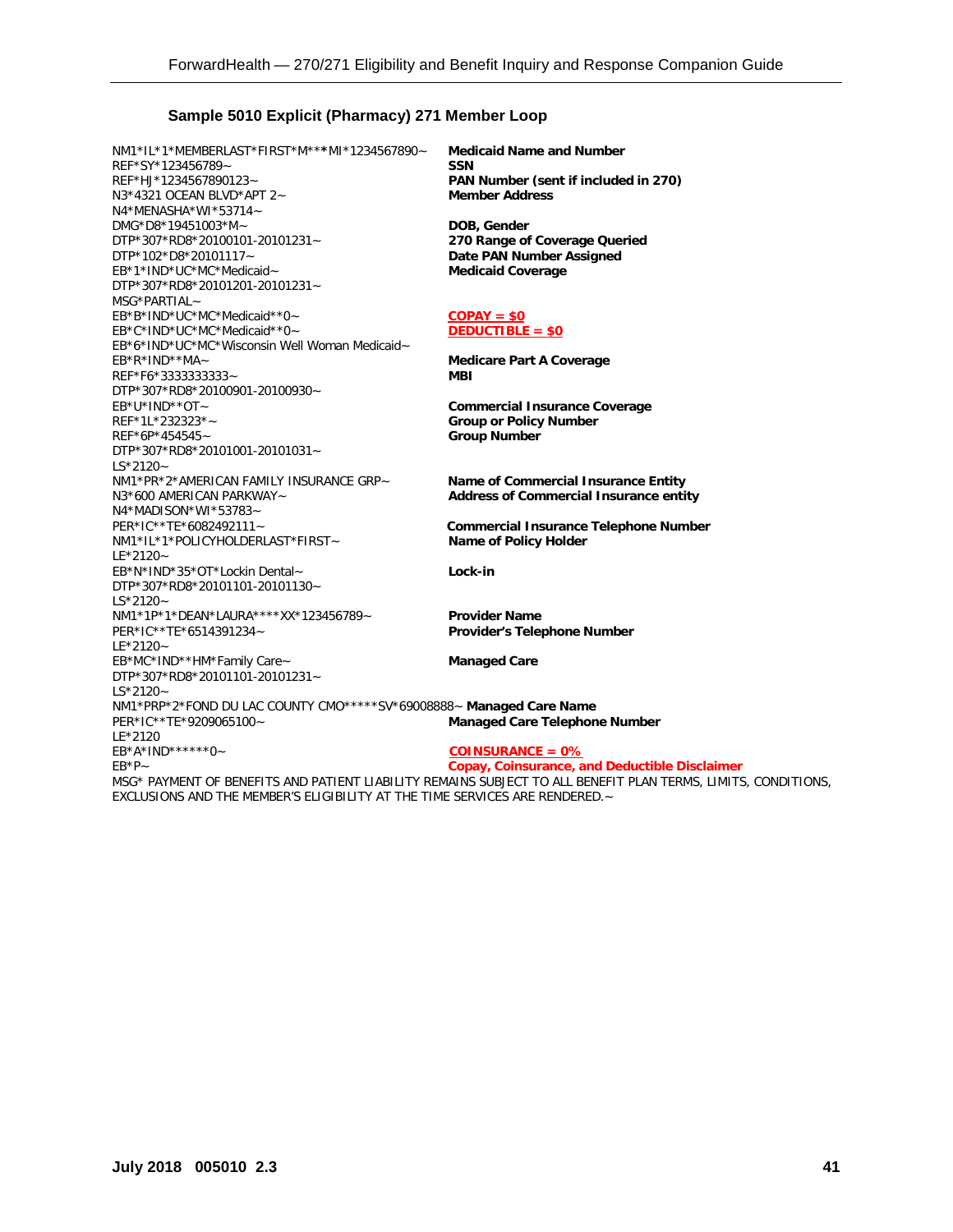## <span id="page-41-0"></span>**4. FAQs**

This appendix contains a compilation of questions and answers relative to ForwardHealth and its providers.

Q: What are the main differences between the Portal, batch, and Real-Time submission methods? A:

- Portal This option is best for those providers who have a low volume of ForwardHealth members, want to check for specific members, or other limited review of ForwardHealth member data. Portal access also allows you to check the history of an earlier eligibility response you received.
- Batch This option is best for providers who have large volumes of ForwardHealth members and need an automated way to check eligibility. Typically, software vendors, billing intermediaries, clearinghouses, and providers with a technical team benefit from this option.
- Real-Time This option is best for those providers who have a large volume of ForwardHealth members and see them on a regular basis, but do not have the resources or expertise to use the batch method. This option must be used for single queries.

Q: What are the main differences between a 271 and a 999?

A: 271 is the response to a 270 and contains eligibility information. 999 is an acknowledgement transaction that indicates if a 270 file was accepted or rejected. 999 does not contain any eligibility information.

Q: Is there a limit to the number of inquiries I can submit at once?

A: We recommend you follow HIPAA requirements for a maximum of 99 inquiries per ST/SE segment. Real-time transactions are limited to one inquiry per interchange. Also, only one interchange (ISA/IEA) loop and one functional (GS/GE) loop is allowed per file.

Q: What information is returned on the 271?

A: All available information about the member will be returned. This may include:

- Member address
- Member ID, SSN, and/or other agency ID
- ForwardHealth benefit plan
- Other insurance information
- Managed care information
- Member payment responsibility information
- Long-term care information
- Behavioral health information
- Restrictive messages

Q: Will I get back different information if I check by member ID vs. name?

A: The information sent is specific to the member and the complete details are sent, regardless of inquiry by member ID or name.

Q: Are any fields case sensitive?

A: ForwardHealth accepts the extended character set. Uppercase characters are recommended.